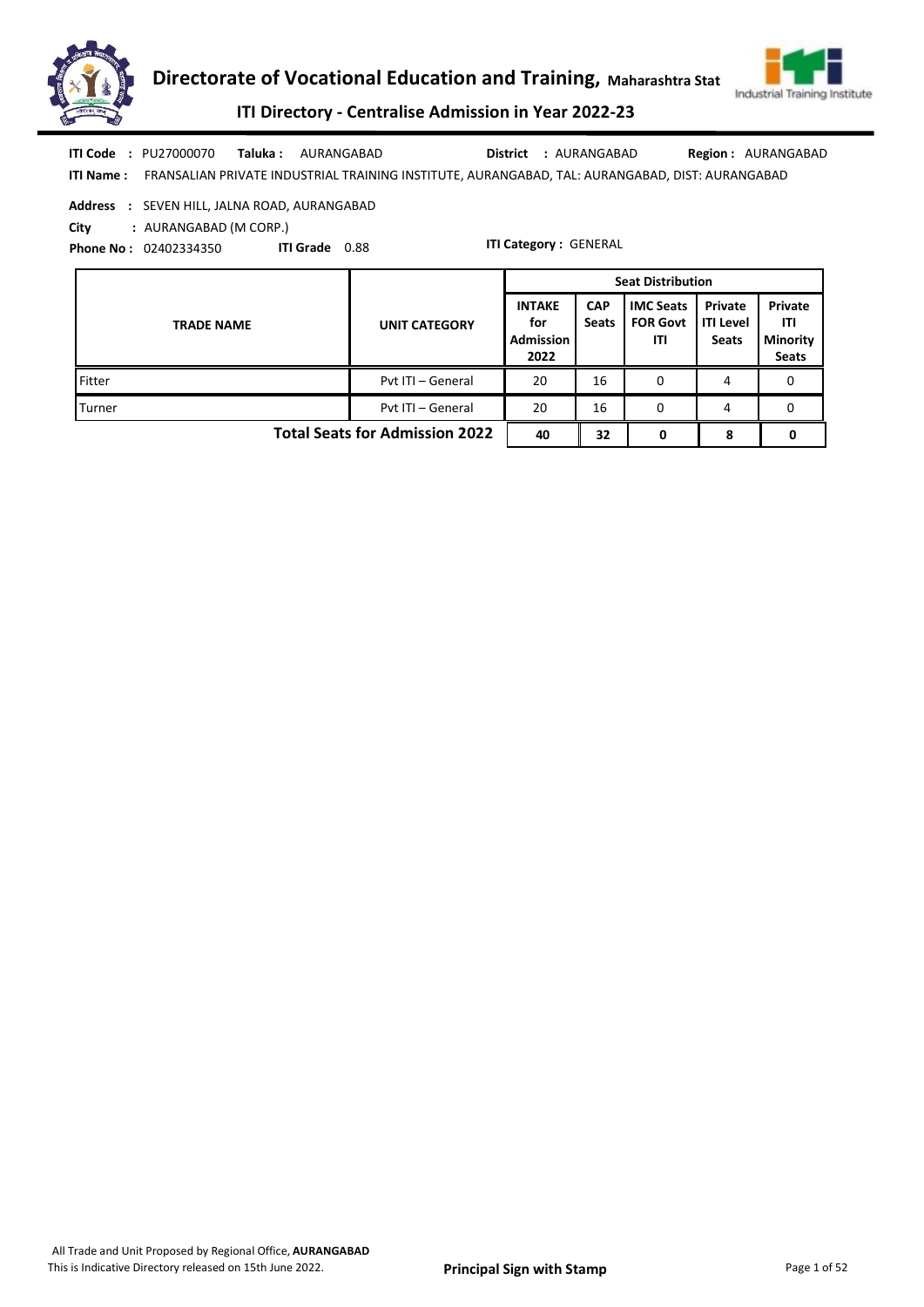



ITI Directory - Centralise Admission in Year 2022-23

|                  | ITI Code: PR27000144 Taluka: BEED |                                                                                           | District : BEED |  | <b>Region: AURANGABAD</b> |
|------------------|-----------------------------------|-------------------------------------------------------------------------------------------|-----------------|--|---------------------------|
| <b>ITI Name:</b> |                                   | SHRI CHHATRAPATI SHAHU PRIVATE INDUSTRIAL TRAINING INSTITUTE, BEED, TAL: BEED, DIST: BEED |                 |  |                           |

Address : TELGAON ROAD, BEED. (M. S.) 431122.

City : BEED (M CL)

Phone No :

ITI Grade 0.4

|                                       |                      | <b>Seat Distribution</b>                         |                            |                                            |                                             |                                                   |  |
|---------------------------------------|----------------------|--------------------------------------------------|----------------------------|--------------------------------------------|---------------------------------------------|---------------------------------------------------|--|
| <b>TRADE NAME</b>                     | <b>UNIT CATEGORY</b> | <b>INTAKE</b><br>for<br><b>Admission</b><br>2022 | <b>CAP</b><br><b>Seats</b> | <b>IMC Seats</b><br><b>FOR Govt</b><br>ITI | Private<br><b>ITI Level</b><br><b>Seats</b> | Private<br>ITI<br><b>Minority</b><br><b>Seats</b> |  |
| Electrician                           | Pvt ITI - General    | 20                                               | 16                         | 0                                          | 4                                           | 0                                                 |  |
| <b>Electronics Mechanic</b>           | Pvt ITI - General    | 24                                               | 19                         | 0                                          | 5                                           | 0                                                 |  |
| Fitter                                | Pvt ITI - General    | 20                                               | 16                         | $\Omega$                                   | 4                                           | 0                                                 |  |
| Mechanic Motor Vehicle                | Pvt ITI - General    | 24                                               | 19                         | 0                                          | 5                                           | 0                                                 |  |
| Welder                                | Pvt ITI - General    | 32<br>40                                         |                            | $\Omega$                                   | 8                                           | $\Omega$                                          |  |
| Wireman                               | Pvt ITI - General    | 20<br>16                                         |                            | 0                                          | 4                                           | 0                                                 |  |
| <b>Total Seats for Admission 2022</b> | 148                  | 118                                              | 0                          | 30                                         | 0                                           |                                                   |  |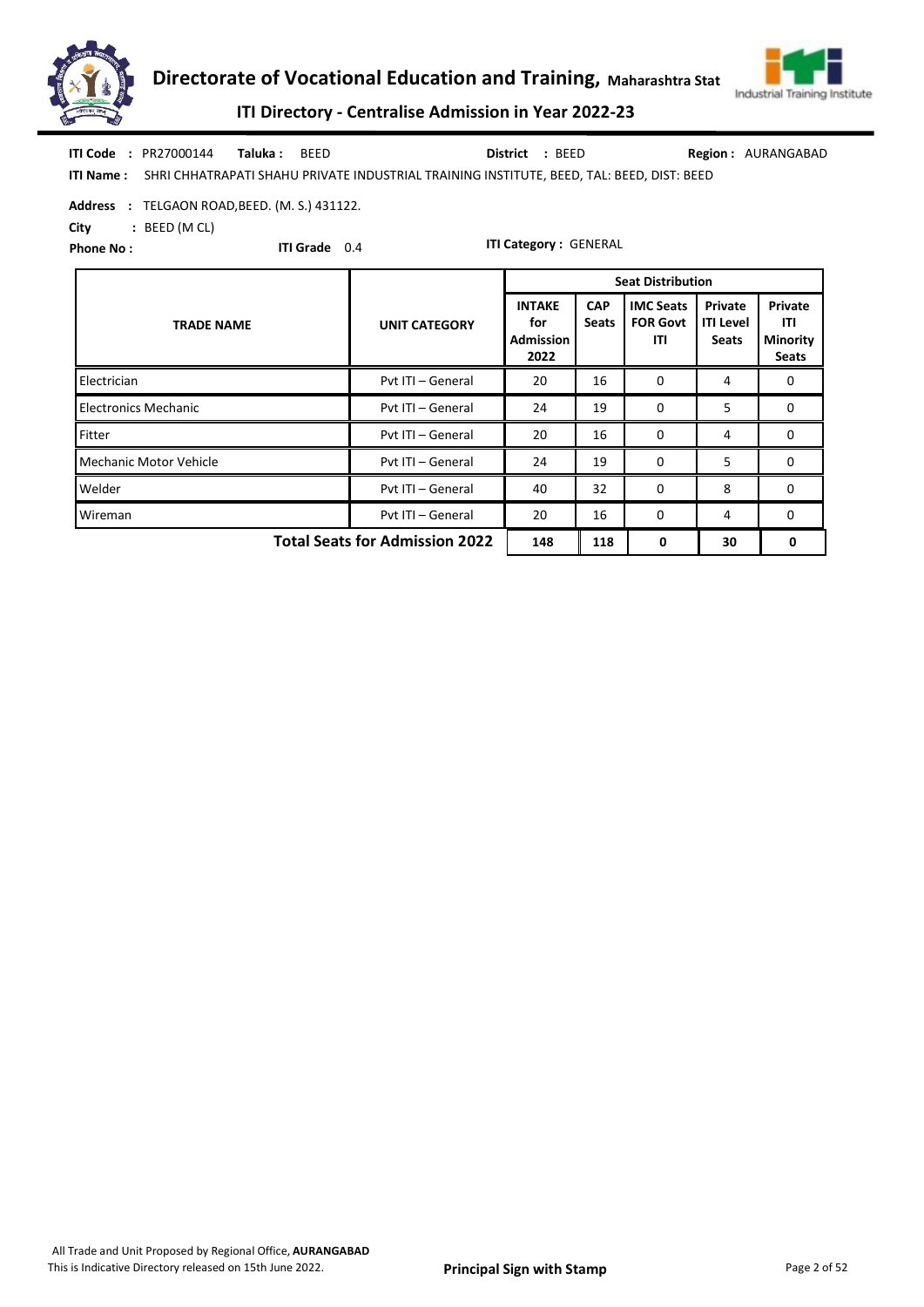



ITI Directory - Centralise Admission in Year 2022-23

|  | <b>ITI Code    :</b> PR27000178 | <b>Taluka:</b> BEED |                                                                                        | District : BEED |  |
|--|---------------------------------|---------------------|----------------------------------------------------------------------------------------|-----------------|--|
|  |                                 |                     | ITI Name: RASHTRIYA PRIVATE INDUSTRIAL TRAINING INSTITUTE, BEED, TAL: BEED, DIST: BEED |                 |  |

Region : AURANGABAD

Address : RASHTRIYA INDUSTRIAL TRAINING CENTER BEED M.I.D.C, KARAMPURA PETH, DIST-BEED

City : BEED(RURAL)(CT)

Phone No : 02442227038

ITI Grade 0.2

|                                       |                      |                                                  |                            | <b>Seat Distribution</b>                   |                                             |                                                   |
|---------------------------------------|----------------------|--------------------------------------------------|----------------------------|--------------------------------------------|---------------------------------------------|---------------------------------------------------|
| <b>TRADE NAME</b>                     | <b>UNIT CATEGORY</b> | <b>INTAKE</b><br>for<br><b>Admission</b><br>2022 | <b>CAP</b><br><b>Seats</b> | <b>IMC Seats</b><br><b>FOR Govt</b><br>ITI | Private<br><b>ITI Level</b><br><b>Seats</b> | Private<br>ITI<br><b>Minority</b><br><b>Seats</b> |
| Electrician                           | Pyt ITI - General    | 20                                               | 16                         | 0                                          | 4                                           |                                                   |
| <b>Mechanic Motor Vehicle</b>         | Pyt ITI - General    | 24                                               | 19                         | 0                                          | 5                                           | 0                                                 |
| Welder                                | Pyt ITI - General    | 20<br>16<br>0                                    |                            |                                            | 4                                           | 0                                                 |
| <b>Total Seats for Admission 2022</b> | 64                   | 51                                               | 0                          | 13                                         |                                             |                                                   |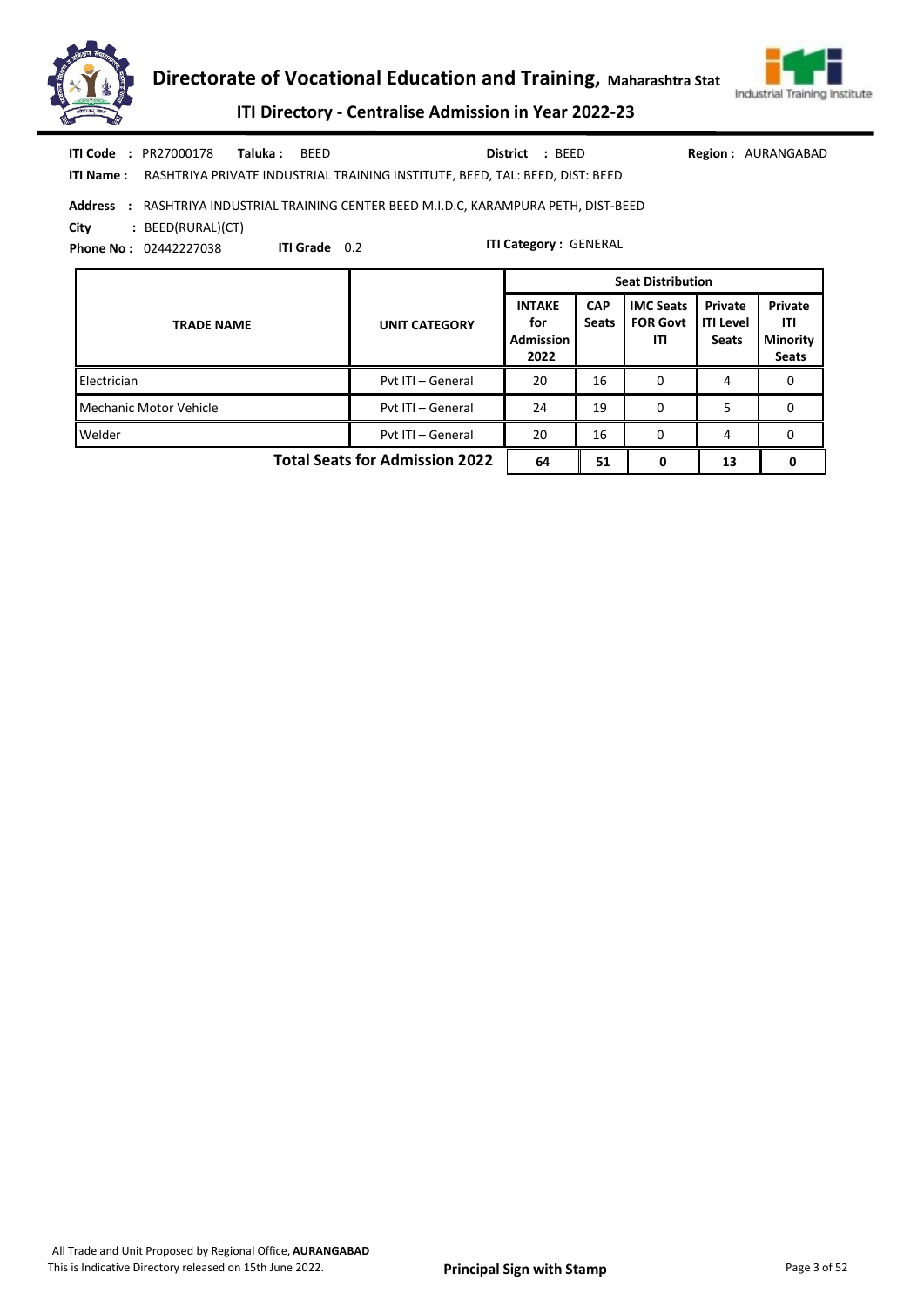



AURANGABAD

# ITI Directory - Centralise Admission in Year 2022-23

|      | <b>ITI Code : PR27000180</b> | <b>Taluka : GEORAI</b> |                                                                                           | District : BEED<br>Region:   |
|------|------------------------------|------------------------|-------------------------------------------------------------------------------------------|------------------------------|
|      |                              |                        | ITI Name: JAGDAMBA PRIVATE INDUSTRIAL TRAINING INSTITUTE, GEORAI, TAL: GEORAI, DIST: BEED |                              |
|      |                              |                        | <b>Address : BEED-JALNA ROAD, NEAR WATER SUPPLY TANK, GEORAI</b>                          |                              |
| Citv | : GEORAI (M CL)              |                        |                                                                                           |                              |
|      | <b>Phone No: 02447262308</b> | <b>ITI Grade</b> 1.47  |                                                                                           | <b>ITI Category: GENERAL</b> |

|                                       |                      | <b>Seat Distribution</b>                         |                            |                                            |                                             |                                                          |
|---------------------------------------|----------------------|--------------------------------------------------|----------------------------|--------------------------------------------|---------------------------------------------|----------------------------------------------------------|
| <b>TRADE NAME</b>                     | <b>UNIT CATEGORY</b> | <b>INTAKE</b><br>for<br><b>Admission</b><br>2022 | <b>CAP</b><br><b>Seats</b> | <b>IMC Seats</b><br><b>FOR Govt</b><br>ITI | Private<br><b>ITI Level</b><br><b>Seats</b> | <b>Private</b><br>ITI<br><b>Minority</b><br><b>Seats</b> |
| <b>Electrician</b>                    | Pyt ITI - General    | 20                                               | 16                         | 0                                          | 4                                           | 0                                                        |
| Fitter                                | Pyt ITI - General    | 20                                               | 16                         | 0                                          | 4                                           | 0                                                        |
| Mechanic Motor Vehicle                | Pyt ITI - General    | 24                                               | 19                         | 0                                          | 5                                           | 0                                                        |
| Welder                                | Pyt ITI - General    | 40                                               | 32                         | 0                                          | 8                                           | 0                                                        |
| <b>Total Seats for Admission 2022</b> | 104                  | 83                                               | 0                          | 21                                         | 0                                           |                                                          |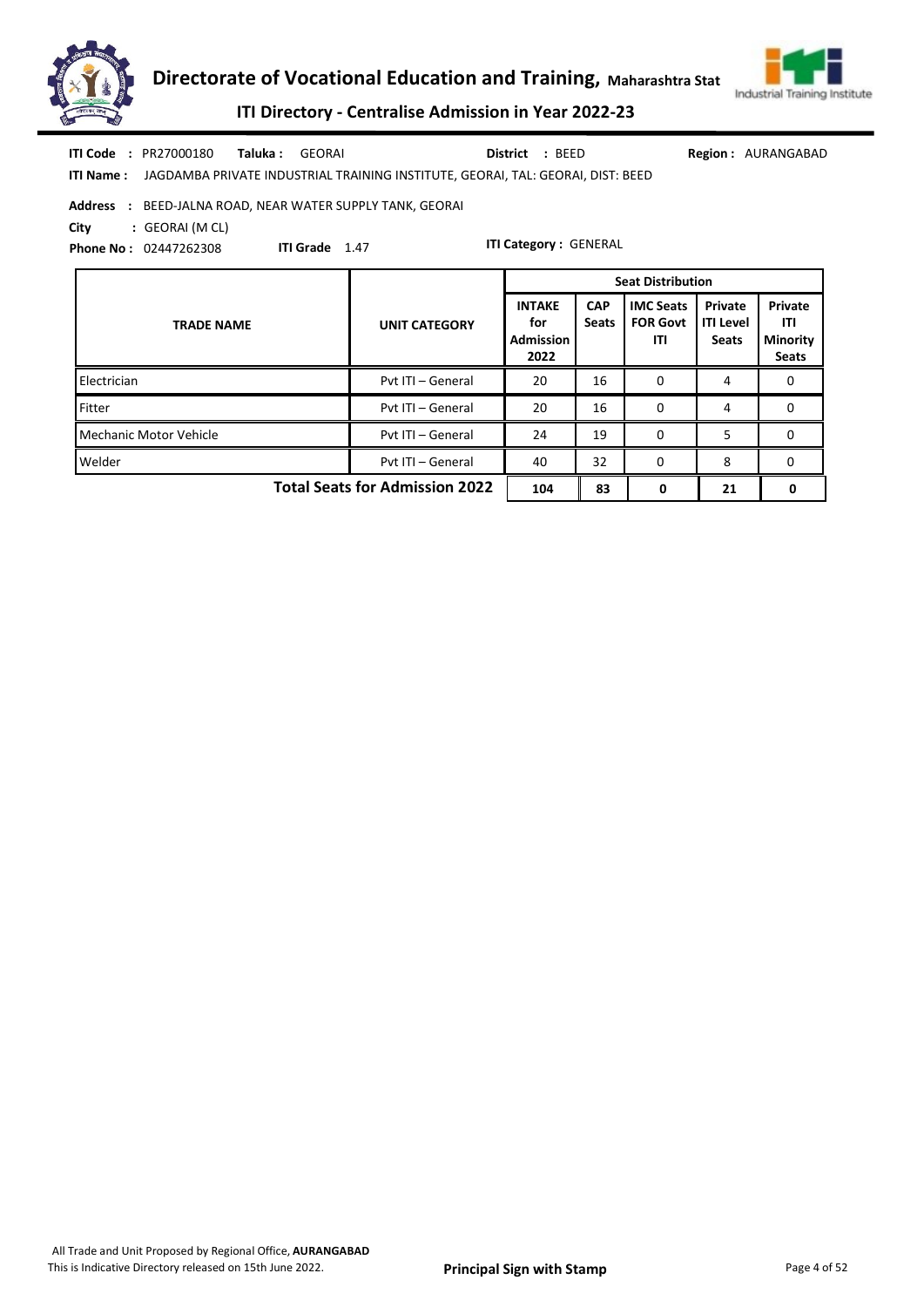



ITI Directory - Centralise Admission in Year 2022-23

ITI Name : NATIONAL PRIVATE INDUSTRIAL TRAINING INSTITUTE, SHIVJAJI NAGAR, TAL: NANDED, DIST: NANDED Taluka : NANDED District : NANDED ITI Code : PR27000090 Taluka : NANDED **District** : NANDED Region : AURANGABAD

#### Address : NEAR RAILWAY OVER BRIDGE MALTEKDI ROAD,DEGLUR NAKA NANDED

City : NANDED WAGHALA (M CORP.)

Phone No : 07620076024 ITI Grade 0.78 ITI Category : Pvt ITI – Minority – Religious – Muslim

|                                                               |                                            | <b>Seat Distribution</b>                         |                            |                                            |                                             |                                                   |
|---------------------------------------------------------------|--------------------------------------------|--------------------------------------------------|----------------------------|--------------------------------------------|---------------------------------------------|---------------------------------------------------|
| <b>TRADE NAME</b>                                             | <b>UNIT CATEGORY</b>                       | <b>INTAKE</b><br>for<br><b>Admission</b><br>2022 | <b>CAP</b><br><b>Seats</b> | <b>IMC Seats</b><br><b>FOR Govt</b><br>ITI | Private<br><b>ITI Level</b><br><b>Seats</b> | Private<br>ITI<br><b>Minority</b><br><b>Seats</b> |
| Electrician                                                   | Pvt ITI - Minority -<br>Religious - Muslim | 20                                               | 6                          | $\Omega$                                   | 4                                           | 10                                                |
| Fitter                                                        | Pvt ITI - Minority -<br>Religious - Muslim | 20                                               | 6                          | $\Omega$                                   | 4                                           | 10                                                |
| <b>Mechanic Motor Vehicle</b>                                 | Pvt ITI - Minority -<br>Religious - Muslim | 24                                               | $\overline{7}$             | $\Omega$                                   | 5                                           | 12                                                |
| Welder                                                        | Pvt ITI - Minority -<br>Religious - Muslim | 40                                               | 12                         | $\Omega$                                   | 8                                           | 20                                                |
| Wireman                                                       | Pvt ITI - Minority -<br>Religious - Muslim | 20                                               | 6                          | $\Omega$                                   | 4                                           | 10                                                |
| <b>Total Seats for Admission 2022</b><br>124<br>37<br>25<br>0 |                                            |                                                  |                            |                                            |                                             | 62                                                |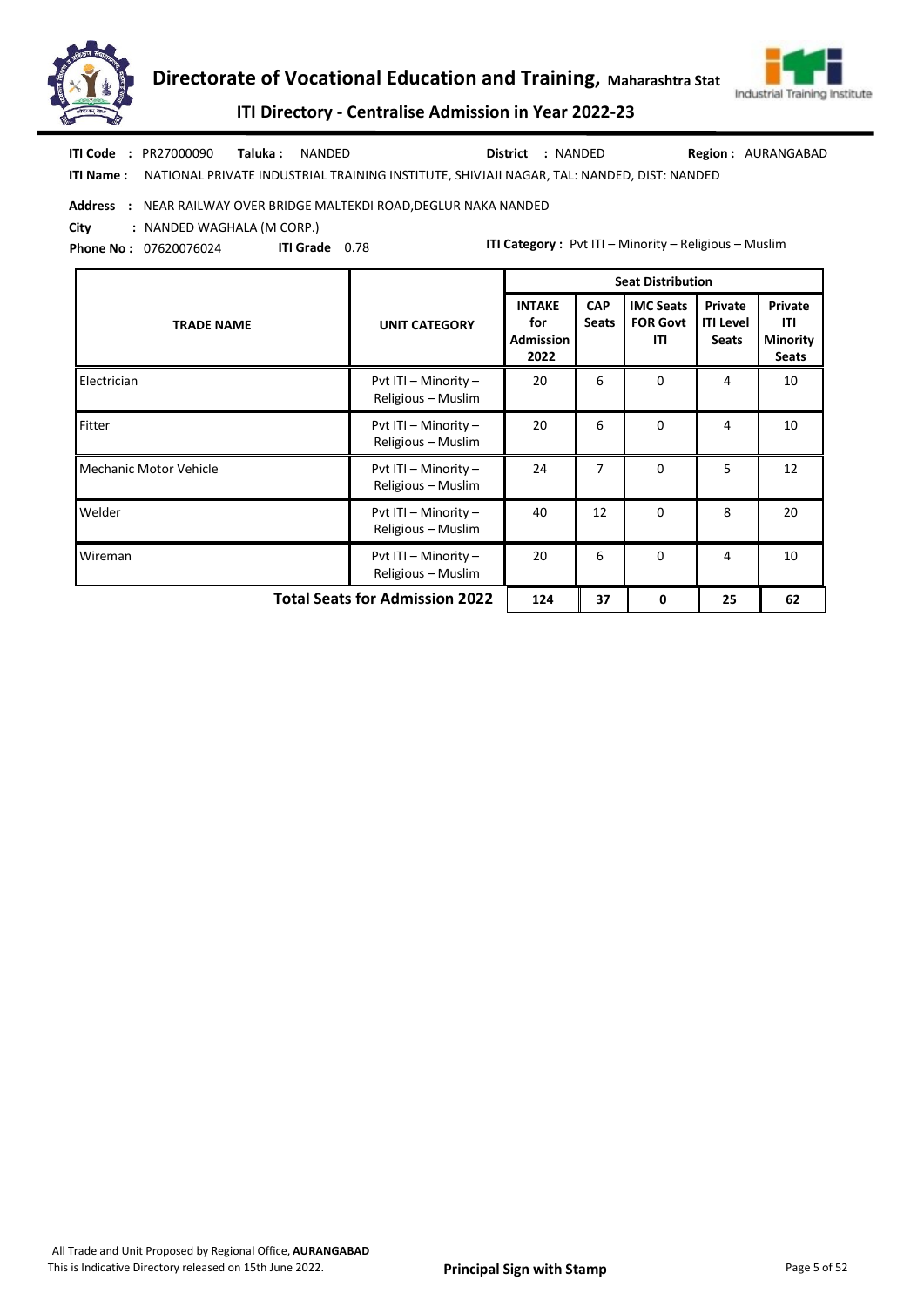



ITI Directory - Centralise Admission in Year 2022-23

Taluka : NANDED District : NANDED ITI Code : PR27000103 Taluka : NANDED **District** : NANDED Region : AURANGABAD

ITI Name : SHRI HAZURSAHIB PRIVATE INDUSTRIAL TRAINING INSTITUTE, NANDED, TAL: NANDED, DIST: NANDED

#### Address : SHRI HAZUR SAHIB ITI BAFANA ROAD NANDED SHRI HAZUR SAHIB ITI BAFANA ROAD NANDED

City : NANDED WAGHALA (M CORP.)

Phone No : 02462233931 ITI Category : GENERAL ITI Grade 1.23

|                                                                     |                      | <b>Seat Distribution</b>                         |                            |                                            |                                             |                                                   |  |  |
|---------------------------------------------------------------------|----------------------|--------------------------------------------------|----------------------------|--------------------------------------------|---------------------------------------------|---------------------------------------------------|--|--|
| <b>TRADE NAME</b>                                                   | <b>UNIT CATEGORY</b> | <b>INTAKE</b><br>for<br><b>Admission</b><br>2022 | <b>CAP</b><br><b>Seats</b> | <b>IMC Seats</b><br><b>FOR Govt</b><br>ITI | Private<br><b>ITI Level</b><br><b>Seats</b> | Private<br>ITI<br><b>Minority</b><br><b>Seats</b> |  |  |
| <b>Computer Operator and Programming</b><br>Assistant               | Pvt ITI - General    | 24                                               | 19                         | $\Omega$                                   | 5                                           | 0                                                 |  |  |
| Draughtsman Civil                                                   | Pvt ITI - General    | 24                                               | 19                         | $\Omega$                                   | 5                                           | $\Omega$                                          |  |  |
| Electrician                                                         | Pyt ITI - General    | 20                                               | 16                         | 0                                          | 4                                           | 0                                                 |  |  |
| <b>Electronics Mechanic</b>                                         | Pvt ITI - General    | 24                                               | 19                         | 0                                          | 5                                           | 0                                                 |  |  |
| Fitter                                                              | Pvt ITI - General    | 20                                               | 16                         | 0                                          | 4                                           | 0                                                 |  |  |
| <b>Mechanic Motor Vehicle</b>                                       | Pyt ITI - General    | 24                                               | 19                         | $\Omega$                                   | 5                                           | $\Omega$                                          |  |  |
| Refrigeration and Air Conditioner Technician                        | Pvt ITI - General    | 24                                               | 19                         | 0                                          | 5                                           | 0                                                 |  |  |
| Turner                                                              | Pvt ITI - General    | 20                                               | 16                         | 0                                          | 4                                           | 0                                                 |  |  |
| Welder                                                              | Pyt ITI - General    | 40                                               | 32                         | 0                                          | 8                                           | 0                                                 |  |  |
| Wireman                                                             | Pvt ITI - General    | 20                                               | 16                         | 0                                          | 4                                           | 0                                                 |  |  |
| <b>Total Seats for Admission 2022</b><br>191<br>240<br>49<br>0<br>0 |                      |                                                  |                            |                                            |                                             |                                                   |  |  |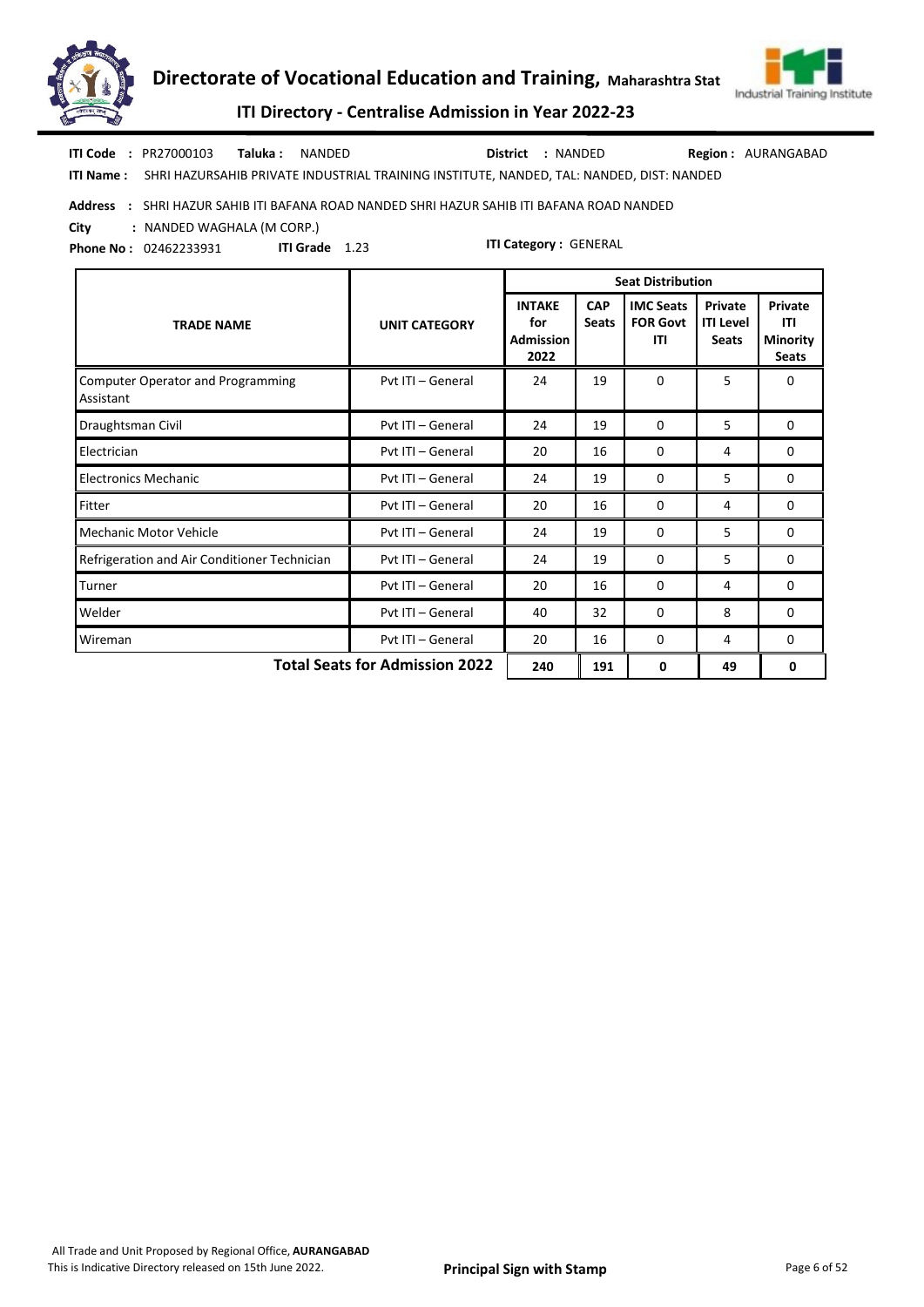



ITI Directory - Centralise Admission in Year 2022-23

|  | <b>ITI Code : PR27000157</b> | <b>Taluka:</b> Kandhar |                                                                        | <b>District : Nanded</b> | Regi |
|--|------------------------------|------------------------|------------------------------------------------------------------------|--------------------------|------|
|  |                              |                        | ITI Name: GRAMIN ITI (PVT) NEHRUNAGAR NAGALGAON TQ.KANDHAR DIST.NANDED |                          |      |

ion: AURANGABAD

Address : At.Post.Nehrunagar

City : Kandhar Phone No :

ITI Grade 1.99

|                                                                     |                      | <b>Seat Distribution</b>                         |                            |                                            |                                             |                                            |  |  |
|---------------------------------------------------------------------|----------------------|--------------------------------------------------|----------------------------|--------------------------------------------|---------------------------------------------|--------------------------------------------|--|--|
| <b>TRADE NAME</b>                                                   | <b>UNIT CATEGORY</b> | <b>INTAKE</b><br>for<br><b>Admission</b><br>2022 | <b>CAP</b><br><b>Seats</b> | <b>IMC Seats</b><br><b>FOR Govt</b><br>ITI | Private<br><b>ITI Level</b><br><b>Seats</b> | Private<br>ITI<br><b>Minority</b><br>Seats |  |  |
| <b>Computer Operator and Programming</b><br>Assistant               | 38                   | 0                                                | 10                         | 0                                          |                                             |                                            |  |  |
| Draughtsman Civil                                                   | Pvt ITI - General    | 24                                               | 19                         | 0                                          | 5                                           | 0                                          |  |  |
| Draughtsman Mechanical                                              | Pvt ITI - General    | 20                                               | 16                         | 0                                          | 4                                           | 0                                          |  |  |
| Electrician                                                         | Pvt ITI - General    | 120                                              | 96                         | $\Omega$                                   | 24                                          | $\Omega$                                   |  |  |
| Fitter                                                              | Pvt ITI - General    | 40                                               | 32                         | $\Omega$                                   | 8                                           | 0                                          |  |  |
| Welder                                                              | Pvt ITI - General    | 40                                               | 32                         | $\Omega$                                   | 8                                           | 0                                          |  |  |
| Wireman                                                             | Pvt ITI - General    | 96<br>120<br>0                                   |                            | 24                                         | 0                                           |                                            |  |  |
| <b>Total Seats for Admission 2022</b><br>412<br>329<br>83<br>0<br>0 |                      |                                                  |                            |                                            |                                             |                                            |  |  |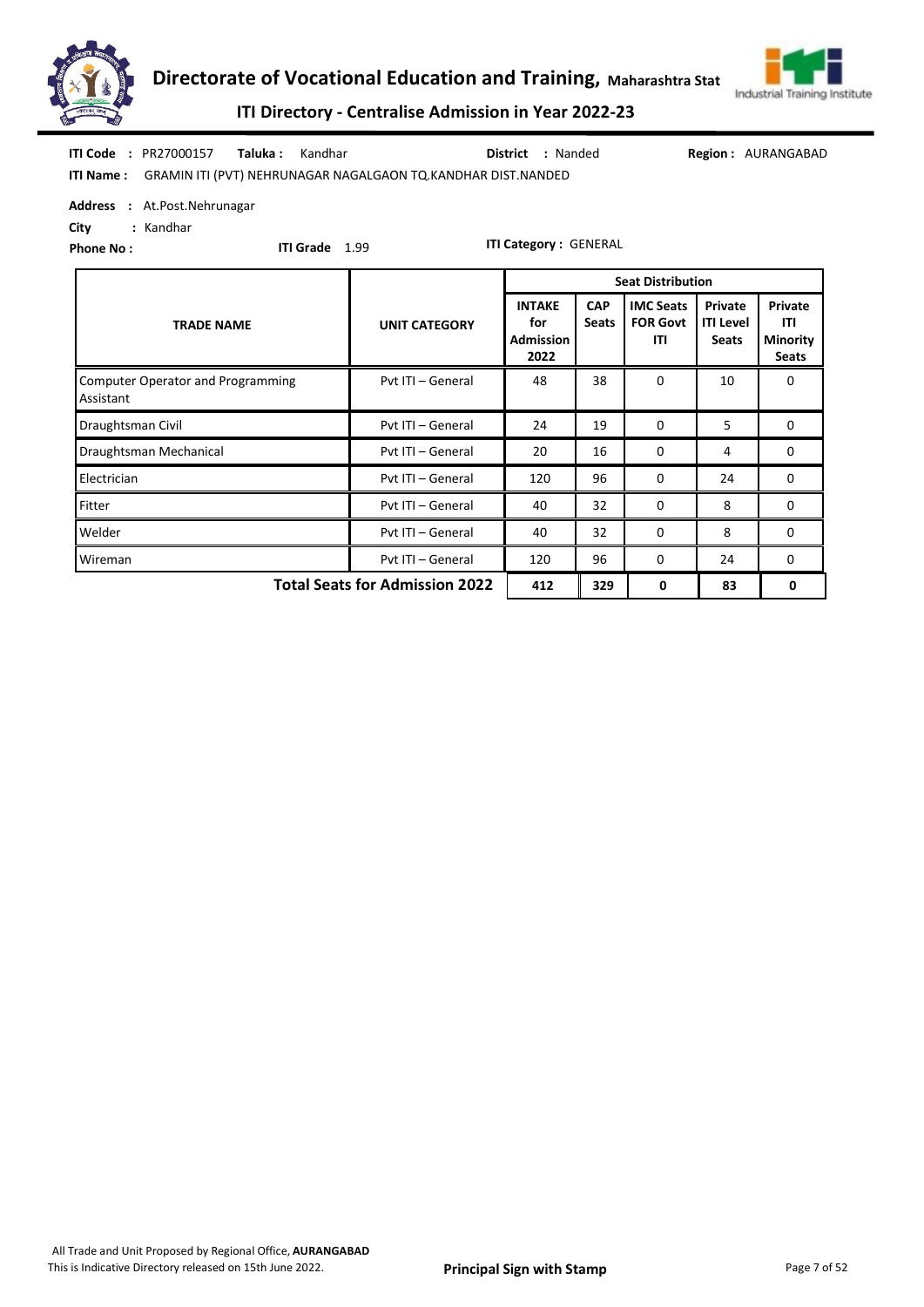



ITI Directory - Centralise Admission in Year 2022-23

|                  | <b>ITI Code : PR27000160</b> | Taluka : | OSMANABAD                                                                                     | District : OSMANABAD | <b>Region: AURANGABAD</b> |
|------------------|------------------------------|----------|-----------------------------------------------------------------------------------------------|----------------------|---------------------------|
| <b>ITI Name:</b> | OSMANABAD, DIST: OSMANABAD   |          | TERANA PUBLIC CHARITABLE TRUST'S TERNA PRIVATE INDUSTRIAL TRAINING INSTITUTE. OSMANABAD. TAL: |                      |                           |

Address : MIDC AREA PLOT NO.1, AURANGABAD ROAD, OSMANABAD.

City : OSMANABAD Phone No : 02472222652

ITI Grade 0.83

|                                                       |                      | <b>Seat Distribution</b>                                                       |    |                                            |                                             |                                                          |  |
|-------------------------------------------------------|----------------------|--------------------------------------------------------------------------------|----|--------------------------------------------|---------------------------------------------|----------------------------------------------------------|--|
| <b>TRADE NAME</b>                                     | <b>UNIT CATEGORY</b> | <b>INTAKE</b><br><b>CAP</b><br><b>Seats</b><br>for<br><b>Admission</b><br>2022 |    | <b>IMC Seats</b><br><b>FOR Govt</b><br>ITI | Private<br><b>ITI Level</b><br><b>Seats</b> | <b>Private</b><br>ITI<br><b>Minority</b><br><b>Seats</b> |  |
| <b>Computer Operator and Programming</b><br>Assistant | Pyt ITI - General    | 48                                                                             | 38 | 0                                          | 10                                          | 0                                                        |  |
| Electrician                                           | Pvt ITI - General    | 20                                                                             | 16 | 0                                          | 4                                           | 0                                                        |  |
| <b>Electronics Mechanic</b>                           | Pvt ITI - General    | 24                                                                             | 19 | $\Omega$                                   | 5                                           | 0                                                        |  |
| Welder                                                | Pvt ITI - General    | 40                                                                             | 32 | $\Omega$                                   | 8                                           | $\mathbf{0}$                                             |  |
| Wireman                                               | Pyt ITI - General    | 20                                                                             | 16 | 0                                          | 4                                           | 0                                                        |  |
| <b>Total Seats for Admission 2022</b>                 | 152                  | 121                                                                            | 0  | 31                                         | 0                                           |                                                          |  |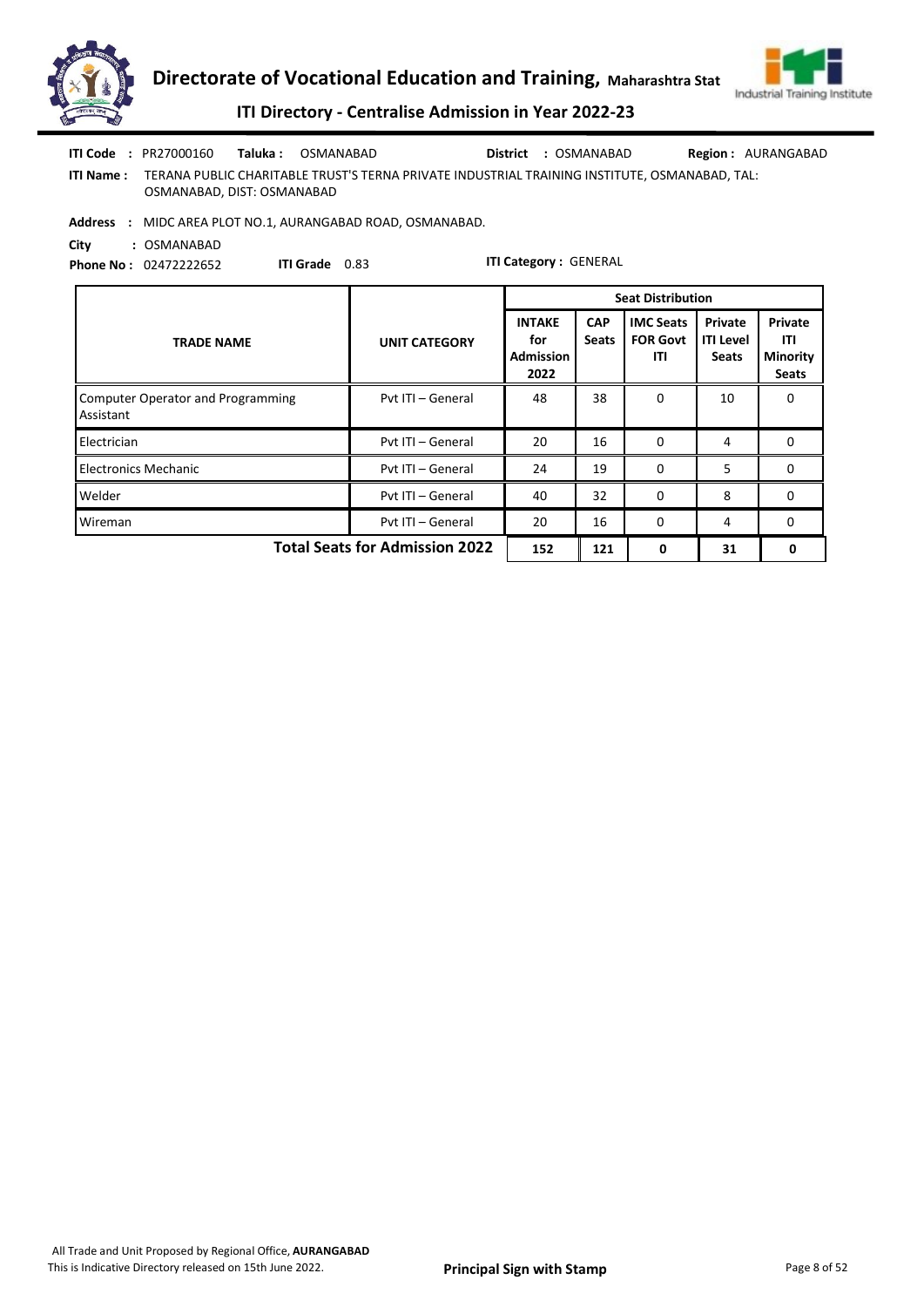



ITI Directory - Centralise Admission in Year 2022-23

| ITI Code                                          | : PR27000239                 | Taluka : | OSMANABAD             | : OSMANABAD<br>District                                                                                       | <b>Region: AURANGABAD</b> |  |  |
|---------------------------------------------------|------------------------------|----------|-----------------------|---------------------------------------------------------------------------------------------------------------|---------------------------|--|--|
|                                                   |                              |          |                       | ITI Name: CHAMPATRAI AJMERA PRIVATE INDUSTRIAL TRAINING INSTITUTE, OSMANABAD, TAL: OSMANABAD, DIST: OSMANABAD |                           |  |  |
| Address : DANDNAIK COMPLEX, BARSHI NAKA OSMANABAD |                              |          |                       |                                                                                                               |                           |  |  |
| City                                              | : OSMANABAD                  |          |                       |                                                                                                               |                           |  |  |
|                                                   | <b>Phone No: 02472222354</b> |          | <b>ITI Grade</b> 0.38 | <b>ITI Category: GENERAL</b>                                                                                  |                           |  |  |

TRADE NAME UNIT CATEGORY INTAKE for Admission 2022 **CAP** Seats IMC Seats FOR Govt ITI Private ITI Level **Seats** Private ITI Minority Seats Seat Distribution Electrician **Electrician** Pvt ITI – General 20 16 0 4 0 Fitter **Fitter Pvt ITI – General** 20 16 0 4 0 Welder **Product Contains Container Port ITI** – General 40 32 0 8 0 Total Seats for Admission 2022  $\begin{array}{|c|c|c|c|c|c|c|c|} \hline \end{array}$  64 0 16 0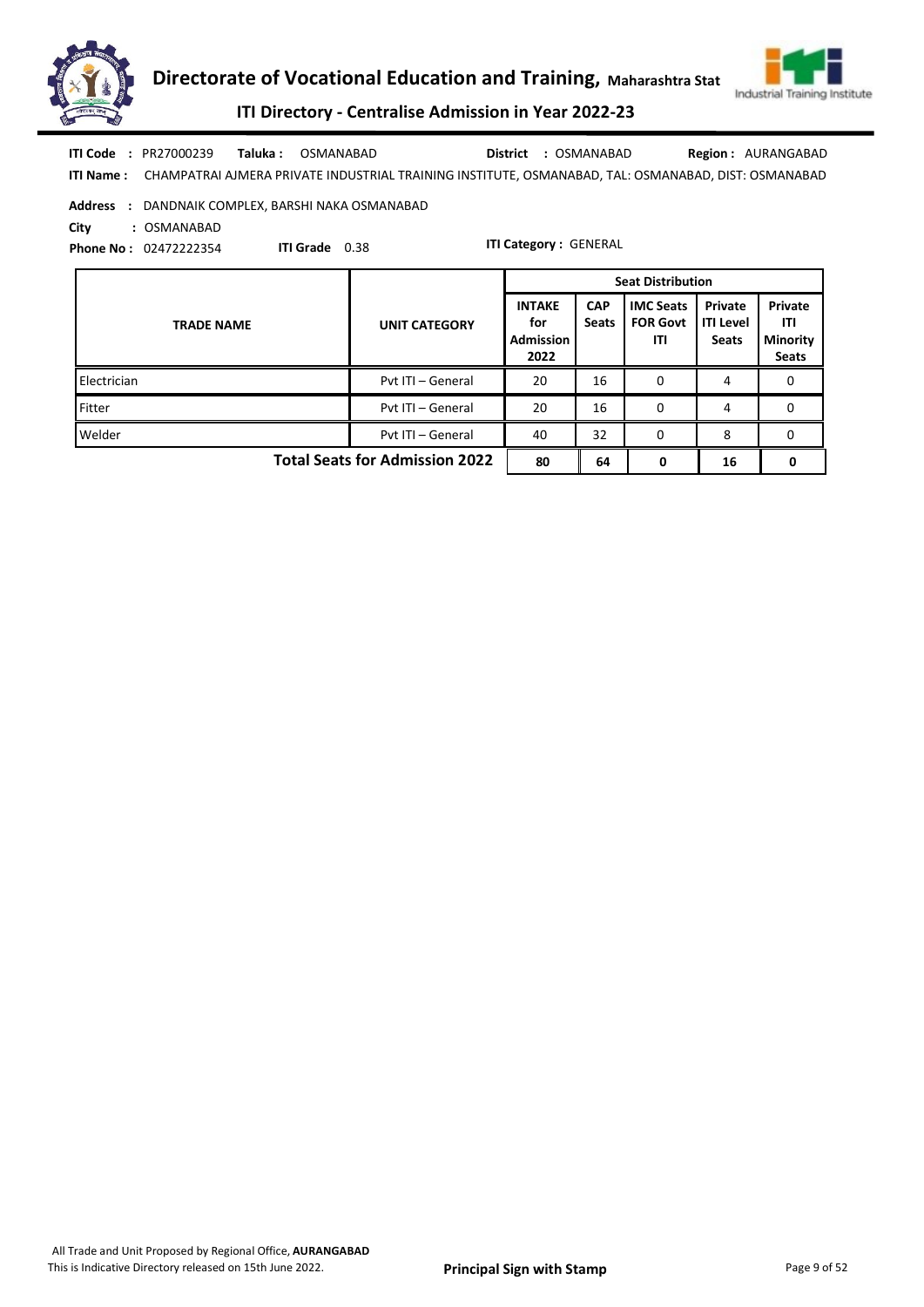



# ITI Directory - Centralise Admission in Year 2022-23

| ITI Code: PR27000238 Taluka: AUSA<br><b>ITI Name :     AZEEM PRIVATE INDUSTRIAL TRAINING INSTITUTE, AUSA, TAL: AUSA, DIST: LATUR</b>       |                                         | <b>District : LATUR</b>                          |                            |                                            |                                      | <b>Region: AURANGABAD</b>                  |  |
|--------------------------------------------------------------------------------------------------------------------------------------------|-----------------------------------------|--------------------------------------------------|----------------------------|--------------------------------------------|--------------------------------------|--------------------------------------------|--|
| <b>Address : AFSAR NAGAR, NEAR POWER HOUSE, AUSA DIST-LATUR</b><br>City<br>: AUSA (M CL)<br><b>ITI Grade</b> 0.63<br>Phone No: 02383220093 |                                         | <b>ITI Category: GENERAL</b>                     |                            |                                            |                                      |                                            |  |
| <b>Seat Distribution</b>                                                                                                                   |                                         |                                                  |                            |                                            |                                      |                                            |  |
| <b>TRADE NAME</b>                                                                                                                          | <b>UNIT CATEGORY</b>                    | <b>INTAKE</b><br>for<br><b>Admission</b><br>2022 | <b>CAP</b><br><b>Seats</b> | <b>IMC Seats</b><br><b>FOR Govt</b><br>ITI | Private<br><b>ITI Level</b><br>Seats | Private<br>ITI<br><b>Minority</b><br>Seats |  |
| Electrician                                                                                                                                | Pvt ITI - General                       | 20                                               | 16                         | 0                                          | 4                                    | 0                                          |  |
| Fitter                                                                                                                                     | Pyt ITI - General                       | 0<br>20<br>16<br>$\mathbf{0}$<br>4               |                            |                                            |                                      |                                            |  |
| Welder                                                                                                                                     | Pvt ITI - General<br>20<br>16<br>0<br>4 |                                                  |                            |                                            |                                      | 0                                          |  |
| Wireman                                                                                                                                    | Pyt ITI - General                       | 20                                               | 16                         | 0                                          | 4                                    | $\Omega$                                   |  |
|                                                                                                                                            |                                         |                                                  |                            |                                            |                                      |                                            |  |

Total Seats for Admission 2022 80 64 0 16 0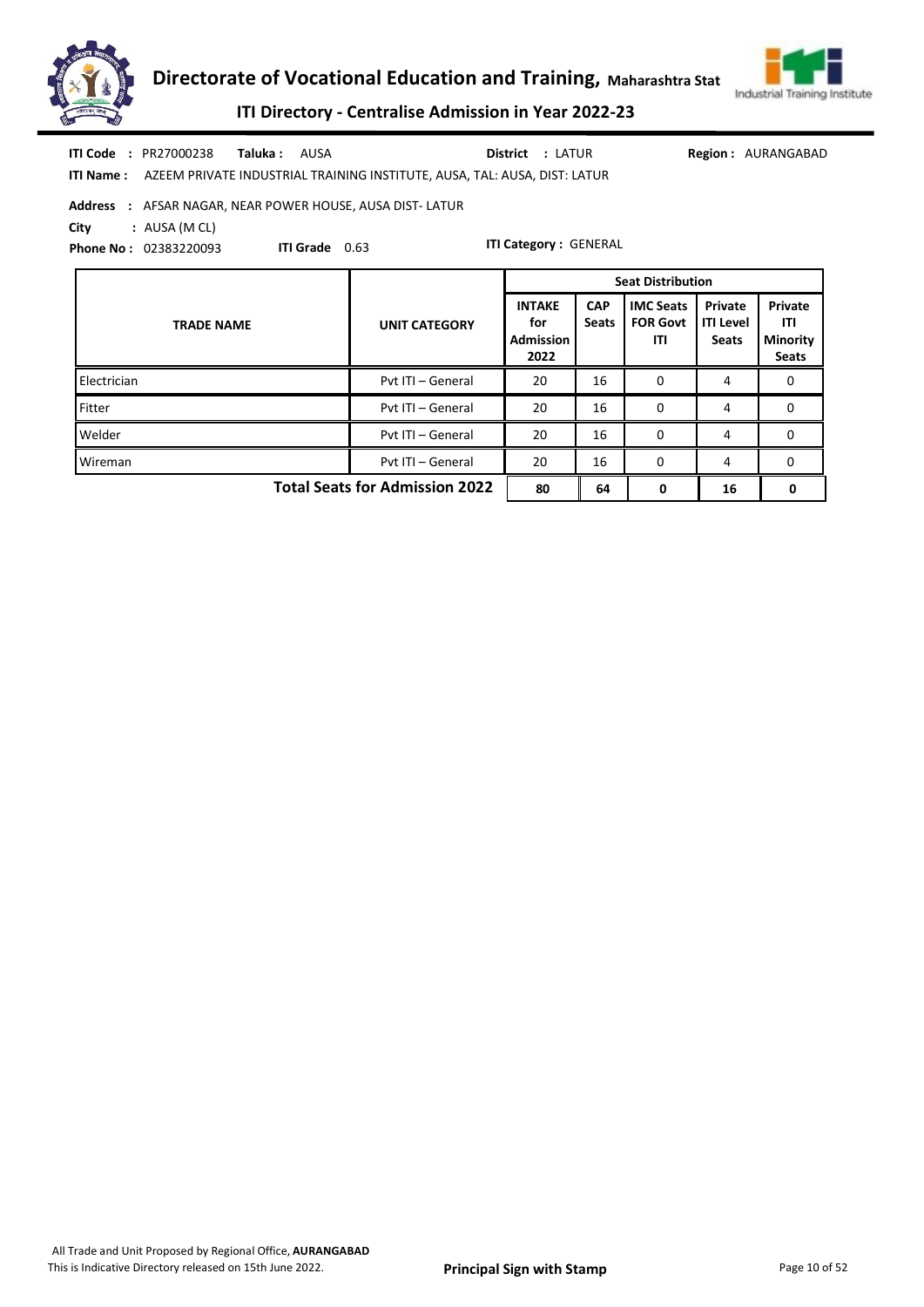



ITI Directory - Centralise Admission in Year 2022-23

|                  | <b>ITI Code</b> : $PR27000603$ | Taluka : . | AURANGABAD                                                                                            | District : AURANGABAD | <b>Region: AURANGABAD</b> |
|------------------|--------------------------------|------------|-------------------------------------------------------------------------------------------------------|-----------------------|---------------------------|
| <b>ITI Name:</b> | DIST: AURANGABAD               |            | SHRI DHANESHWARI MANAV VIKAS MANDAL'S PRIVATE INDUSTRIAL TRAINING INSTITUTE. GEORAI. TAL: AURANGABAD. |                       |                           |

Address : DHANESHWARI ITI GEVRAI TANDA PAITHAN ROAD

City : GAVADARITANDA

Phone No : 02402480451 ITI Grade 1.33

|                                                                     |                      | <b>Seat Distribution</b>                         |                            |                                            |                                             |                                                   |
|---------------------------------------------------------------------|----------------------|--------------------------------------------------|----------------------------|--------------------------------------------|---------------------------------------------|---------------------------------------------------|
| <b>TRADE NAME</b>                                                   | <b>UNIT CATEGORY</b> | <b>INTAKE</b><br>for<br><b>Admission</b><br>2022 | <b>CAP</b><br><b>Seats</b> | <b>IMC Seats</b><br><b>FOR Govt</b><br>ITI | Private<br><b>ITI Level</b><br><b>Seats</b> | Private<br>ITI<br><b>Minority</b><br><b>Seats</b> |
| <b>Computer Operator and Programming</b><br>Assistant               | Pyt ITI - General    | 48                                               | 38                         | 0                                          | 10                                          | 0                                                 |
| Electrician                                                         | Pyt ITI - General    | 20                                               | 16                         | $\Omega$                                   | 4                                           | 0                                                 |
| Information & Communication Technology<br><b>System Maintenance</b> | Pyt ITI - General    | 24                                               | 19                         | $\Omega$                                   | 5                                           | 0                                                 |
| <b>Painter General</b>                                              | Pvt ITI - General    | 16<br>20                                         |                            | $\Omega$                                   | 4                                           | 0                                                 |
| <b>Total Seats for Admission 2022</b>                               | 112                  | 89                                               | 0                          | 23                                         | 0                                           |                                                   |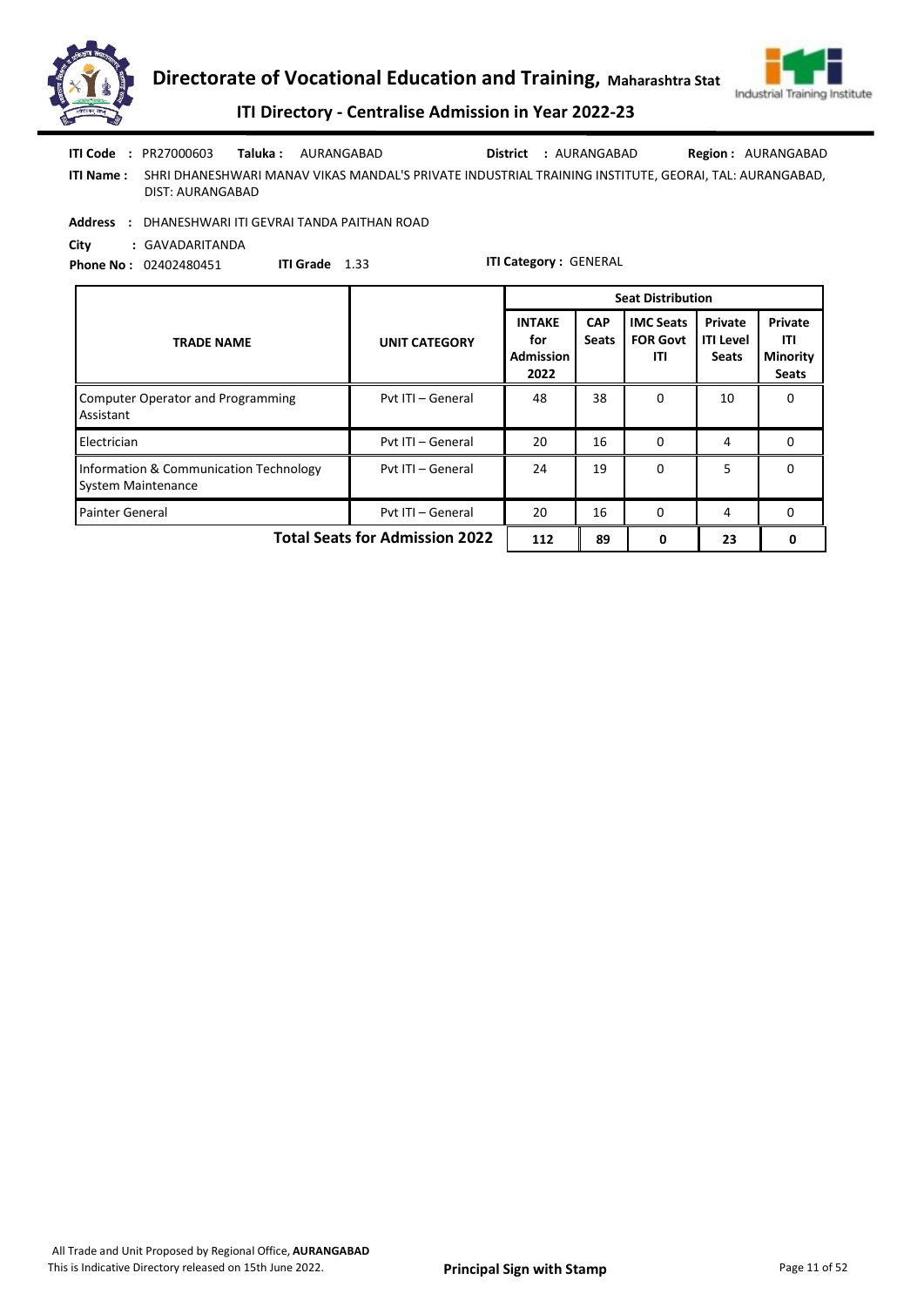



ITI Directory - Centralise Admission in Year 2022-23

| ITI Code | : PR27000613 | <b>Taluka:</b> BASMATH                                                                                                | District : HINGOLI | <b>Region: AURANGABAD</b> |
|----------|--------------|-----------------------------------------------------------------------------------------------------------------------|--------------------|---------------------------|
|          |              | ITI Name: SHRI. BHIRAVNATH NISARGA MANDAL'S PRIVATE INDUSTRIAL TRAINING INSTITUTE, HATTA, TAL: BASMATH, DIST: HINGOLI |                    |                           |

## Address : SHRI. BHIRAVNATH NISARGA MANDALS PRIVATE INDUSTRIAL TRAINING INSTITUTE, HATTA TQ. VASMAT D City : HATTA

Phone No : 02452227568

ITI Grade 1.05

|                                       |                      | <b>Seat Distribution</b>                         |                            |                                            |                                             |                                                   |
|---------------------------------------|----------------------|--------------------------------------------------|----------------------------|--------------------------------------------|---------------------------------------------|---------------------------------------------------|
| <b>TRADE NAME</b>                     | <b>UNIT CATEGORY</b> | <b>INTAKE</b><br>for<br><b>Admission</b><br>2022 | <b>CAP</b><br><b>Seats</b> | <b>IMC Seats</b><br><b>FOR Govt</b><br>ITI | Private<br><b>ITI Level</b><br><b>Seats</b> | Private<br>ITI<br><b>Minority</b><br><b>Seats</b> |
| Electrician                           | Pyt ITI - General    | 20                                               | 16                         | 0                                          | 4                                           | 0                                                 |
| Fitter                                | Pyt ITI - General    | 20                                               | 16                         | 0                                          | 4                                           | 0                                                 |
| Mechanic Diesel                       | Pvt ITI - General    | 24                                               | 19                         | 0                                          | 5                                           | $\Omega$                                          |
| <b>Painter General</b>                | Pyt ITI - General    | 20                                               | 16                         | 0                                          | 4                                           | 0                                                 |
| Welder                                | Pyt ITI - General    | 40                                               | 32                         | 0                                          | 8                                           | $\Omega$                                          |
| Wireman                               | Pvt ITI - General    | 20                                               | 16                         | 0                                          | 4                                           | 0                                                 |
| <b>Total Seats for Admission 2022</b> | 144                  | 115                                              | 0                          | 29                                         | 0                                           |                                                   |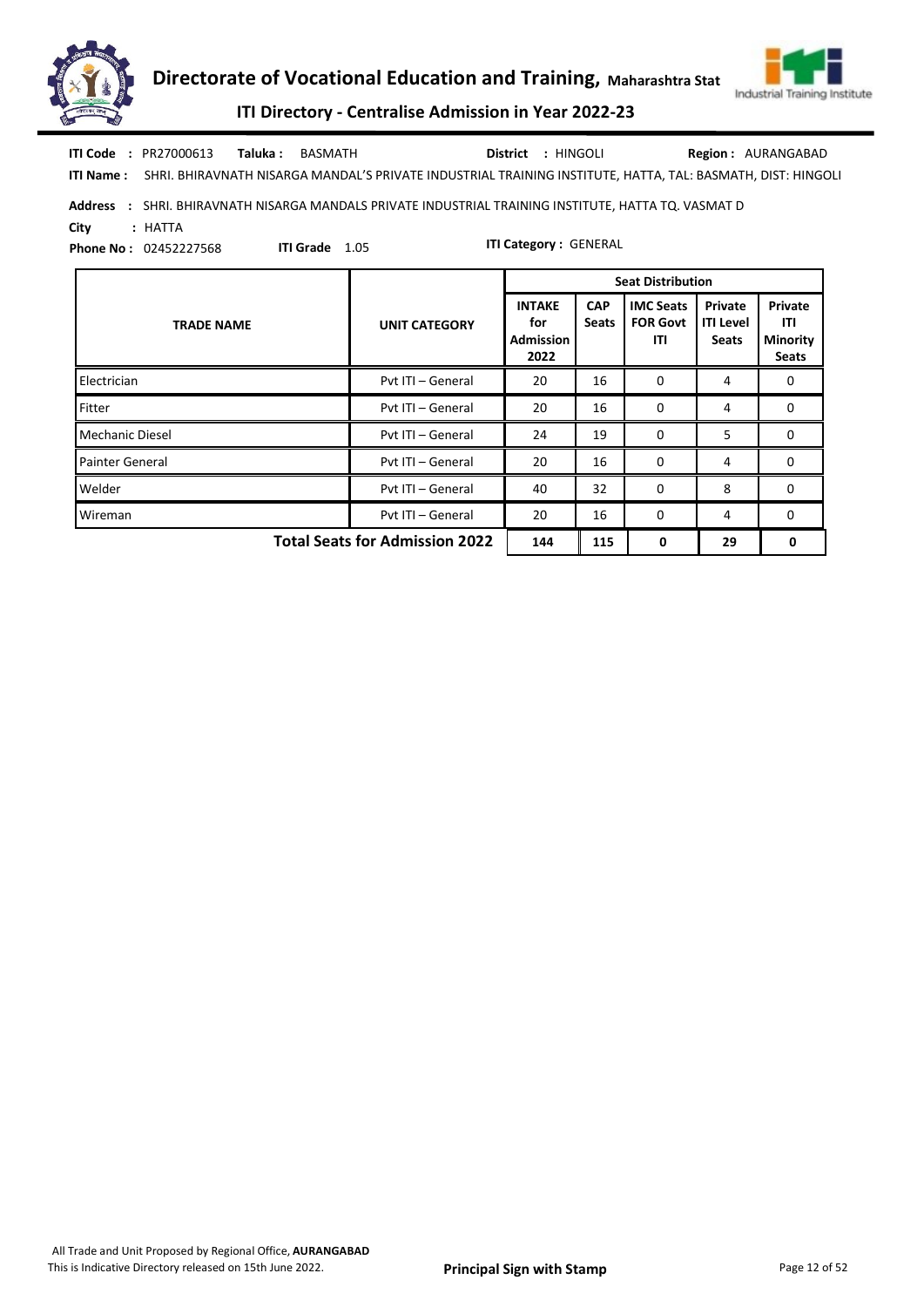



ITI Directory - Centralise Admission in Year 2022-23

ITI Name : KARI SIDDIQUE BANDHVI PRIVATE INDUSTRIAL TRAINING INSTITUTE, MAJALGAON, TAL: MAJALGAON, DIST: BEED Taluka : MANJLEGAON District : BEED ITI Code : PR27000571 Taluka : MANJLEGAON District : BEED Region : AURANGABAD

### Address : PATHRUD CAMP.TAL MAJALGAON DIST BEED

City : MANJLEGAON(RURAL)

Phone No : 02443203660 ITI Grade 2.08 ITI Category : Pvt ITI – Minority – Religious – Muslim

|                                                       |                                                | <b>Seat Distribution</b>                         |                            |                                            |                                             |                                                   |  |
|-------------------------------------------------------|------------------------------------------------|--------------------------------------------------|----------------------------|--------------------------------------------|---------------------------------------------|---------------------------------------------------|--|
| <b>TRADE NAME</b>                                     | <b>UNIT CATEGORY</b>                           | <b>INTAKE</b><br>for<br><b>Admission</b><br>2022 | <b>CAP</b><br><b>Seats</b> | <b>IMC Seats</b><br><b>FOR Govt</b><br>ITI | Private<br><b>ITI Level</b><br><b>Seats</b> | Private<br>ITI<br><b>Minority</b><br><b>Seats</b> |  |
| <b>Computer Operator and Programming</b><br>Assistant | Pvt ITI - Minority -<br>Religious - Muslim     | 48                                               | 14                         | 0                                          | 10                                          | 24                                                |  |
| Electrician                                           | Pvt ITI $-$ Minority $-$<br>Religious - Muslim | 20                                               | 6                          | 0                                          | 4                                           | 10                                                |  |
| <b>Total Seats for Admission 2022</b>                 | 68                                             | 20                                               | 0                          | 14                                         | 34                                          |                                                   |  |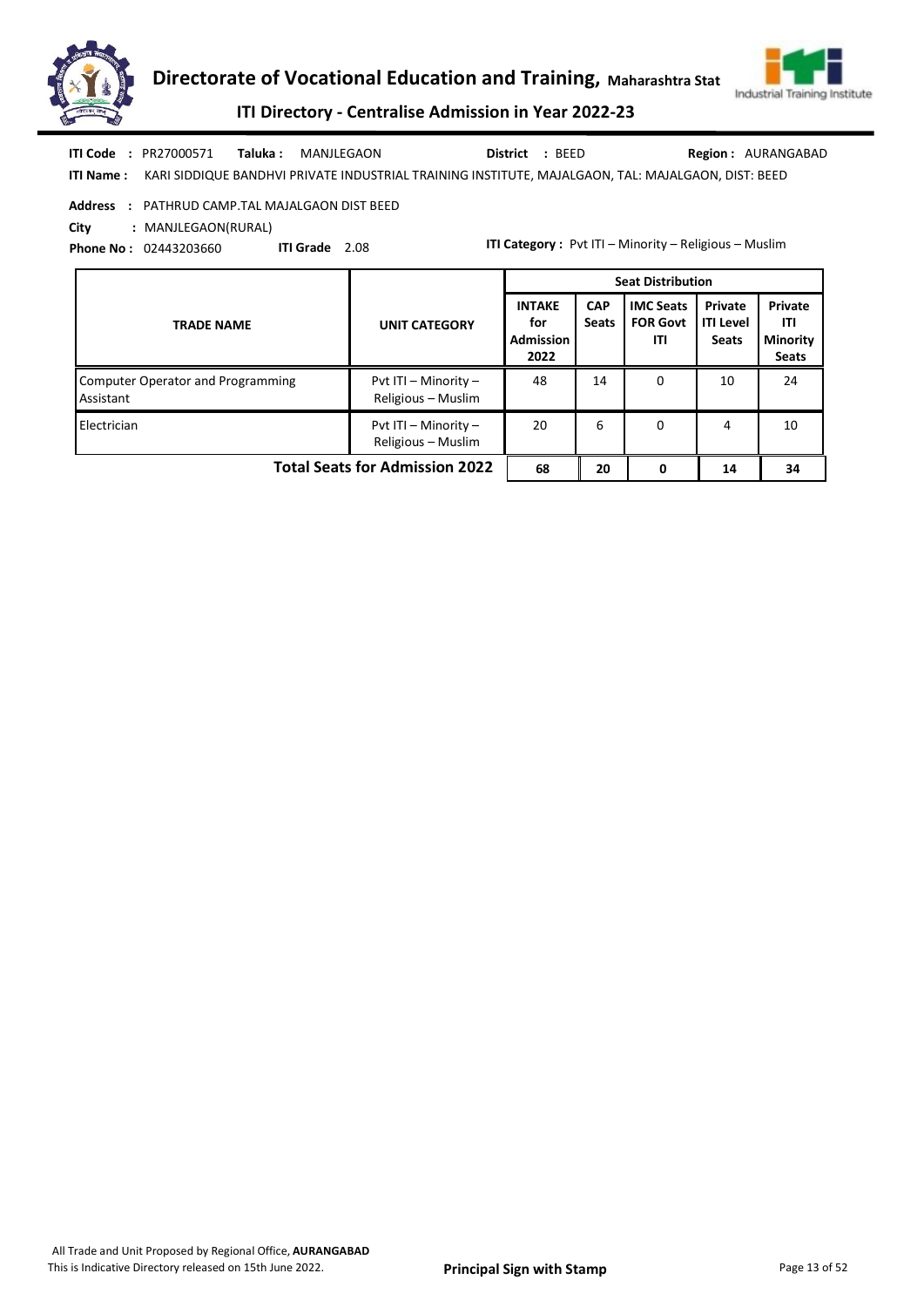



ITI Directory - Centralise Admission in Year 2022-23

| <b>ITI Code : PR27000611</b><br>Taluka :<br>Loha<br>ITI Name: GRAMIN ITI (PVT) MALAKOLI TQ.LOHA DIST.NANDED            |                      | : Nanded<br>District                             |                            |                                            |                                             | <b>Region: AURANGABAD</b>                                |  |  |  |
|------------------------------------------------------------------------------------------------------------------------|----------------------|--------------------------------------------------|----------------------------|--------------------------------------------|---------------------------------------------|----------------------------------------------------------|--|--|--|
| Address : At.Post.Malakoli<br>City<br>: Malakoli<br><b>ITI Category: GENERAL</b><br>ITI Grade 1.67<br><b>Phone No:</b> |                      |                                                  |                            |                                            |                                             |                                                          |  |  |  |
|                                                                                                                        |                      | <b>Seat Distribution</b>                         |                            |                                            |                                             |                                                          |  |  |  |
| <b>TRADE NAME</b>                                                                                                      | <b>UNIT CATEGORY</b> | <b>INTAKE</b><br>for<br><b>Admission</b><br>2022 | <b>CAP</b><br><b>Seats</b> | <b>IMC Seats</b><br><b>FOR Govt</b><br>ITI | Private<br><b>ITI Level</b><br><b>Seats</b> | <b>Private</b><br>ITI<br><b>Minority</b><br><b>Seats</b> |  |  |  |
| <b>Computer Operator and Programming</b><br>Assistant                                                                  | Pvt ITI - General    | 48                                               | 38                         | $\Omega$                                   | 10                                          | 0                                                        |  |  |  |
| Electrician                                                                                                            | Pvt ITI - General    | 100                                              | 80                         | 0                                          | 20                                          | 0                                                        |  |  |  |

Surveyor **Pvt ITI – General 24 19 0 5 0** 0 Wireman **Wireman** Pvt ITI – General 100 80 0 20 0

Total Seats for Admission 2022 272 217 0 55 0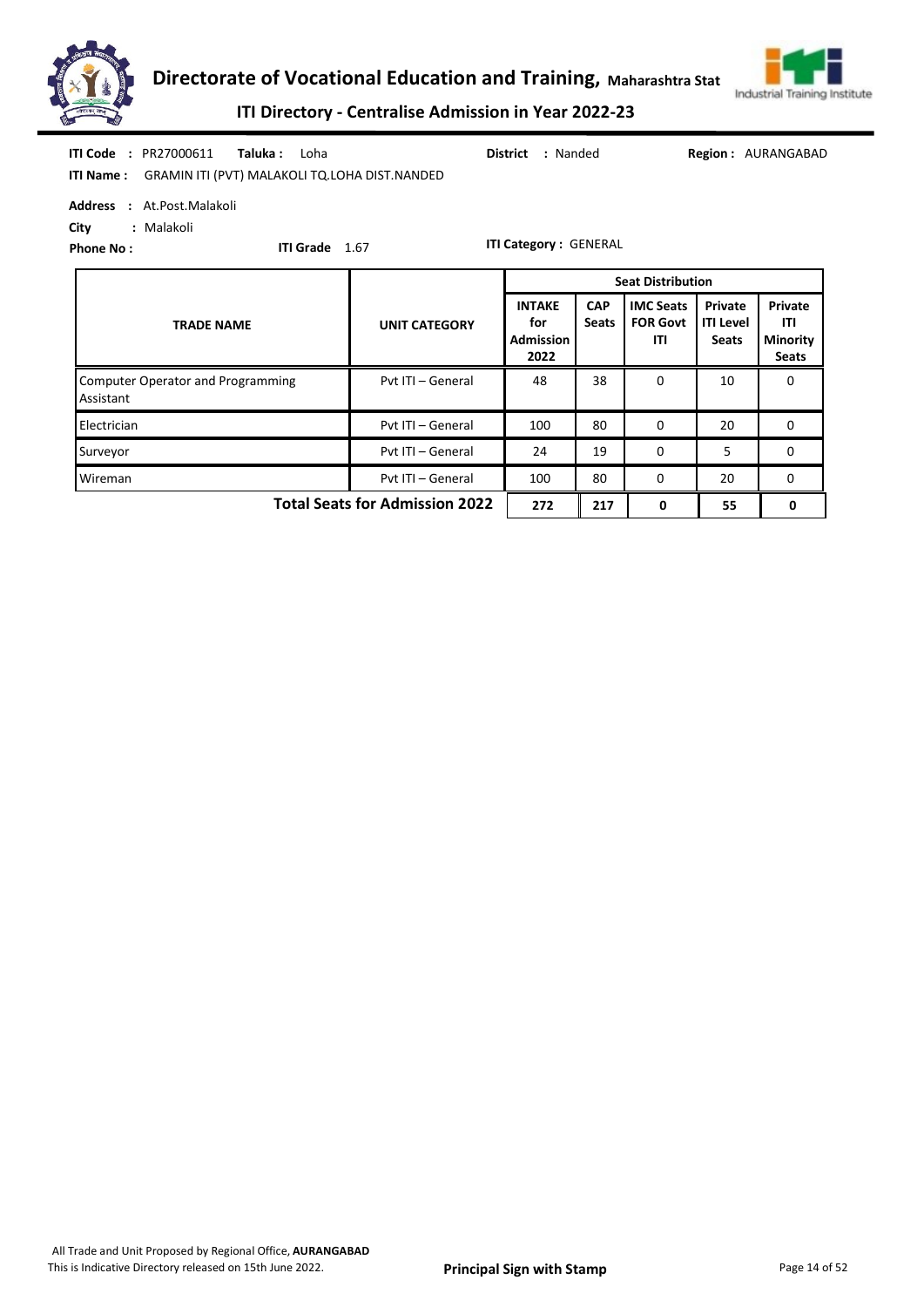



ITI Directory - Centralise Admission in Year 2022-23

|  | <b>ITI Code : PR27000650</b> | Taluka: BEED | District : BEED                                                                                            | <b>Region: AURANGABAD</b> |
|--|------------------------------|--------------|------------------------------------------------------------------------------------------------------------|---------------------------|
|  |                              |              | <b>ITI Name:</b> ADITYA BAHUUDESHIYA PRIVATE INDUSTRIAL TRAINING INSTITUTE, TALGAON, TAL: BEED, DIST: BEED |                           |

Address : TALGAON ROAD,BEED

City : BEED(RURAL)(CT)

Phone No : 02442227038

ITI Grade 0.38

|                                       |                      | <b>Seat Distribution</b>                         |                            |                                            |                                             |                                                   |
|---------------------------------------|----------------------|--------------------------------------------------|----------------------------|--------------------------------------------|---------------------------------------------|---------------------------------------------------|
| <b>TRADE NAME</b>                     | <b>UNIT CATEGORY</b> | <b>INTAKE</b><br>for<br><b>Admission</b><br>2022 | <b>CAP</b><br><b>Seats</b> | <b>IMC Seats</b><br><b>FOR Govt</b><br>ITI | Private<br><b>ITI Level</b><br><b>Seats</b> | Private<br>ITI<br><b>Minority</b><br><b>Seats</b> |
| Mechanic Diesel                       | Pvt ITI - General    | 48                                               | 38                         | 0                                          | 10                                          | 0                                                 |
| Wireman                               | Pvt ITI - General    | 20                                               | 16                         | 0                                          | 4                                           | 0                                                 |
| <b>Total Seats for Admission 2022</b> | 68                   | 54                                               | 0                          | 14                                         | 0                                           |                                                   |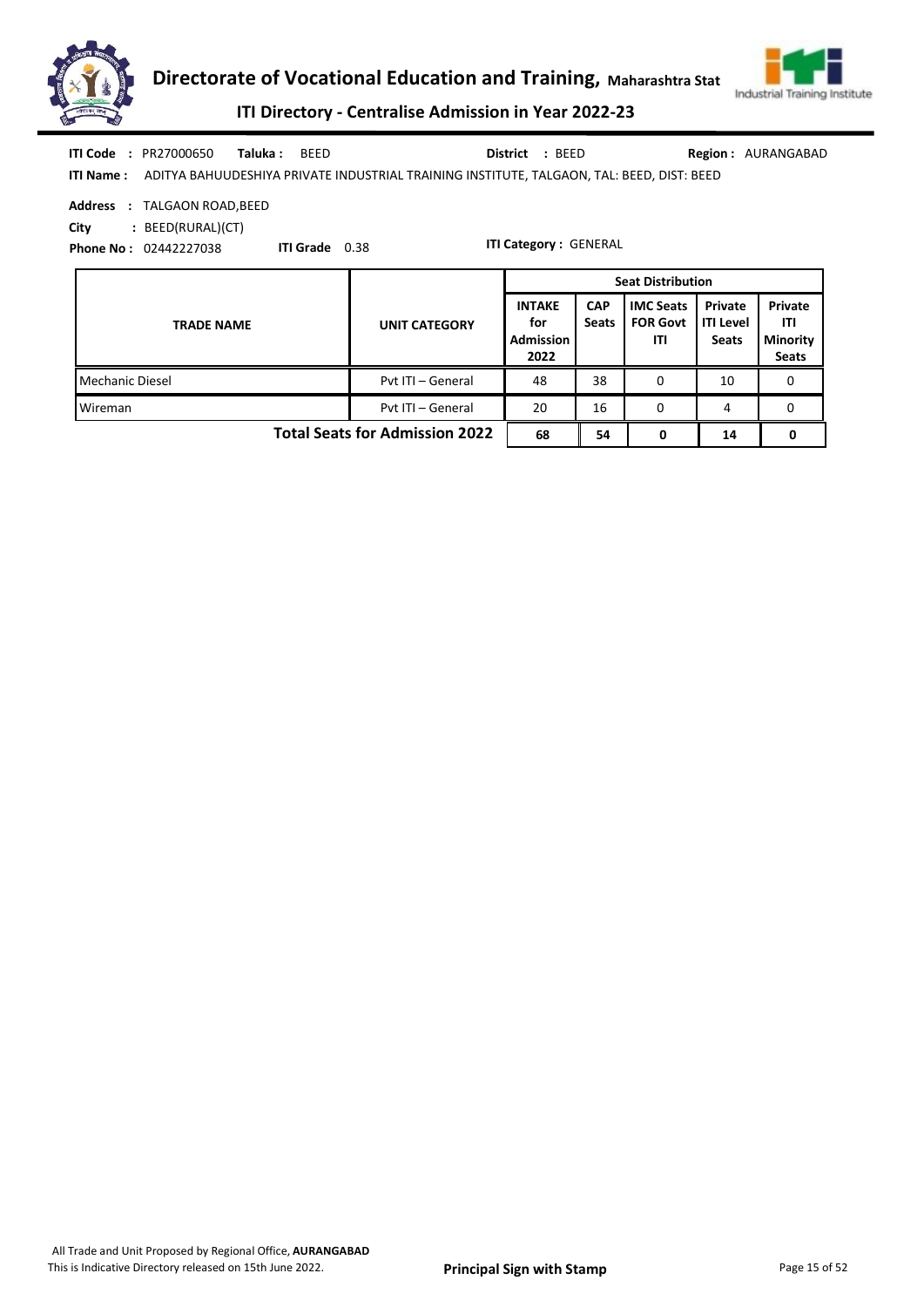



ITI Directory - Centralise Admission in Year 2022-23

|            | <b>ITI Code : PR27000735</b>                 | Taluka : | OSMANABAD             | : OSMANABAD<br>District                                                                          | <b>Region: AURANGABAD</b> |
|------------|----------------------------------------------|----------|-----------------------|--------------------------------------------------------------------------------------------------|---------------------------|
| ITI Name : |                                              |          |                       | MOTHER KANCHAN PRIVATE INDUSTRIAL TRAINING INSTITUTE, OSMANABAD, TAL: OSMANABAD, DIST: OSMANABAD |                           |
|            | <b>Address</b> : Yashwant Nagar, Barshi Naka |          |                       |                                                                                                  |                           |
| City       | : OSMANABAD                                  |          |                       |                                                                                                  |                           |
|            | <b>Phone No: 02472220035</b>                 |          | <b>ITI Grade</b> 0.63 | <b>ITI Category: GENERAL</b>                                                                     |                           |
|            |                                              |          |                       |                                                                                                  |                           |

|                   |                                       | <b>Seat Distribution</b>                         |                            |                                            |                                               |                                            |  |
|-------------------|---------------------------------------|--------------------------------------------------|----------------------------|--------------------------------------------|-----------------------------------------------|--------------------------------------------|--|
| <b>TRADE NAME</b> | <b>UNIT CATEGORY</b>                  | <b>INTAKE</b><br>for<br><b>Admission</b><br>2022 | <b>CAP</b><br><b>Seats</b> | <b>IMC Seats</b><br><b>FOR Govt</b><br>ΙTΙ | Private<br><b>I</b> ITI Level<br><b>Seats</b> | Private<br>ITI<br>Minority<br><b>Seats</b> |  |
| Welder            | Pyt ITI - General                     | 20                                               | 16                         | 0                                          |                                               | 0                                          |  |
|                   | <b>Total Seats for Admission 2022</b> | 20                                               | 16                         | 0                                          | 4                                             |                                            |  |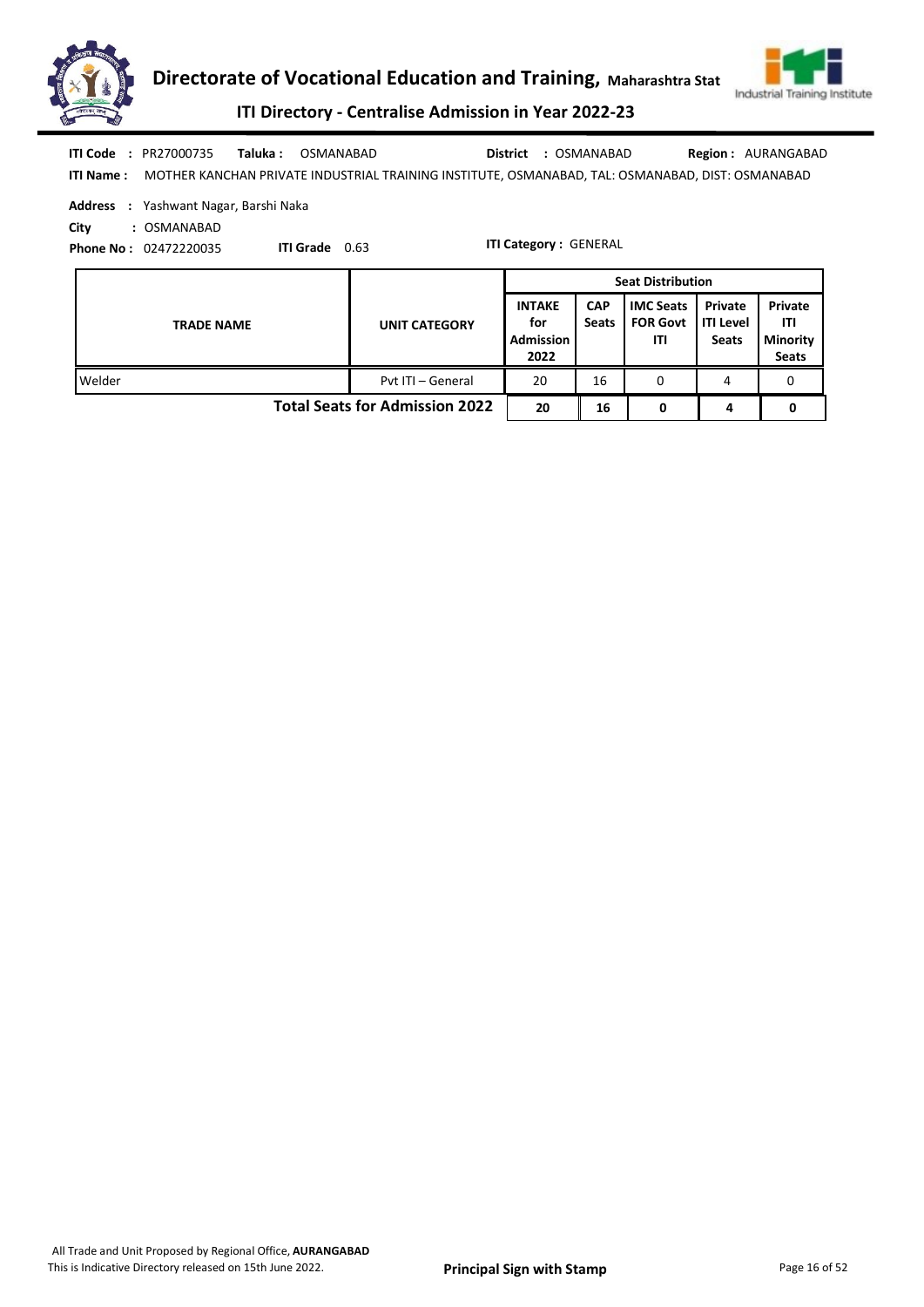



Total Seats for Admission 2022 60 48 0 12 0

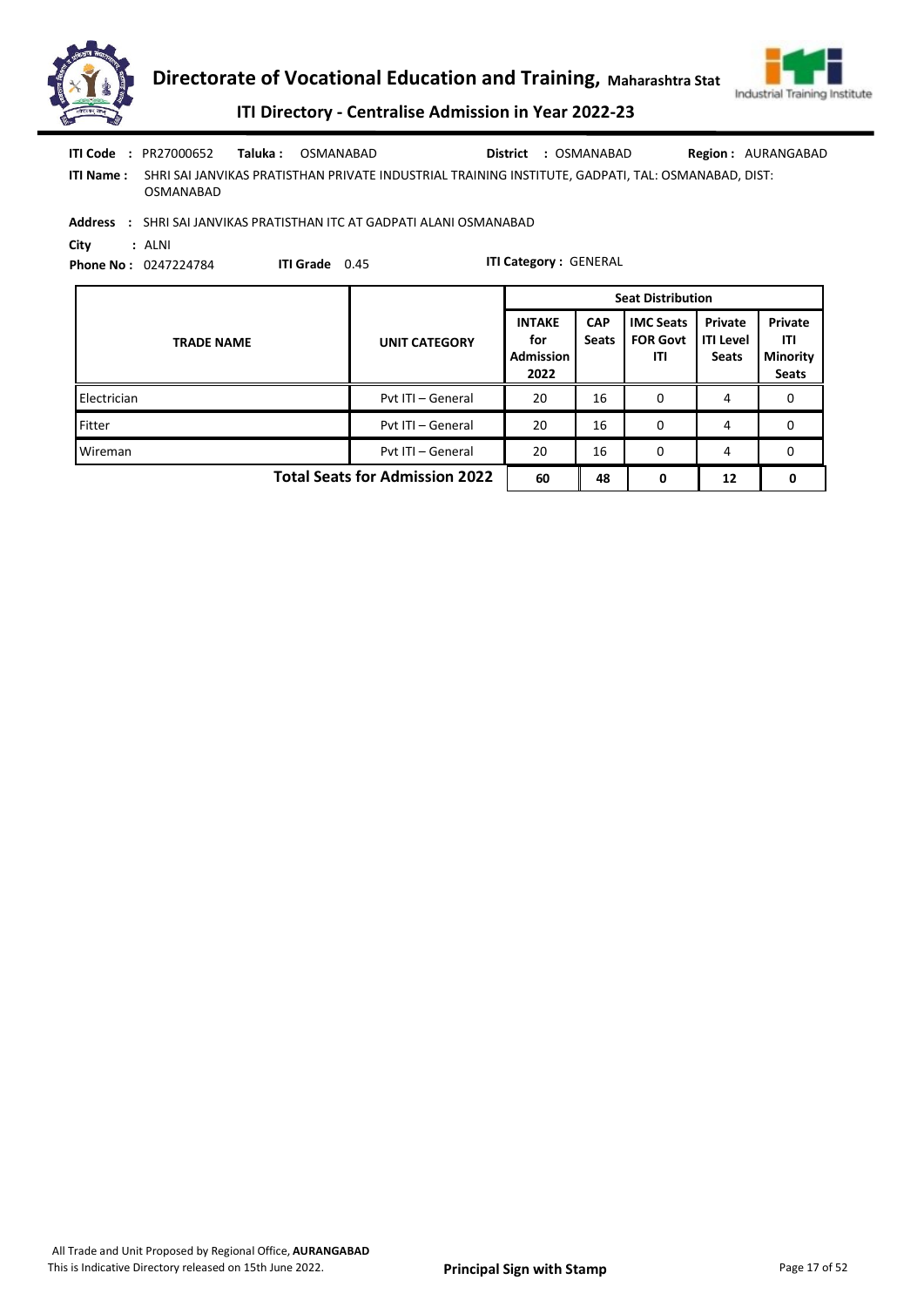



ITI Directory - Centralise Admission in Year 2022-23

| ITI Code<br>PR27000695<br>Taluka :<br>$\mathbf{r}$<br>ITI Name : | JALNA<br>DHARTI JANSEVA PRATHISHTHAN PRIVATE INDUSTRIAL TRAINING INSTITUTE, ROHANWADI, TAL: JALNA, DIST: JALNA | District : JALNA                                 |                            |                                            |                                             | Region: AURANGABAD                         |
|------------------------------------------------------------------|----------------------------------------------------------------------------------------------------------------|--------------------------------------------------|----------------------------|--------------------------------------------|---------------------------------------------|--------------------------------------------|
| Address :<br>City<br>: ROHANWADI<br><b>Phone No: 02482233739</b> | DHARTI JANSEVA PRATHISHTHAN ROHANWADI REVGAON ROAD<br>ITI Grade 0.2                                            | <b>ITI Category: GENERAL</b>                     |                            |                                            |                                             |                                            |
|                                                                  |                                                                                                                |                                                  |                            |                                            |                                             |                                            |
|                                                                  |                                                                                                                |                                                  |                            | <b>Seat Distribution</b>                   |                                             |                                            |
| <b>TRADE NAME</b>                                                | <b>UNIT CATEGORY</b>                                                                                           | <b>INTAKE</b><br>for<br><b>Admission</b><br>2022 | <b>CAP</b><br><b>Seats</b> | <b>IMC Seats</b><br><b>FOR Govt</b><br>ITI | Private<br><b>ITI Level</b><br><b>Seats</b> | Private<br>ITL<br><b>Minority</b><br>Seats |

Total Seats for Admission 2022 20  $\begin{array}{|c|c|c|c|c|c|c|c|c|} \hline 16 & 0 & 4 & 0 \ \hline \end{array}$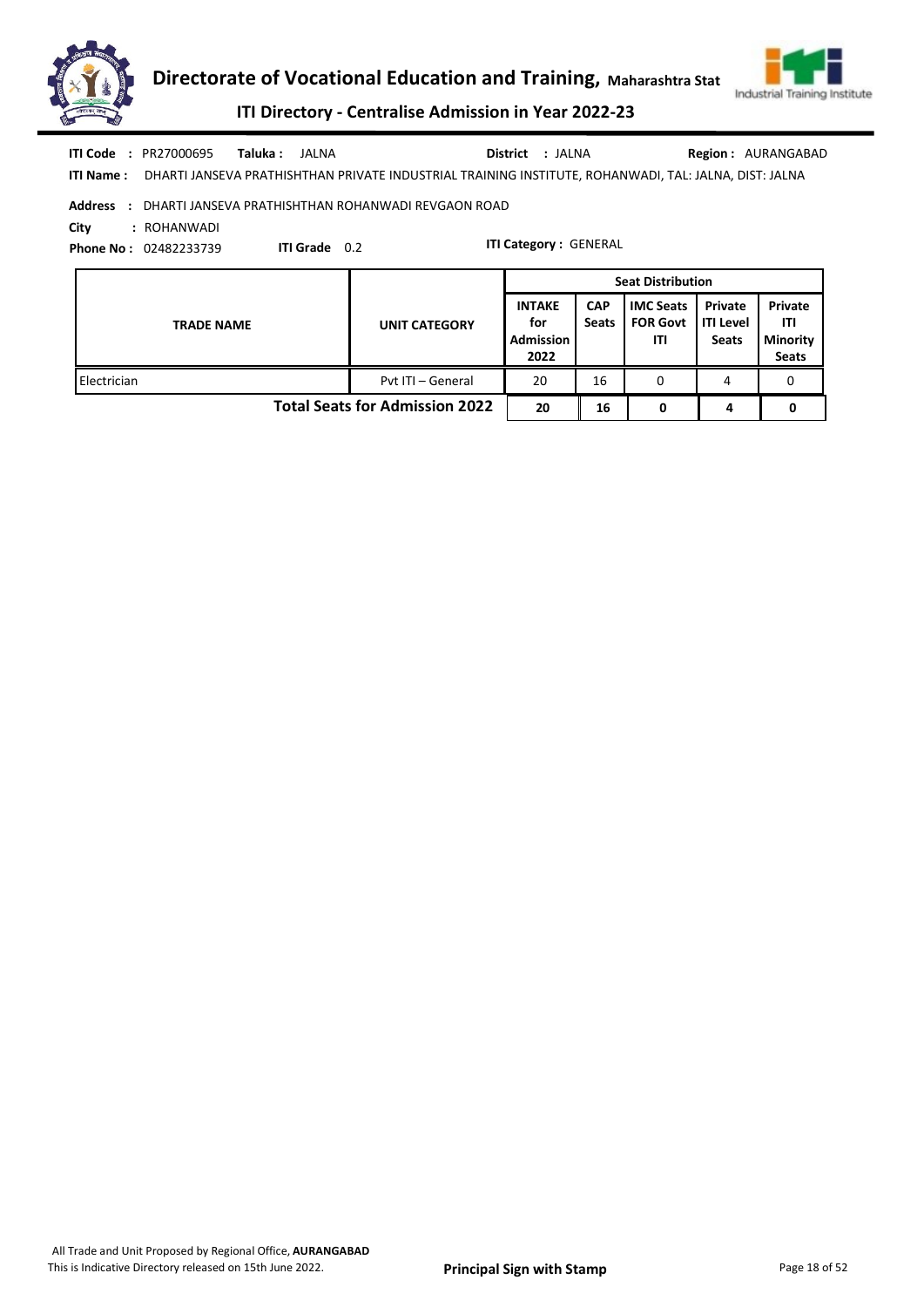



ITI Directory - Centralise Admission in Year 2022-23

|                  | <b>ITI Code : PR27000696</b> | Taluka : JALNA |  | District : JALNA | <b>Region: AURANGABAD</b>                                                                                 |
|------------------|------------------------------|----------------|--|------------------|-----------------------------------------------------------------------------------------------------------|
| <b>ITI Name:</b> | DIST: JALNA                  |                |  |                  | RAMCHANDRA SANSKRUTIK KRIDA MANDALS R.D. BHAKTA PRIVATE INDUSTRIAL TRAINING INSTITUTE, JALNA, TAL: JALNA, |

Address : BHAKT NAGAR REVGAON ROAD

City : JALNA (M CL) Phone No : 02482223195

ITI Grade 1.03

|                                                |                      | <b>Seat Distribution</b>                                                       |    |                                            |                                      |                                                   |  |
|------------------------------------------------|----------------------|--------------------------------------------------------------------------------|----|--------------------------------------------|--------------------------------------|---------------------------------------------------|--|
| <b>TRADE NAME</b>                              | <b>UNIT CATEGORY</b> | <b>INTAKE</b><br><b>CAP</b><br><b>Seats</b><br>for<br><b>Admission</b><br>2022 |    | <b>IMC Seats</b><br><b>FOR Govt</b><br>ITI | Private<br>ITI Level<br><b>Seats</b> | Private<br>ITI<br><b>Minority</b><br><b>Seats</b> |  |
| Computer Operator and Programming<br>Assistant | Pvt ITI - General    | 24                                                                             | 19 | 0                                          |                                      |                                                   |  |
| <b>Total Seats for Admission 2022</b>          | 24                   | 19                                                                             |    |                                            |                                      |                                                   |  |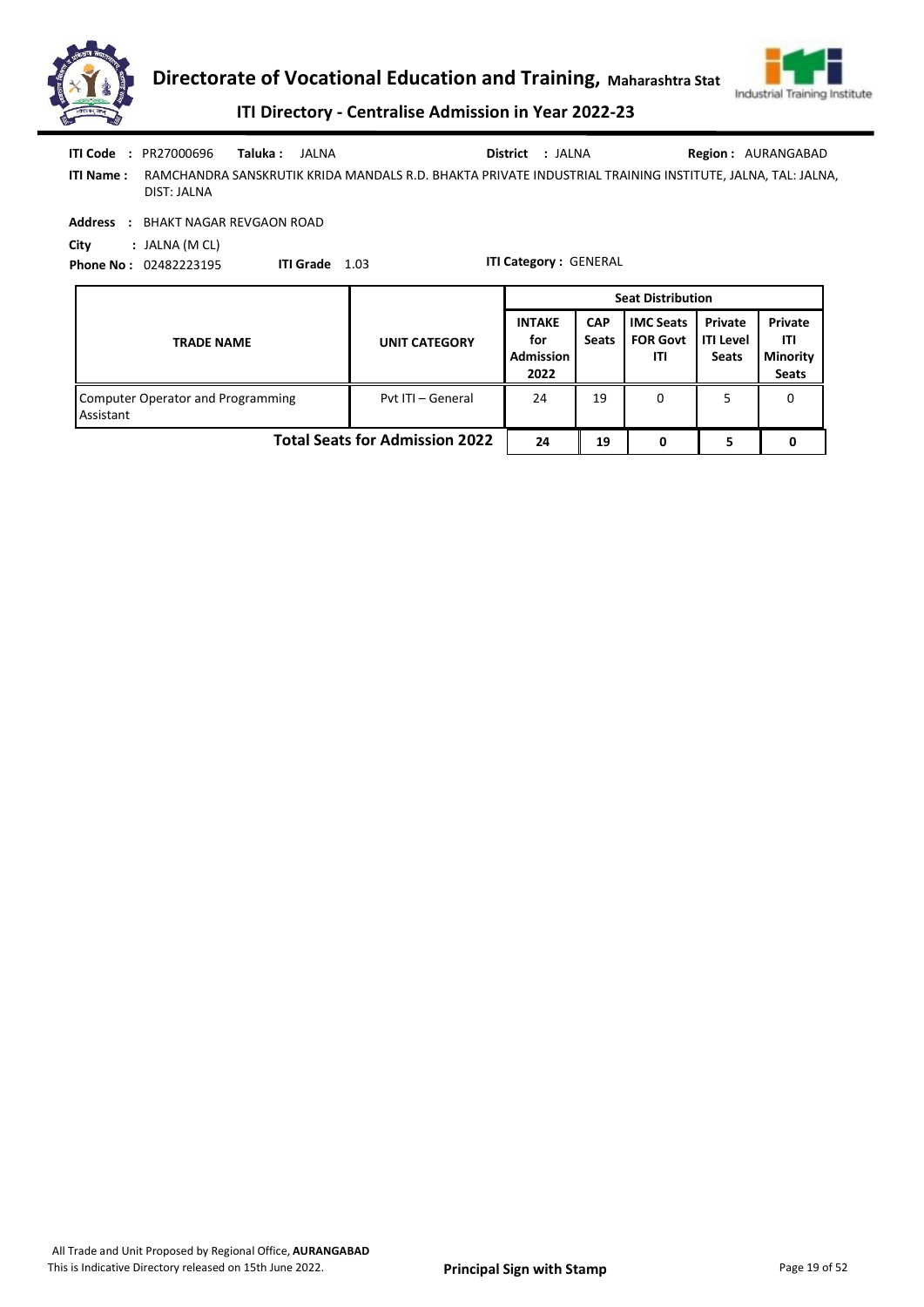



ITI Directory - Centralise Admission in Year 2022-23

Taluka : KHULDABAD **District** : AURANGABAD ITI Code : PR27000700 Region : AURANGABAD

ITI Name : JAIN PRIVATE INDUSTRIAL TRAINING INSTITUTE, ELLORA, TAL: KHULDABAD, DIST: AURANGABAD

#### Address : JAIN GURUKUL CAMPUS AT POST ELLORA TQ KHULTABAD DIST AURANGABAD

ITI Grade 0.99

City : VERUL

Phone No : 02437244240

|                                                       |                      |                                                  | <b>Seat Distribution</b>   |                                            |                                             |                                                   |  |
|-------------------------------------------------------|----------------------|--------------------------------------------------|----------------------------|--------------------------------------------|---------------------------------------------|---------------------------------------------------|--|
| <b>TRADE NAME</b>                                     | <b>UNIT CATEGORY</b> | <b>INTAKE</b><br>for<br><b>Admission</b><br>2022 | <b>CAP</b><br><b>Seats</b> | <b>IMC Seats</b><br><b>FOR Govt</b><br>ITI | Private<br><b>ITI Level</b><br><b>Seats</b> | Private<br>ITI<br><b>Minority</b><br><b>Seats</b> |  |
| <b>Computer Operator and Programming</b><br>Assistant | Pvt ITI - General    | 24                                               | 19                         | 0                                          | 5.                                          | 0                                                 |  |
| Electrician                                           | Pyt ITI - General    | 20                                               | 16                         | 0                                          | 4                                           | 0                                                 |  |
| Fitter                                                | Pvt ITI - General    | 20                                               | 16                         | $\Omega$                                   | 4                                           | 0                                                 |  |
| <b>Total Seats for Admission 2022</b>                 | 64                   | 51                                               | 0                          | 13                                         | 0                                           |                                                   |  |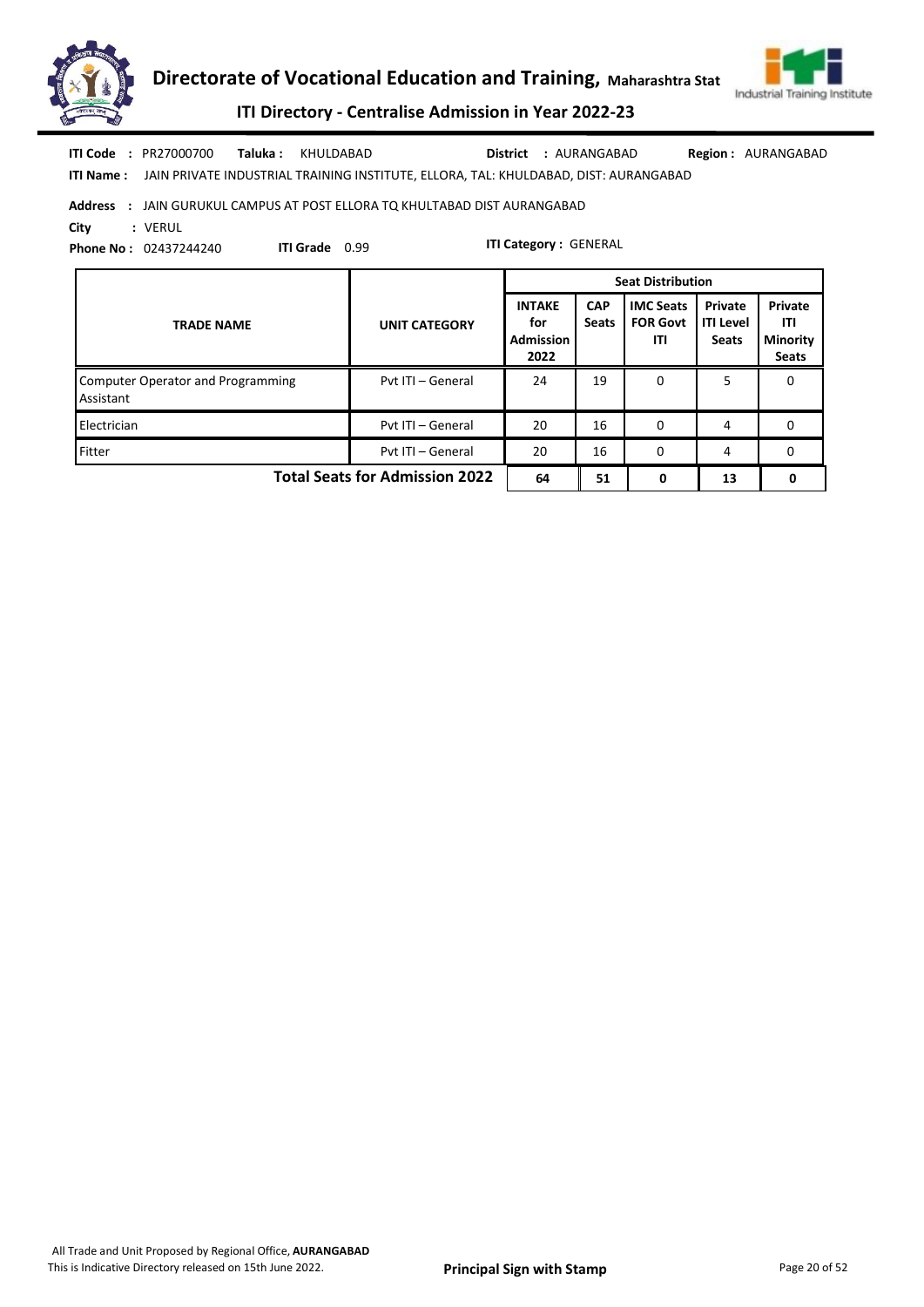



ITI Directory - Centralise Admission in Year 2022-23

| ITI Code         | : PR27000697 | Taluka : | AMBAD                                                                                          | District : JALNA | <b>Region: AURANGABAD</b> |
|------------------|--------------|----------|------------------------------------------------------------------------------------------------|------------------|---------------------------|
| <b>ITI Name:</b> |              |          | YASHWANTRAO CHAVAN PRIVATE INDUSTRIAL TRAINING INSTITUTE. ANKUSHNAGAR. TAL: AMBAD. DIST: JALNA |                  |                           |

Address : AT POST ANKUSHNAGAR, TQ. AMBAD DIST. JALNA.

City : MAHAKALA

Phone No : 09766139574

ITI Grade 1.07

|                                       |                      | <b>Seat Distribution</b>                         |                            |                                            |                                             |                                                   |  |
|---------------------------------------|----------------------|--------------------------------------------------|----------------------------|--------------------------------------------|---------------------------------------------|---------------------------------------------------|--|
| <b>TRADE NAME</b>                     | <b>UNIT CATEGORY</b> | <b>INTAKE</b><br>for<br><b>Admission</b><br>2022 | <b>CAP</b><br><b>Seats</b> | <b>IMC Seats</b><br><b>FOR Govt</b><br>ITI | Private<br><b>ITI Level</b><br><b>Seats</b> | Private<br>ITI<br><b>Minority</b><br><b>Seats</b> |  |
| Electrician                           | Pvt ITI - General    | 20                                               | 16                         | 0                                          | 4                                           |                                                   |  |
| Wireman                               | Pvt ITI - General    | 20                                               | 16                         | 0                                          | 4                                           | 0                                                 |  |
| <b>Total Seats for Admission 2022</b> | 40                   | 32                                               | n                          | 8                                          | 0                                           |                                                   |  |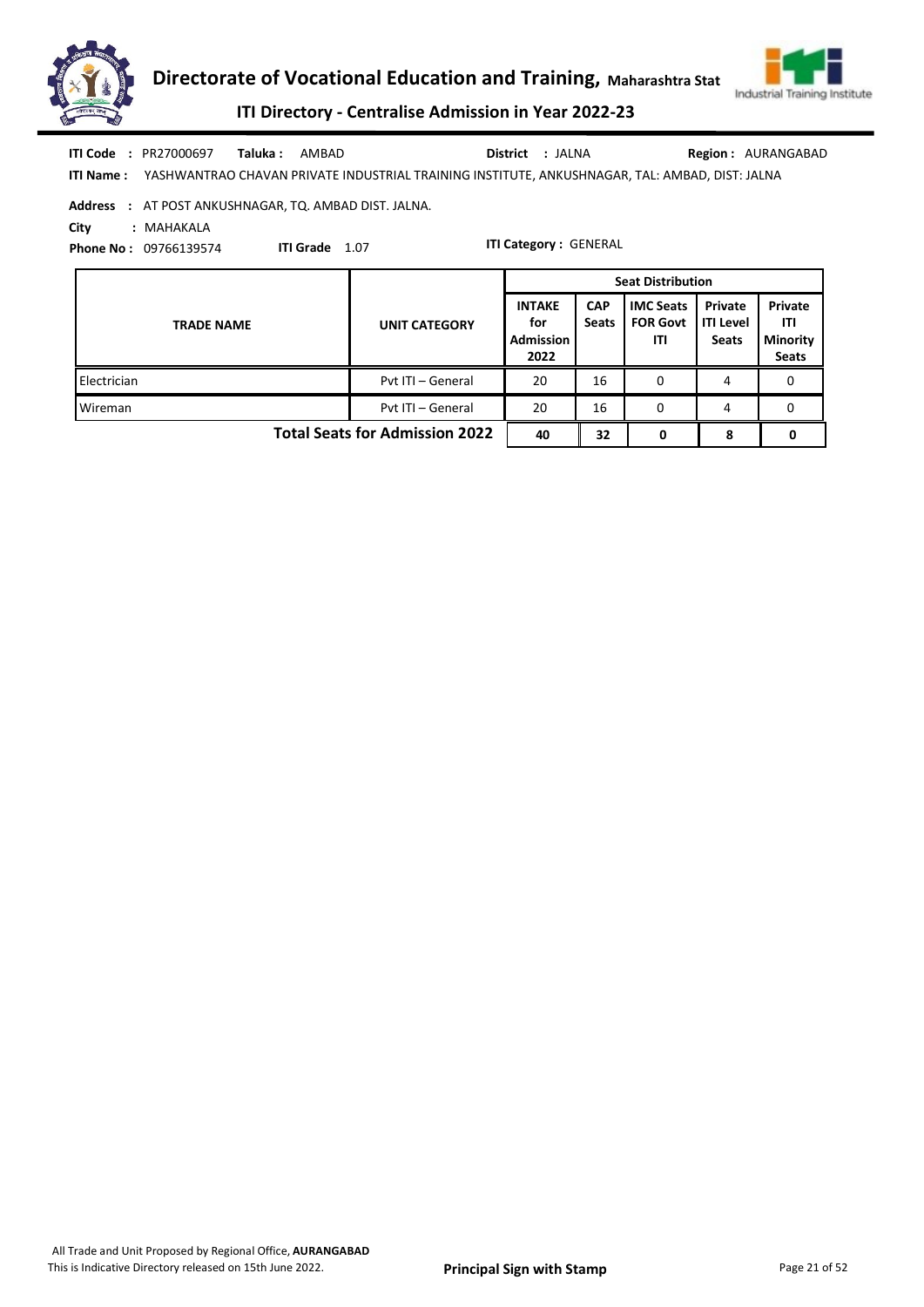



ITI Directory - Centralise Admission in Year 2022-23

Taluka : PARANDA District : OSMANABAD ITI Code : PR27000743 Taluka : PARANDA District : OSMANABAD Region : AURANGABAD

ITI Name : DNYANBHAGYA PRIVATE INDUSTRIAL TRAINING INSTITUTE, PARANDA, TAL: PARANDA, DIST: OSMANABAD

## Address : AT POST BAWCHI ROAD PARANDA TQ PARANDA DIST OSMANABAD

City : PARANDA(RURAL)

Phone No : 02477232711

ITI Grade 0.28

|                                       |                      | <b>Seat Distribution</b>                         |                            |                                            |                                             |                                                   |  |
|---------------------------------------|----------------------|--------------------------------------------------|----------------------------|--------------------------------------------|---------------------------------------------|---------------------------------------------------|--|
| <b>TRADE NAME</b>                     | <b>UNIT CATEGORY</b> | <b>INTAKE</b><br>for<br><b>Admission</b><br>2022 | <b>CAP</b><br><b>Seats</b> | <b>IMC Seats</b><br><b>FOR Govt</b><br>ITI | Private<br><b>ITI Level</b><br><b>Seats</b> | Private<br>ITI<br><b>Minority</b><br><b>Seats</b> |  |
| Electrician                           | Pvt ITI - General    | 20                                               | 16                         | 0                                          | 4                                           |                                                   |  |
| Welder                                | Pvt ITI - General    | 40                                               | 32                         | 0                                          | 8                                           | 0                                                 |  |
| <b>Total Seats for Admission 2022</b> |                      |                                                  | 48                         | 0                                          | 12                                          | 0                                                 |  |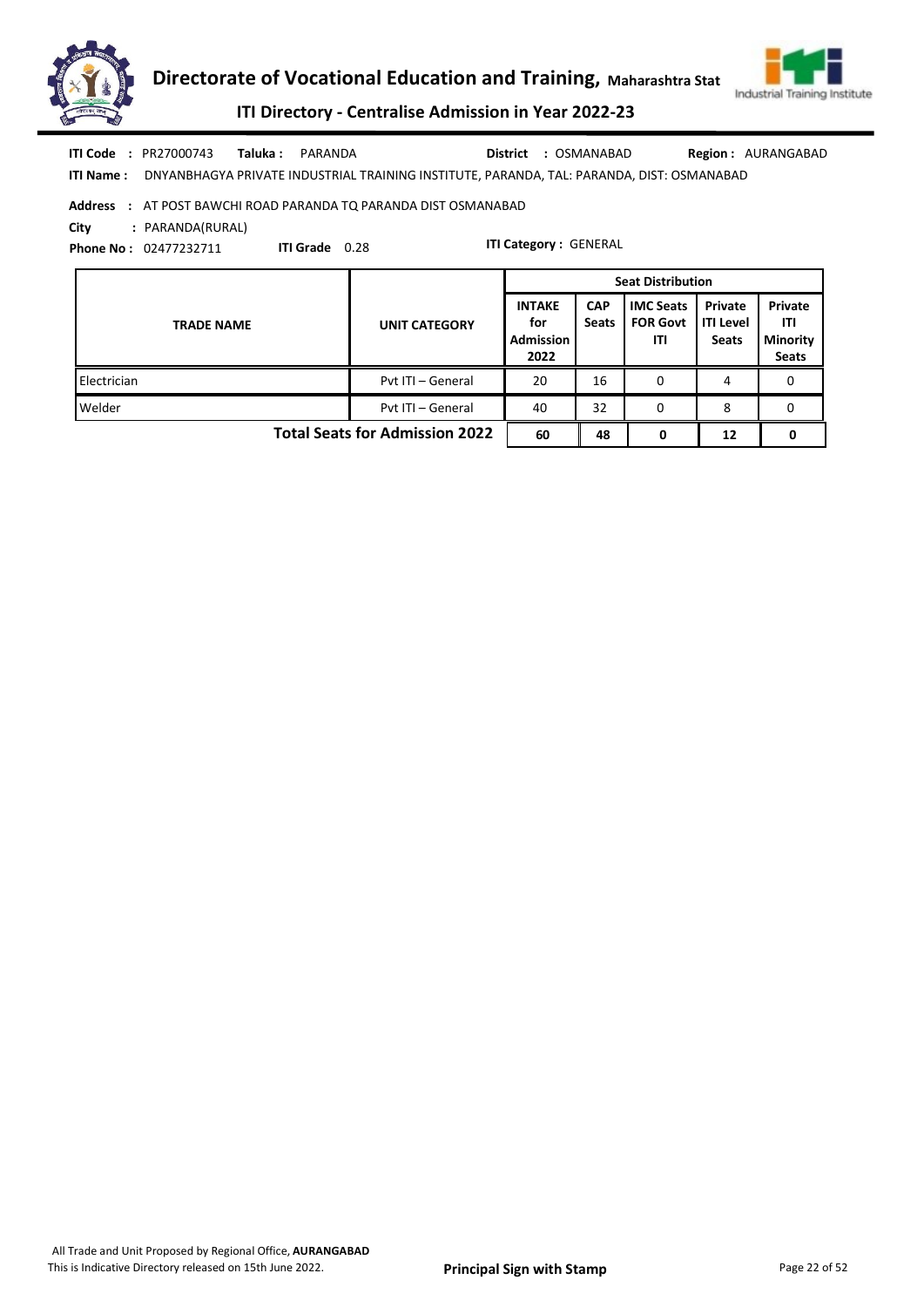



ITI Directory - Centralise Admission in Year 2022-23

Taluka : PARBHANI District : PARBHANI ITI Code : PR27000699 Taluka : PARBHANI District : PARBHANI Region : AURANGABAD

ITI Name : GRAMIN POLYECHNIC'S PRIVATE INDUSTRIAL TRAINING INSTITUTE, DHARMAPURI, TAL: PARBHANI, DIST: PARBHANI

## Address : GRAMIN POLYECHNICS INDUSTRIAL TRAINING CENTRE, DHARMAPURI PARBHANI

City : PARBHANI (M CL)

Phone No : 9370120003

ITI Grade 0.2

|                                                       |                      | <b>Seat Distribution</b>                         |                            |                                            |                                             |                                                   |  |
|-------------------------------------------------------|----------------------|--------------------------------------------------|----------------------------|--------------------------------------------|---------------------------------------------|---------------------------------------------------|--|
| <b>TRADE NAME</b>                                     | <b>UNIT CATEGORY</b> | <b>INTAKE</b><br>for<br><b>Admission</b><br>2022 | <b>CAP</b><br><b>Seats</b> | <b>IMC Seats</b><br><b>FOR Govt</b><br>ITI | Private<br><b>ITI Level</b><br><b>Seats</b> | Private<br>ITI<br><b>Minority</b><br><b>Seats</b> |  |
| <b>Computer Hardware and Network</b><br>Maintenance   | Pvt ITI - General    | 24                                               | 19                         | 0                                          | 5                                           | 0                                                 |  |
| <b>Computer Operator and Programming</b><br>Assistant | Pvt ITI - General    | 24                                               | 19                         | $\Omega$                                   | 5                                           | 0                                                 |  |
| Fitter                                                | Pyt ITI - General    | 20                                               | 16                         | 0                                          | 4                                           | 0                                                 |  |
| Welder                                                | Pvt ITI - General    | 20                                               | 16                         | O                                          | 4                                           | 0                                                 |  |
| <b>Total Seats for Admission 2022</b>                 | 88                   | 70                                               | 0                          | 18                                         | 0                                           |                                                   |  |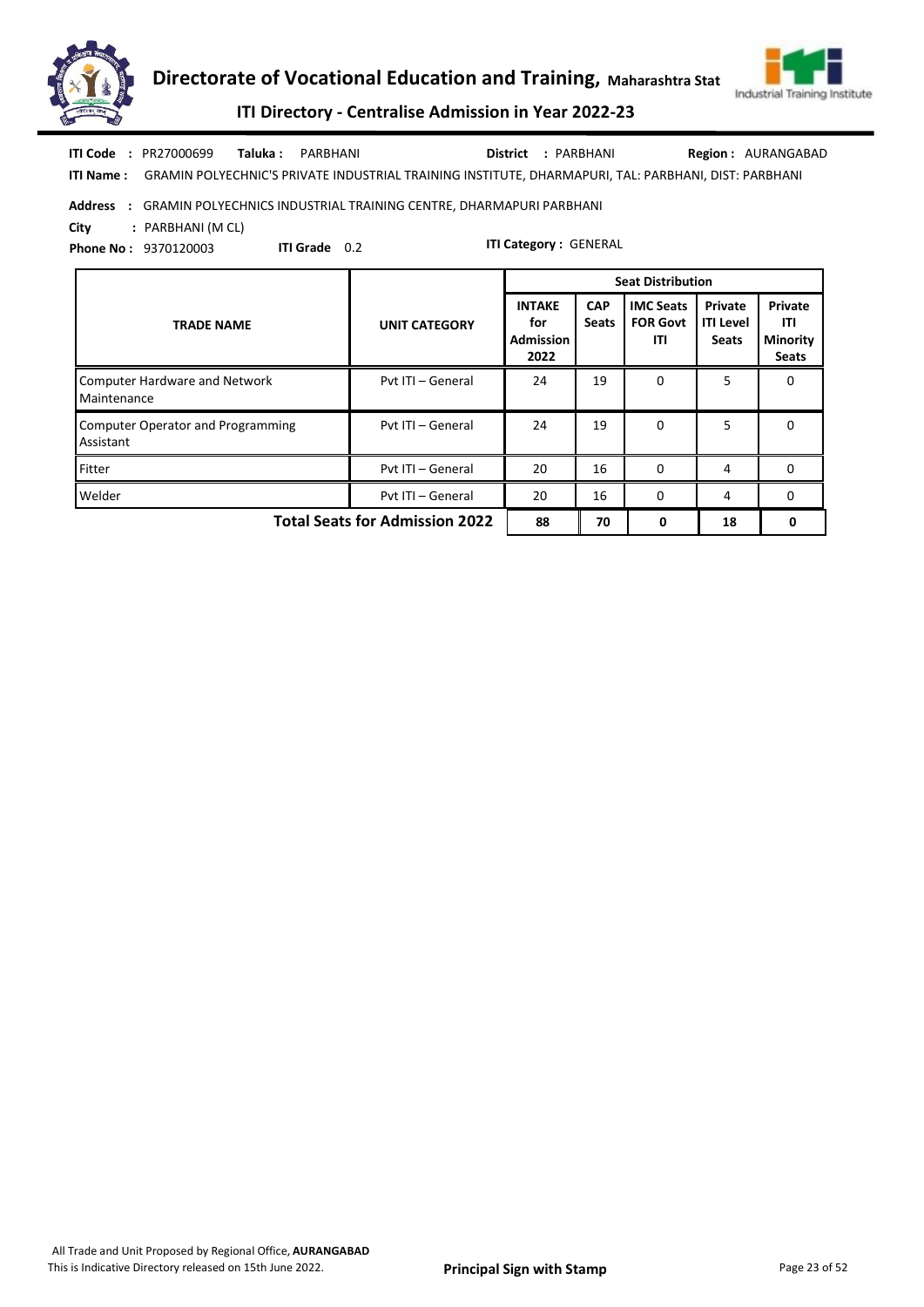



ITI Directory - Centralise Admission in Year 2022-23

| <b>ITI Code : PR27000692</b><br>Taluka :<br>Nanded<br>: Nanded<br><b>District</b><br>ITI Name: GRAMIN POLYTECHNIC'S GRAMIN ITC, VISHNUPURI TQ. NANDED DIST. NANDED |                      |                                                  |                            |                                            |                                      | <b>Region: AURANGABAD</b>                  |
|--------------------------------------------------------------------------------------------------------------------------------------------------------------------|----------------------|--------------------------------------------------|----------------------------|--------------------------------------------|--------------------------------------|--------------------------------------------|
| Address : At.Post.Vishnupuri<br>City<br>: Vishnupuri<br><b>ITI Grade</b> 0.78<br><b>Phone No:</b>                                                                  |                      | <b>ITI Category: GENERAL</b>                     |                            |                                            |                                      |                                            |
| <b>Seat Distribution</b>                                                                                                                                           |                      |                                                  |                            |                                            |                                      |                                            |
| <b>TRADE NAME</b>                                                                                                                                                  | <b>UNIT CATEGORY</b> | <b>INTAKE</b><br>for<br><b>Admission</b><br>2022 | <b>CAP</b><br><b>Seats</b> | <b>IMC Seats</b><br><b>FOR Govt</b><br>ITI | Private<br><b>ITI Level</b><br>Seats | Private<br>ITI<br><b>Minority</b><br>Seats |
| <b>Computer Hardware and Network</b><br>Maintenance                                                                                                                | Pvt ITI - General    | 24                                               | 19                         | $\Omega$                                   | 5                                    | $\Omega$                                   |
| Electrician                                                                                                                                                        | Pvt ITI - General    | 120                                              | 96                         | $\mathbf{0}$                               | 24                                   | 0                                          |
| Refrigeration and Air Conditioner Technician                                                                                                                       | Pvt ITI - General    | 24                                               | 19                         | $\Omega$                                   | 5                                    | 0                                          |

Total Seats for Admission 2022 | 228 | 182 | 0 | 46 | 0

Wireman **Wireman** Pvt ITI – General 60 48 0 12 0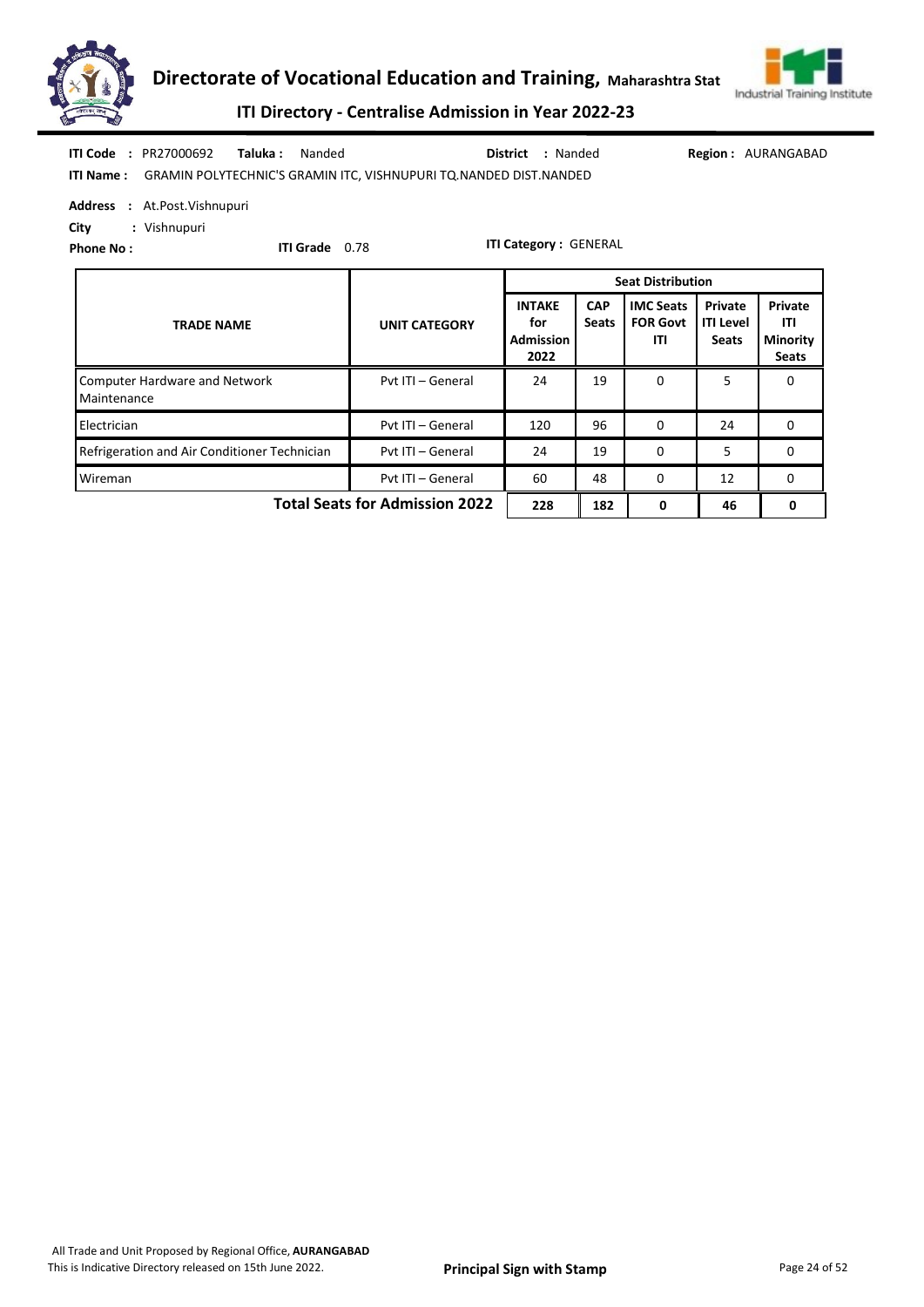



ITI Directory - Centralise Admission in Year 2022-23

|  | <b>ITI Code : PR27000698</b> | <b>Taluka: BHOKARDAN</b>                                                                                  | District : JALNA | <b>Region: AURANGABAD</b> |
|--|------------------------------|-----------------------------------------------------------------------------------------------------------|------------------|---------------------------|
|  |                              | <b>ITI Name:</b> DR.ZAKIR HUSAIN PRIVATE INDUSTRIAL TRAINING INSTITUTE, ANWA, TAL: BHOKARDAN, DIST: JALNA |                  |                           |

|      | Address : AT/PO ANWA TAL BHOKARDAN DIST JALNA (M.S) |
|------|-----------------------------------------------------|
| City | : ANWA                                              |

Phone No : 9421653407

ITI Grade 1.69

ITI Category : Pvt ITI – Minority – Religious – Muslim

|                                       |                                            | <b>Seat Distribution</b>                         |                            |                                            |                                             |                                                   |  |  |
|---------------------------------------|--------------------------------------------|--------------------------------------------------|----------------------------|--------------------------------------------|---------------------------------------------|---------------------------------------------------|--|--|
| <b>TRADE NAME</b>                     | <b>UNIT CATEGORY</b>                       | <b>INTAKE</b><br>for<br><b>Admission</b><br>2022 | <b>CAP</b><br><b>Seats</b> | <b>IMC Seats</b><br><b>FOR Govt</b><br>ITI | Private<br><b>ITI Level</b><br><b>Seats</b> | Private<br>ITI<br><b>Minority</b><br><b>Seats</b> |  |  |
| Electrician                           | Pvt ITI - Minority -<br>Religious - Muslim | 40                                               | 12                         | 0                                          | 8                                           | 20                                                |  |  |
| Fitter                                | Pvt ITI - Minority -<br>Religious - Muslim | 20                                               | 6                          | 0                                          | 4                                           | 10                                                |  |  |
| <b>Total Seats for Admission 2022</b> |                                            |                                                  | 18                         | 0                                          | 12                                          | 30                                                |  |  |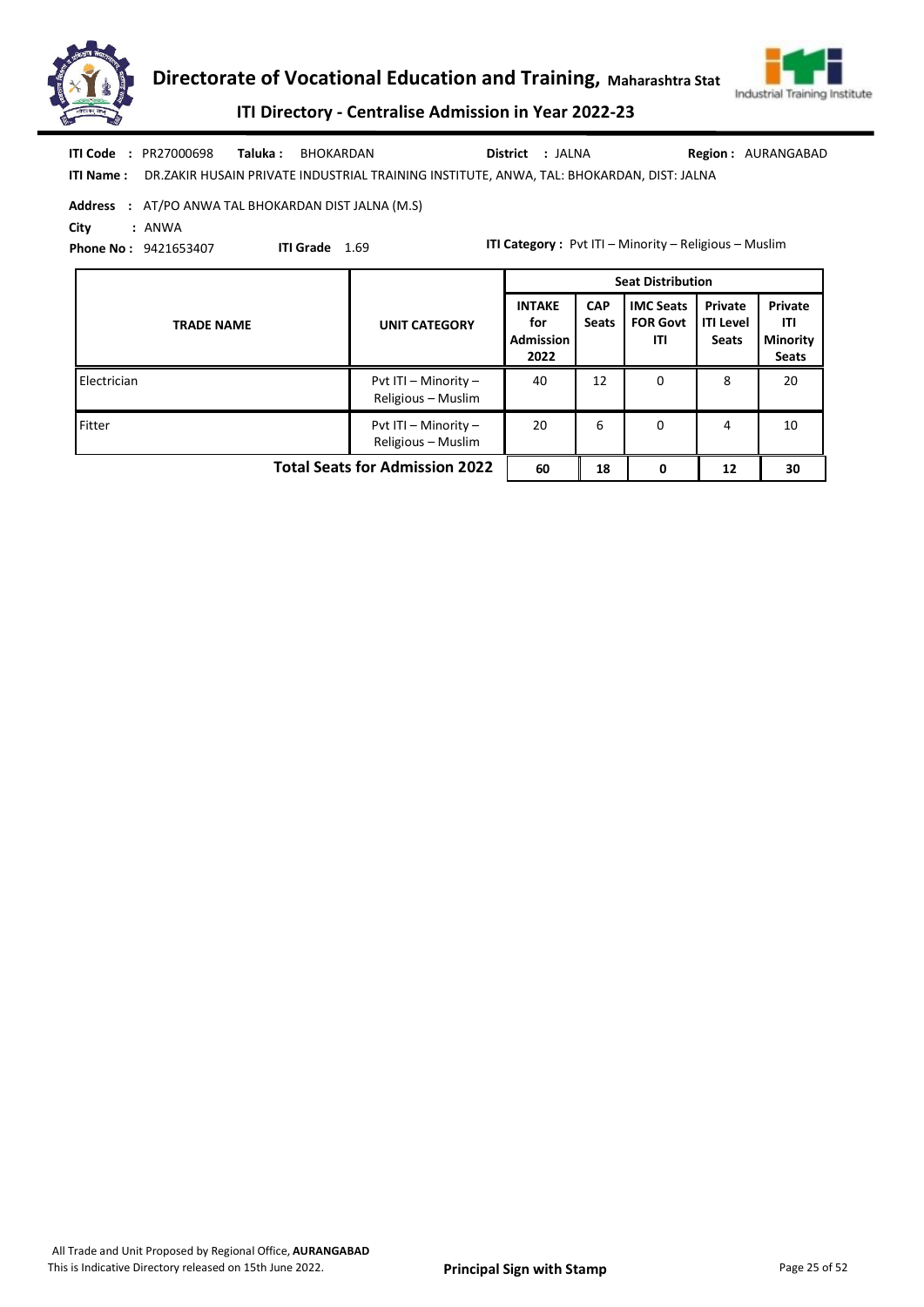



ITI Directory - Centralise Admission in Year 2022-23

Taluka : SONPETH District : PARBHANI ITI Code : PR27000792 Taluka : SONPETH **District** : PARBHANI Region : AURANGABAD

ITI Name : HON. RATNAKARRAOJI GUTTE PRIVATE INDUSTRIAL TRAINING INSTITUTE, WADGAON, TAL: SONPETH, DIST: PARBHANI

## Address : HON. RATNAKARRAOJI GUTTE INDUSTRIAL TRAINING INSTITUTE, WADGAON (ST.) TQ-SONPETH, DIST-PAR City : WADGAON

Phone No : 02453262028

ITI Grade 2.18

|                                       |                      |                                                  |                            | <b>Seat Distribution</b>                   |                                             |                                                   |
|---------------------------------------|----------------------|--------------------------------------------------|----------------------------|--------------------------------------------|---------------------------------------------|---------------------------------------------------|
| <b>TRADE NAME</b>                     | <b>UNIT CATEGORY</b> | <b>INTAKE</b><br>for<br><b>Admission</b><br>2022 | <b>CAP</b><br><b>Seats</b> | <b>IMC Seats</b><br><b>FOR Govt</b><br>ITI | Private<br><b>ITI Level</b><br><b>Seats</b> | Private<br>ITI<br><b>Minority</b><br><b>Seats</b> |
| Electrician                           | Pvt ITI - General    | 40                                               | 32                         | 0                                          | 8                                           | 0                                                 |
| Fitter                                | Pyt ITI - General    | 20                                               | 16                         | $\Omega$                                   | 4                                           | 0                                                 |
| Mechanic Motor Vehicle                | Pyt ITI - General    | 24                                               | 19                         | $\Omega$                                   | 5                                           | 0                                                 |
| Welder                                | Pyt ITI - General    | 40                                               | 32                         | $\Omega$                                   | 8                                           | 0                                                 |
| Wireman                               | Pyt ITI - General    | 20                                               | 16                         | $\Omega$                                   | 4                                           | 0                                                 |
| <b>Total Seats for Admission 2022</b> |                      |                                                  | 115                        | 0                                          | 29                                          | 0                                                 |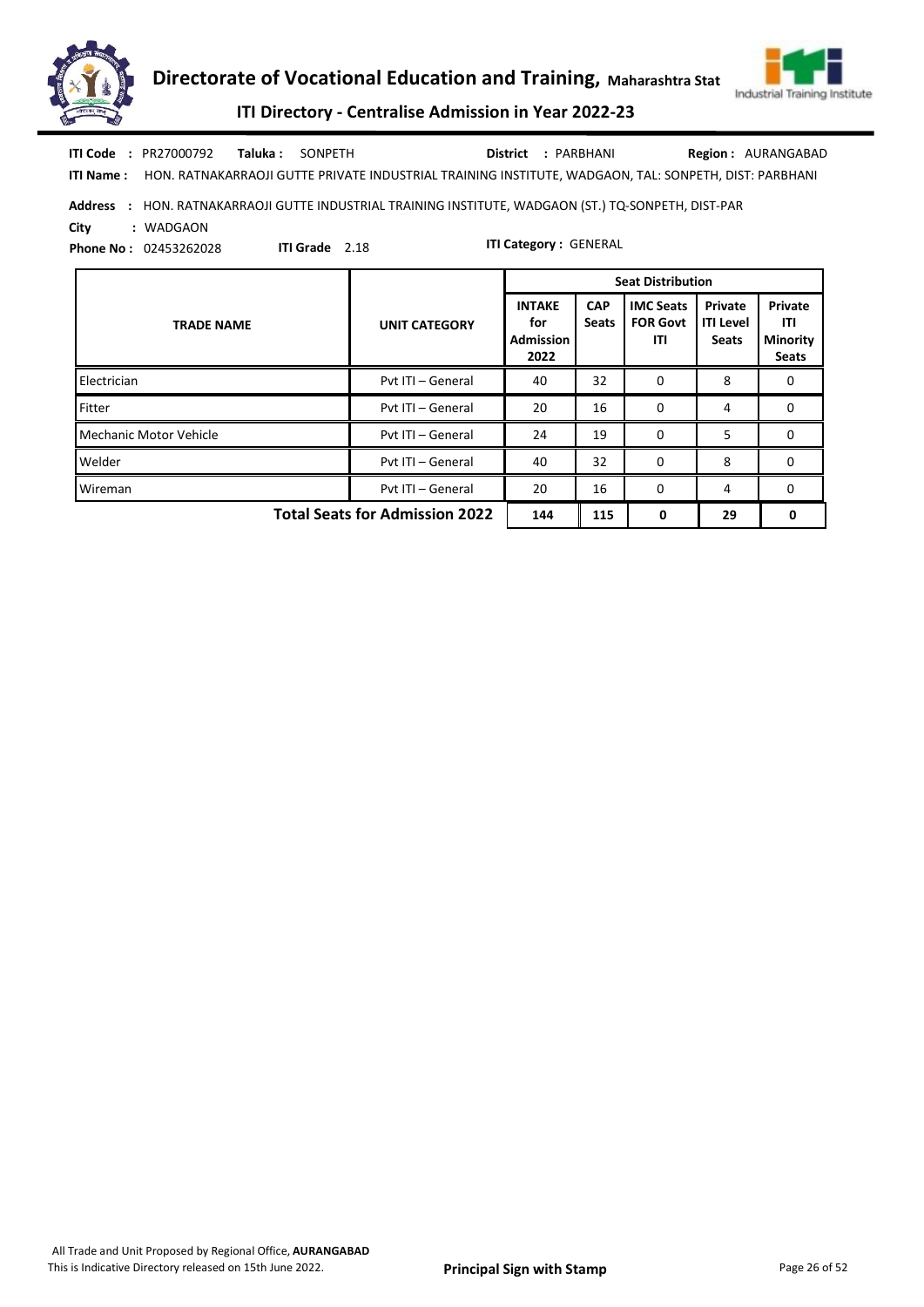



# ITI Directory - Centralise Admission in Year 2022-23

|            | <b>ITI Code</b> : $PR27000742$       | Taluka : | PATODA                                                                                         | District : BEED | <b>Region: AURANGABAD</b> |
|------------|--------------------------------------|----------|------------------------------------------------------------------------------------------------|-----------------|---------------------------|
| ITI Name : | DONGARKINHI, TAL: PATODA, DIST: BEED |          | BHARATIYA JAIN SANGHANTANA, SAKKARBAI GULABCHAND MUTTHA PRIVATE INDUSTRIAL TRAINING INSTITUTE, |                 |                           |

Address : AT. POST. DONGARKINHI TAL. POTODA DIST. BEED

City : DONGERKINHI Phone No : 09403414561

ITI Grade 0.77

|                                                       |                      |                                                  |                            | <b>Seat Distribution</b>                   |                                             |                                                   |
|-------------------------------------------------------|----------------------|--------------------------------------------------|----------------------------|--------------------------------------------|---------------------------------------------|---------------------------------------------------|
| <b>TRADE NAME</b>                                     | <b>UNIT CATEGORY</b> | <b>INTAKE</b><br>for<br><b>Admission</b><br>2022 | <b>CAP</b><br><b>Seats</b> | <b>IMC Seats</b><br><b>FOR Govt</b><br>ITI | Private<br><b>ITI Level</b><br><b>Seats</b> | Private<br>ITI<br><b>Minority</b><br><b>Seats</b> |
| <b>Computer Operator and Programming</b><br>Assistant | Pvt ITI - General    | 48                                               | 38                         | 0                                          | 10                                          | 0                                                 |
| Fitter                                                | Pvt ITI - General    | 20                                               | 16                         | $\Omega$                                   | 4                                           | 0                                                 |
| Welder                                                | Pyt ITI - General    | 40                                               | 32                         | $\Omega$                                   | 8                                           | 0                                                 |
| Wireman                                               | Pvt ITI - General    | 40                                               | 32                         | $\Omega$                                   | 8                                           | $\Omega$                                          |
| <b>Total Seats for Admission 2022</b>                 | 148                  | 118                                              | 0                          | 30                                         |                                             |                                                   |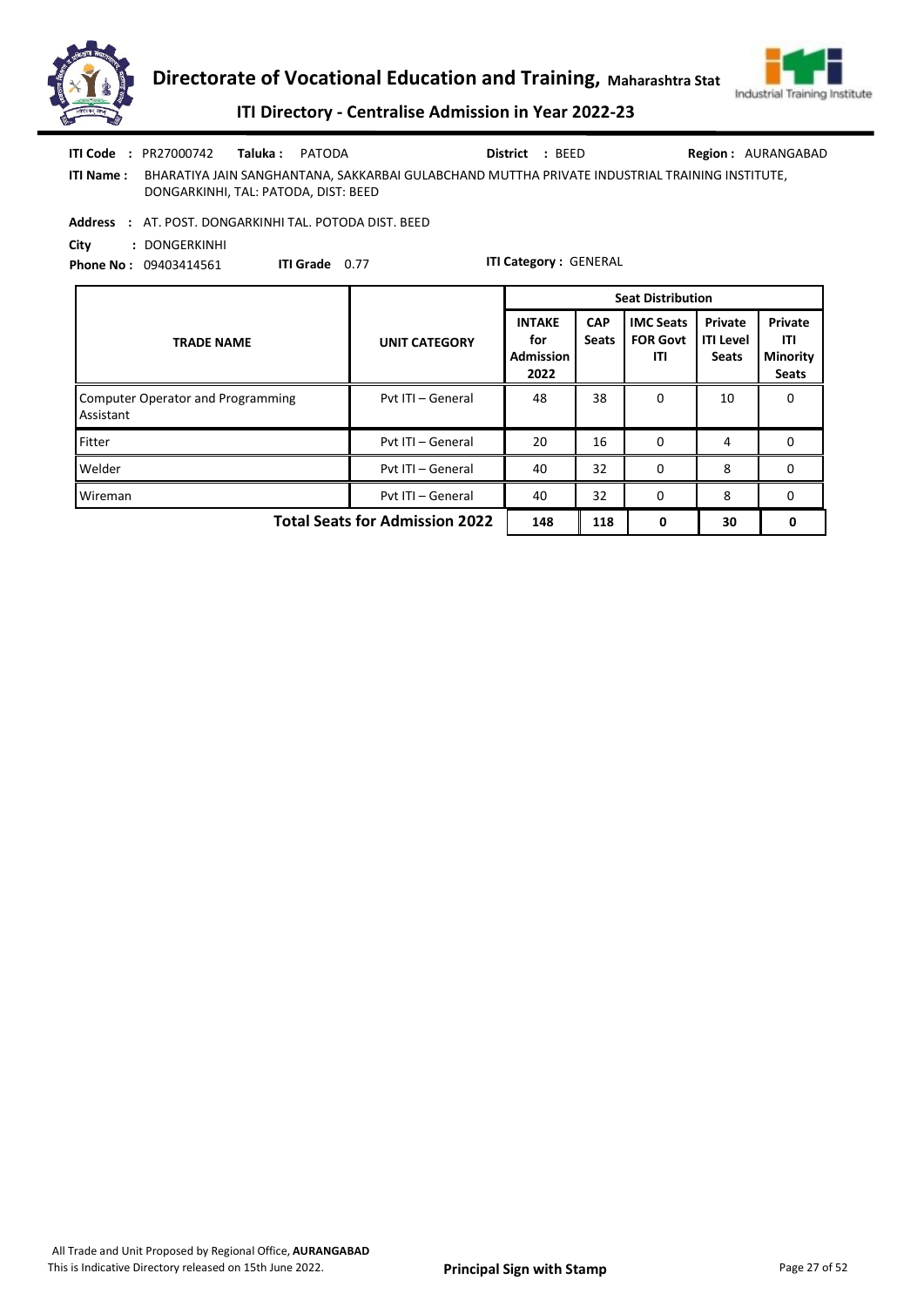



ITI Directory - Centralise Admission in Year 2022-23

|      |                                    |          |                  |                 |                              | <b>Seat Distribution</b>                                                                                          |
|------|------------------------------------|----------|------------------|-----------------|------------------------------|-------------------------------------------------------------------------------------------------------------------|
| City | : WANGAON<br>Phone No: 02442277239 |          | ITI Grade $0.25$ |                 | <b>ITI Category: GENERAL</b> |                                                                                                                   |
|      |                                    |          |                  |                 |                              | Address : CHHATRAPATI SHIVAJI RAJAE PVT ITI ,TRIMURATI NAGAR, WANGAON (FATA) TO DIST BEED. TRIMURTI NA            |
|      |                                    |          |                  |                 |                              | ITI Name: CHHATRAPATI SHIVAJI RAJAE PRIVATE INDUSTRIAL TRAINING INSTITUTE, TRIMURATI NAGAR, TAL: BEED, DIST: BEED |
|      | <b>ITI Code : PU27000805</b>       | Taluka : | <b>BEED</b>      | <b>District</b> | : BEED                       | <b>Region: AURANGABAD</b>                                                                                         |

|                                       | Seat Distribution    |                                                  |                            |                                            |                                               |                                                   |
|---------------------------------------|----------------------|--------------------------------------------------|----------------------------|--------------------------------------------|-----------------------------------------------|---------------------------------------------------|
| <b>TRADE NAME</b>                     | <b>UNIT CATEGORY</b> | <b>INTAKE</b><br>for<br><b>Admission</b><br>2022 | <b>CAP</b><br><b>Seats</b> | <b>IMC Seats</b><br><b>FOR Govt</b><br>ΙTΙ | Private<br><b>I</b> ITI Level<br><b>Seats</b> | Private<br>ITI<br><b>Minority</b><br><b>Seats</b> |
| Welder                                | Pyt ITI - General    | 40                                               | 32                         | 0                                          |                                               |                                                   |
| <b>Total Seats for Admission 2022</b> |                      |                                                  | 32                         |                                            | o                                             |                                                   |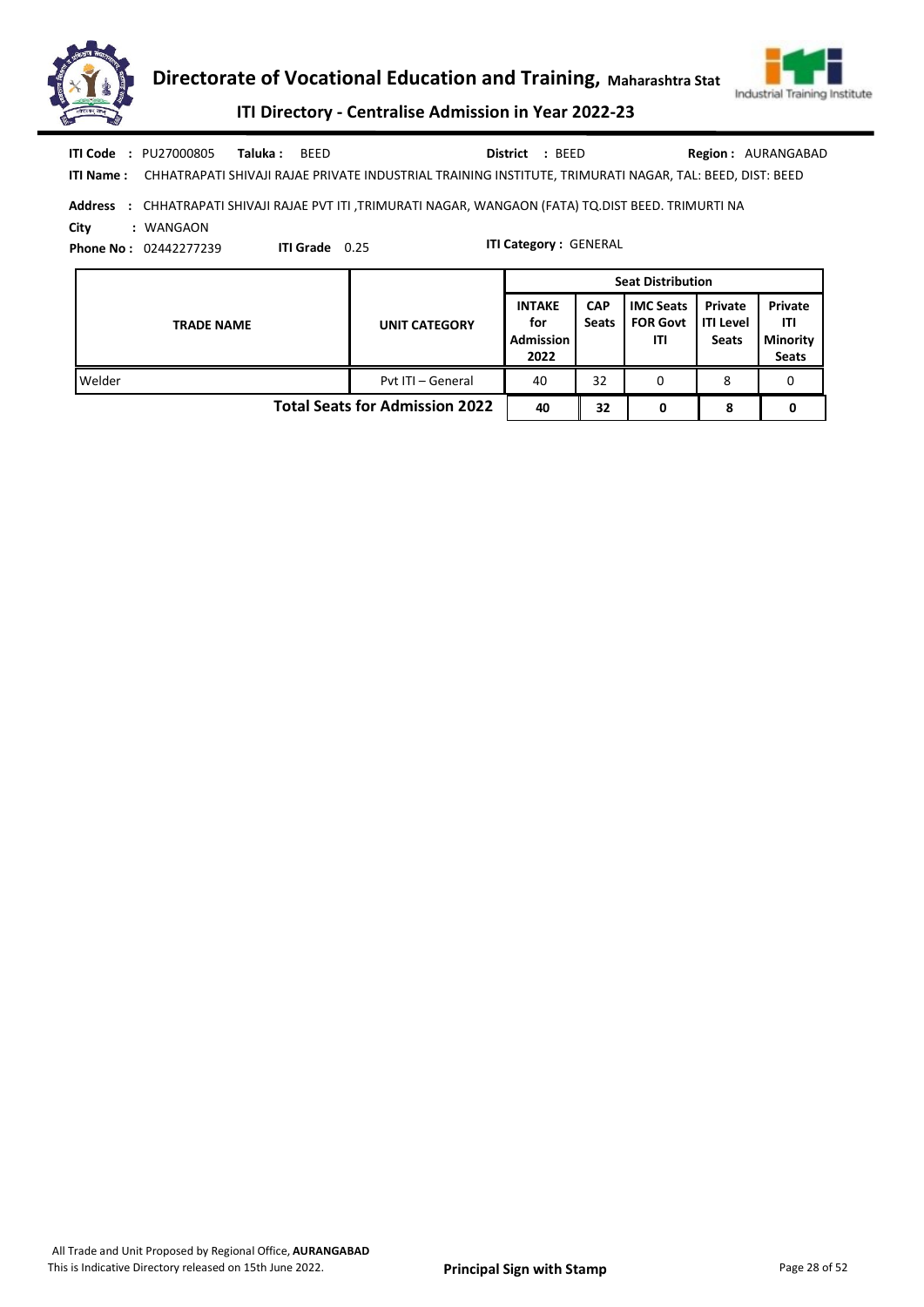



ITI Directory - Centralise Admission in Year 2022-23

Taluka : AURANGABAD **District** : AURANGABAD ITI Code : PR27000791 Taluka : AURANGABAD District : AURANGABAD Region : AURANGABAD

ITI Name : YASHODEEP PRIVATE INDUSTRIAL TRAINING INSTITUTE, AURANGABAD, TAL: AURANGABAD, DIST: AURANGABAD

## Address : GUT NO. 114, PIMPALGAON PANDHARI, SHRI KSHETRA KACHNERJI ROAD, BEED ROAD, AURANGABAD

City : PIMPALGAONPANDHARI

Phone No : 02402100359 ITI Grade 0.48

|                                       |                      | <b>Seat Distribution</b>                  |                            |                                            |                                             |                                                   |  |  |
|---------------------------------------|----------------------|-------------------------------------------|----------------------------|--------------------------------------------|---------------------------------------------|---------------------------------------------------|--|--|
| <b>TRADE NAME</b>                     | <b>UNIT CATEGORY</b> | <b>INTAKE</b><br>for<br>Admission<br>2022 | <b>CAP</b><br><b>Seats</b> | <b>IMC Seats</b><br><b>FOR Govt</b><br>ITI | Private<br><b>ITI Level</b><br><b>Seats</b> | Private<br>ITI<br><b>Minority</b><br><b>Seats</b> |  |  |
| Electrician                           | Pvt ITI - General    | 40                                        | 32                         | 0                                          | 8                                           |                                                   |  |  |
| Fitter                                | Pvt ITI - General    | 20                                        | 16                         | 0                                          | 4                                           | 0                                                 |  |  |
| <b>Total Seats for Admission 2022</b> | 60                   | 48                                        | 0                          | 12                                         | 0                                           |                                                   |  |  |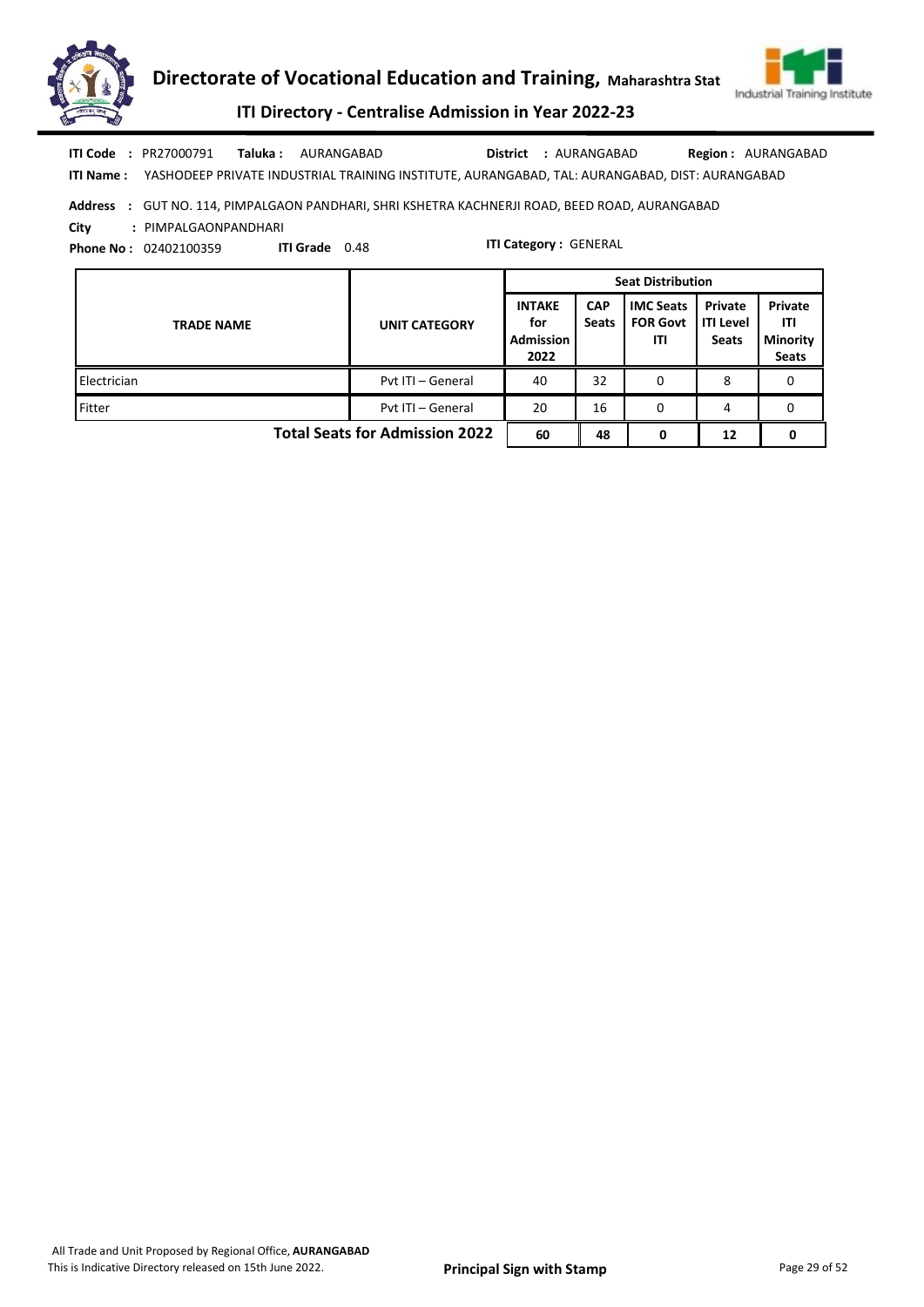



ITI Directory - Centralise Admission in Year 2022-23

| <b>ITI Code</b><br><b>ITI Name:</b>                                                                                                                          | : PR27000852<br>Taluka :<br>Ausa<br>NAVNATH PRIVATE INDUSTRIAL TRAINING INSTITUTE, LAMJANA |                      | <b>District</b> : Latur                          |                            |                                            |                                             | <b>Region: AURANGABAD</b>                                |  |
|--------------------------------------------------------------------------------------------------------------------------------------------------------------|--------------------------------------------------------------------------------------------|----------------------|--------------------------------------------------|----------------------------|--------------------------------------------|---------------------------------------------|----------------------------------------------------------|--|
| <b>Address</b><br>: Shivaji Chouk, Javali Road, Lamjana<br>City<br>: Lamjana<br><b>ITI Category: GENERAL</b><br><b>ITI Grade</b><br>1.17<br><b>Phone No:</b> |                                                                                            |                      |                                                  |                            |                                            |                                             |                                                          |  |
|                                                                                                                                                              | <b>Seat Distribution</b>                                                                   |                      |                                                  |                            |                                            |                                             |                                                          |  |
|                                                                                                                                                              |                                                                                            |                      |                                                  |                            |                                            |                                             |                                                          |  |
|                                                                                                                                                              | <b>TRADE NAME</b>                                                                          | <b>UNIT CATEGORY</b> | <b>INTAKE</b><br>for<br><b>Admission</b><br>2022 | <b>CAP</b><br><b>Seats</b> | <b>IMC Seats</b><br><b>FOR Govt</b><br>ITI | Private<br><b>ITI Level</b><br><b>Seats</b> | <b>Private</b><br>ITI<br><b>Minority</b><br><b>Seats</b> |  |

Total Seats for Admission 2022 20 16 0 4 0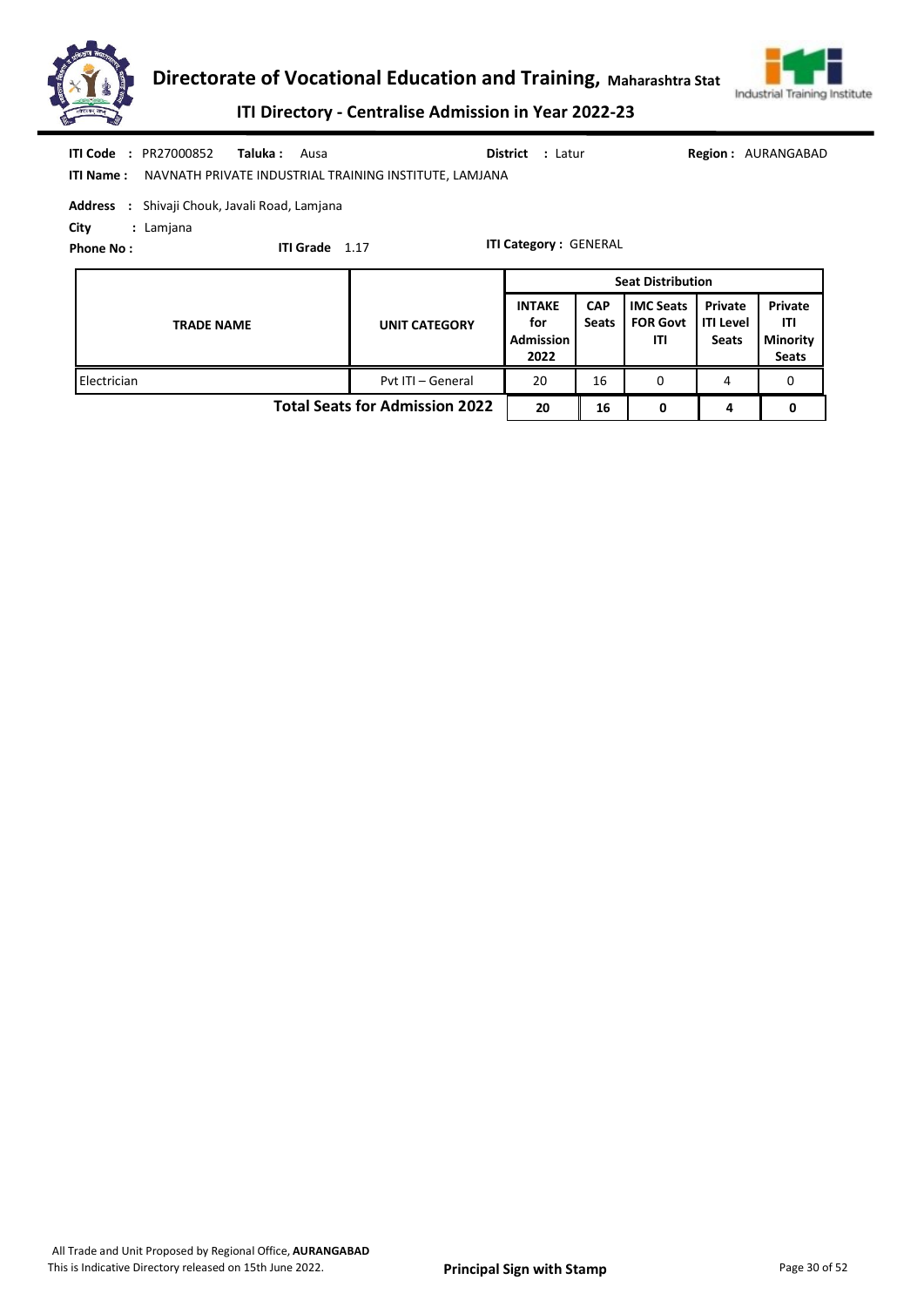



# ITI Directory - Centralise Admission in Year 2022-23

ITI Name : INDIAN FIRE SERVICE ENGG & SAFETY MANAGEMENTS INDUSTRIAL TRAINING INSTITUTE,KUMBHEPHAL ITI Code : PU27000874 Taluka : Aurangabad District : Aurangabad Region : AURANGABAD

Address : Opposite of Shendra MIDC, GUT No.45, Plot No.25, Kumbhephal

City : Kumbhephal

Phone No :

ITI Grade 1.11

|                                                     |                      |                                                  |                            | <b>Seat Distribution</b>                   |                                             |                                                   |
|-----------------------------------------------------|----------------------|--------------------------------------------------|----------------------------|--------------------------------------------|---------------------------------------------|---------------------------------------------------|
| <b>TRADE NAME</b>                                   | <b>UNIT CATEGORY</b> | <b>INTAKE</b><br>for<br><b>Admission</b><br>2022 | <b>CAP</b><br><b>Seats</b> | <b>IMC Seats</b><br><b>FOR Govt</b><br>ITI | Private<br><b>ITI Level</b><br><b>Seats</b> | Private<br>ITI<br><b>Minority</b><br><b>Seats</b> |
| Electrician                                         | Pvt ITI - General    | 60                                               | 48                         | 0                                          | 12                                          | 0                                                 |
| Fire Technology and Industrial Safety<br>Management | Pvt ITI - General    | 48                                               | 38                         | 0                                          | 10                                          | 0                                                 |
| Fitter                                              | Pvt ITI - General    | 20                                               | 16                         | 0                                          | 4                                           | 0                                                 |
| <b>Total Seats for Admission 2022</b>               | 128                  | 102                                              | 0                          | 26                                         | 0                                           |                                                   |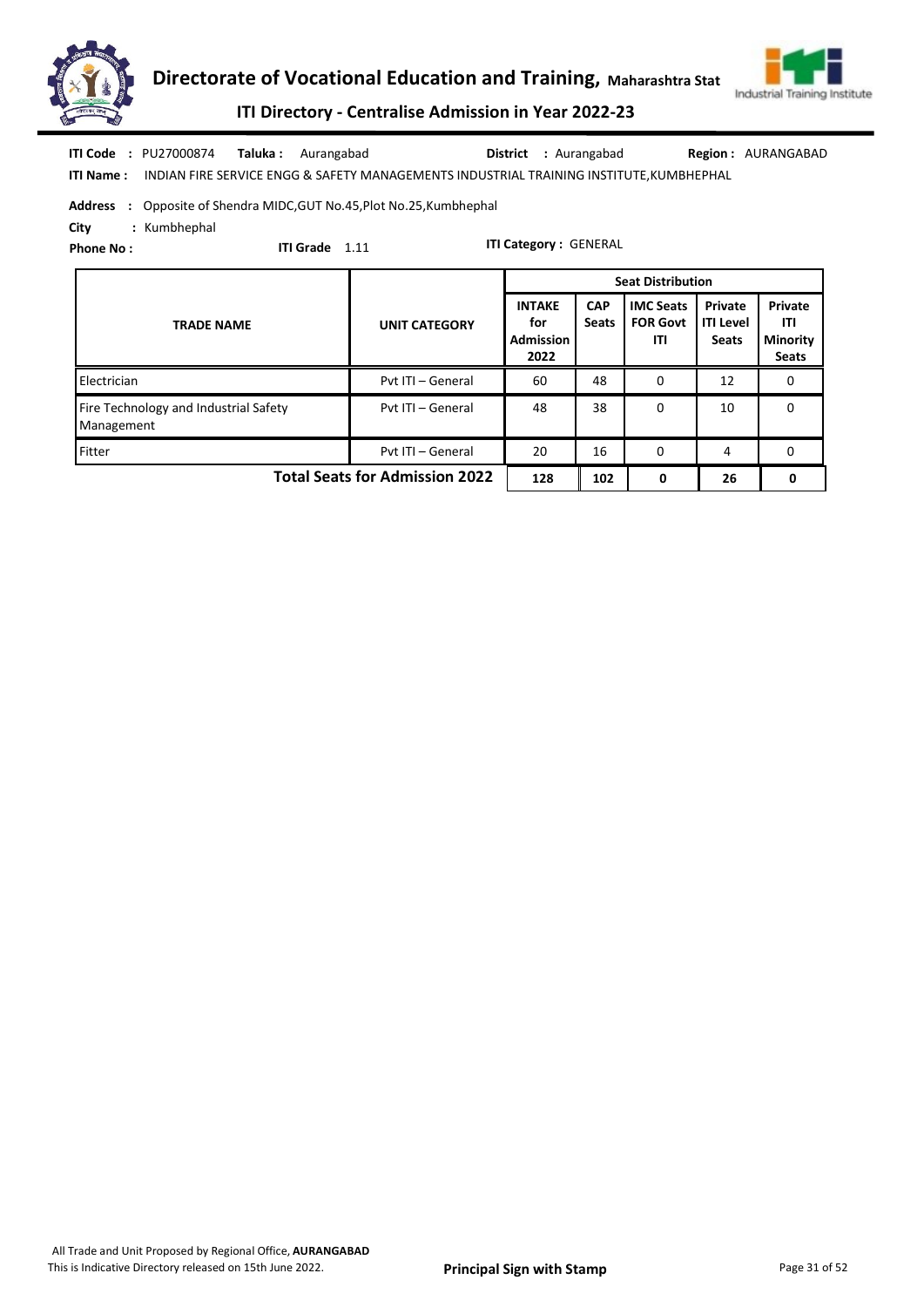



ITI Directory - Centralise Admission in Year 2022-23

|            | <b>ITI Code : PU27000880</b>                                              | <b>Taluka:</b> Aurangabad |      | <b>District</b> : Aurangabad | <b>Region: AURANGABAD</b> |
|------------|---------------------------------------------------------------------------|---------------------------|------|------------------------------|---------------------------|
| ITI Name : | MARATHWADA PRIVATE INDUSTRIAL TRAINING INSTITUTE, N-4, CIDCO, AURANGABAD. |                           |      |                              |                           |
|            | <b>Address : N-4, CIDCO, Aurangabad</b>                                   |                           |      |                              |                           |
| City       | : Aurangabad                                                              |                           |      |                              |                           |
|            | <b>Phone No: 2402473742</b>                                               | <b>ITI Grade</b>          | 0.45 | <b>ITI Category: GENERAL</b> |                           |

TRADE NAME UNIT CATEGORY INTAKE for Admission 2022 **CAP** Seats IMC Seats FOR Govt ITI Private ITI Level **Seats** Private ITI Minority Seats Seat Distribution Electrician **Pvt ITI – General 20 16 0 4 0** 0 4 0 Mechanic Diesel **Properties Community** Pvt ITI – General 48 38 0 10 0 Total Seats for Admission 2022 | 68 | 54 | 0 |  $14$  0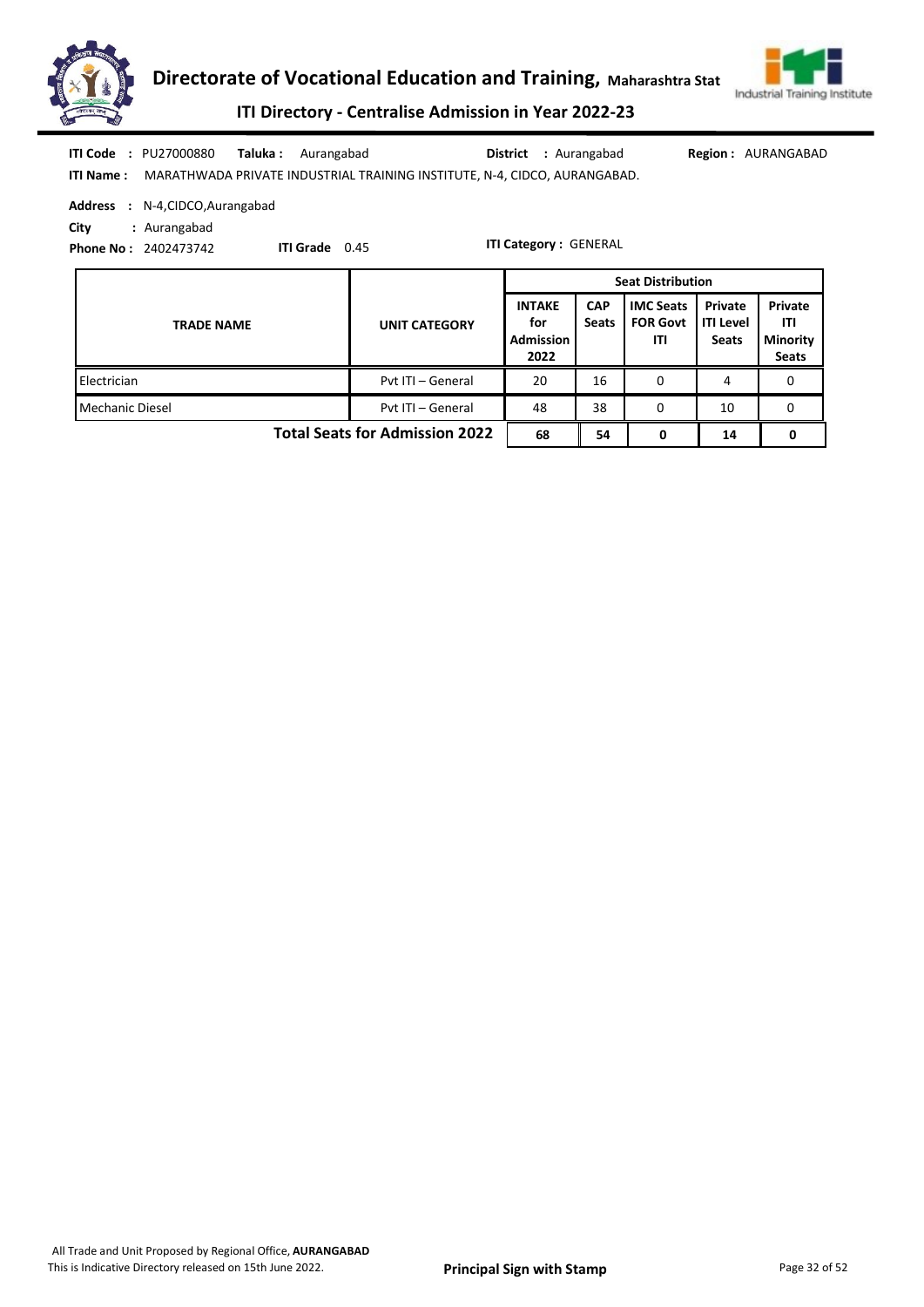



ITI Directory - Centralise Admission in Year 2022-23

| <b>ITI Code : PU27000903</b><br>Taluka :<br>KAIJ<br><b>Address : Beed Road Kej</b>               | District : BEED<br><b>Region: AURANGABAD</b><br>ITI Name: VASANT PRIVATE INDUSTRIAL TRAINING INSTITUTE, KAIJ, TAL: KAIJ, DIST: BEED |                                                  |                            |                                            |                                             |                                                   |  |  |  |
|--------------------------------------------------------------------------------------------------|-------------------------------------------------------------------------------------------------------------------------------------|--------------------------------------------------|----------------------------|--------------------------------------------|---------------------------------------------|---------------------------------------------------|--|--|--|
| City<br>: KAIJ<br><b>ITI Category: GENERAL</b><br>ITI Grade 1.13<br><b>Phone No: 09404261492</b> |                                                                                                                                     |                                                  |                            |                                            |                                             |                                                   |  |  |  |
|                                                                                                  |                                                                                                                                     | <b>Seat Distribution</b>                         |                            |                                            |                                             |                                                   |  |  |  |
| <b>TRADE NAME</b>                                                                                | <b>UNIT CATEGORY</b>                                                                                                                | <b>INTAKE</b><br>for<br><b>Admission</b><br>2022 | <b>CAP</b><br><b>Seats</b> | <b>IMC Seats</b><br><b>FOR Govt</b><br>ITI | Private<br><b>ITI Level</b><br><b>Seats</b> | Private<br>ITI<br><b>Minority</b><br><b>Seats</b> |  |  |  |
| <b>Computer Operator and Programming</b><br>Assistant                                            | Pvt ITI - General                                                                                                                   | 48                                               | 38                         | 0                                          | 10                                          | 0                                                 |  |  |  |
| Electrician                                                                                      | Pvt ITI - General                                                                                                                   | 20                                               | 16                         | 0                                          | 4                                           | 0                                                 |  |  |  |
| <b>Total Seats for Admission 2022</b>                                                            | 68                                                                                                                                  | 54                                               | 0                          | 14                                         | 0                                           |                                                   |  |  |  |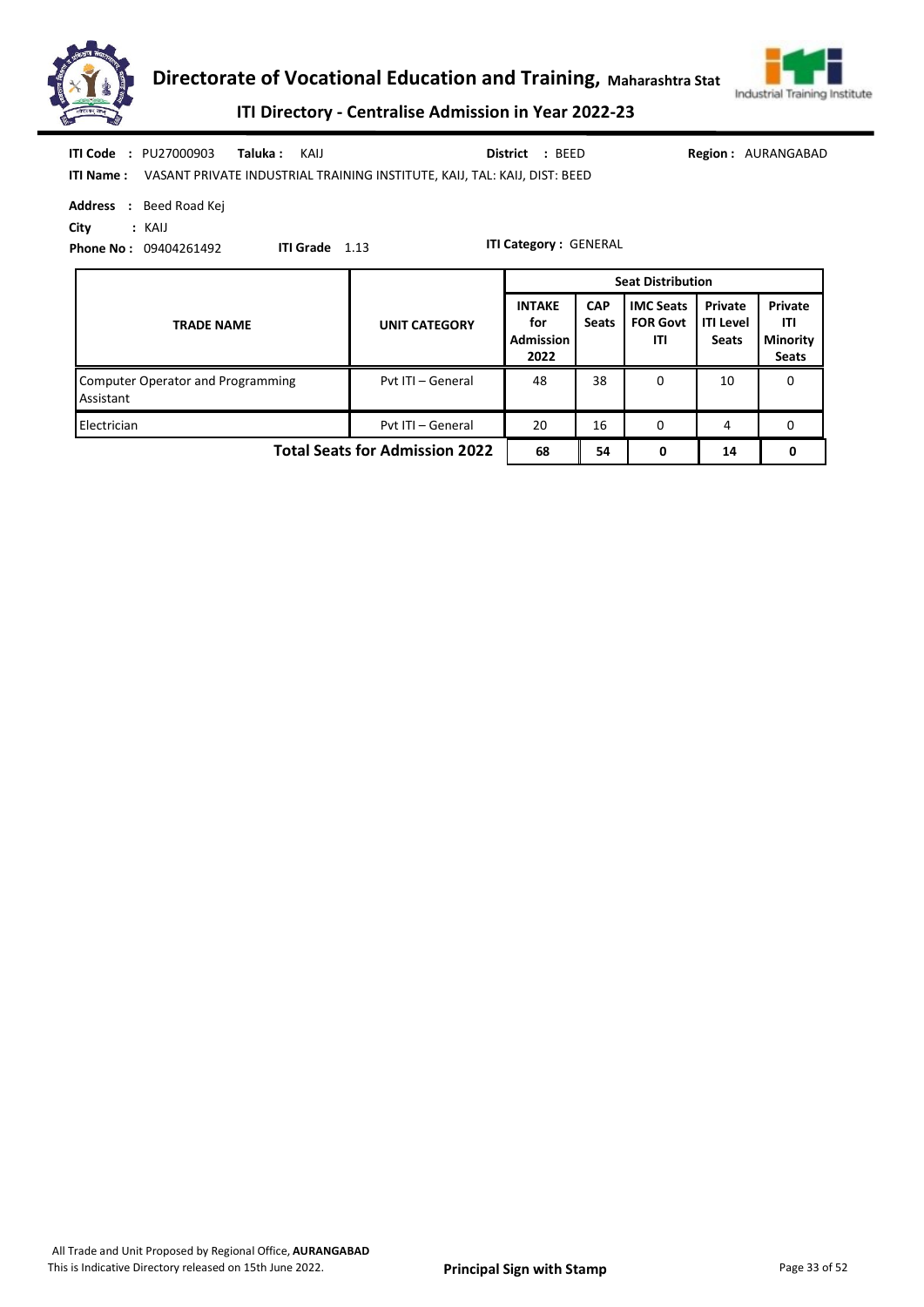



ITI Directory - Centralise Admission in Year 2022-23

| <b>ITI Code : PR27000933</b><br>Taluka :<br><b>UDGIR</b><br><b>ITI Name:</b>                                                             | Region: AURANGABAD<br><b>District : LATUR</b><br>RAJEEV GANDHI PRIVATE INDUSTRIAL TRAINING INSTITUTE, JALKOT ROAD, TAL:UDGIR, DIST: LATUR |                                                  |                            |                                            |                                             |                                                   |  |  |  |
|------------------------------------------------------------------------------------------------------------------------------------------|-------------------------------------------------------------------------------------------------------------------------------------------|--------------------------------------------------|----------------------------|--------------------------------------------|---------------------------------------------|---------------------------------------------------|--|--|--|
| <b>Address</b><br>: JALKOT ROAD<br>City<br>: <b>UDGIR</b><br><b>ITI Category: GENERAL</b><br>ITI Grade 0.2<br><b>Phone No: 940456660</b> |                                                                                                                                           |                                                  |                            |                                            |                                             |                                                   |  |  |  |
|                                                                                                                                          |                                                                                                                                           | <b>Seat Distribution</b>                         |                            |                                            |                                             |                                                   |  |  |  |
| <b>TRADE NAME</b>                                                                                                                        | <b>UNIT CATEGORY</b>                                                                                                                      | <b>INTAKE</b><br>for<br><b>Admission</b><br>2022 | <b>CAP</b><br><b>Seats</b> | <b>IMC Seats</b><br><b>FOR Govt</b><br>ITI | Private<br><b>ITI Level</b><br><b>Seats</b> | Private<br>ITI<br><b>Minority</b><br><b>Seats</b> |  |  |  |
| Electrician                                                                                                                              | Pvt ITI - General                                                                                                                         | 20                                               | 16                         | 0                                          | 4                                           | 0                                                 |  |  |  |
| Fitter                                                                                                                                   | Pyt ITI - General                                                                                                                         | 20                                               | 16                         | 0                                          | 4                                           | $\mathbf 0$                                       |  |  |  |
| Surveyor                                                                                                                                 | Pvt ITI - General                                                                                                                         | 24                                               | 19                         | 0                                          | 5                                           | 0                                                 |  |  |  |
| Wireman                                                                                                                                  | Pyt ITI - General                                                                                                                         | 20                                               | 16                         | 0                                          | 4                                           | $\mathbf 0$                                       |  |  |  |

Total Seats for Admission 2022  $\begin{array}{|c|c|c|c|c|c|c|c|c|} \hline 84 & 67 & 0 & 17 & 0 \ \hline \end{array}$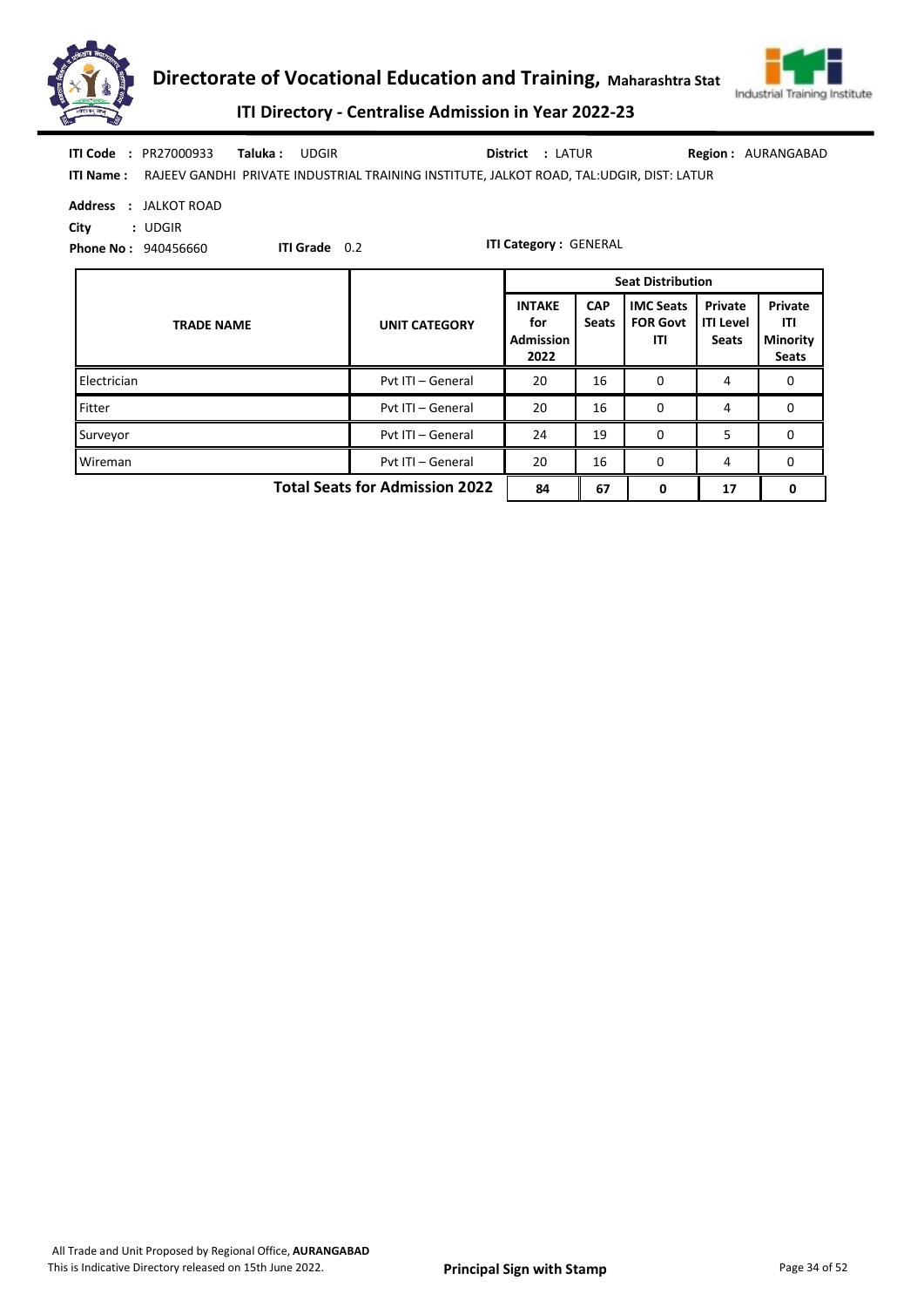



ITI Directory - Centralise Admission in Year 2022-23

ITI Name : PAVANRAJE NIMBALKAR PRIVATE INDUSTRIAL TRAINING INSTITUTE, GOVARDHANVADI, TAL: OSMANABAD, DIST: OSMANABAD Taluka : OSMANABAD **District** : OSMANABAD ITI Code : PR27000930 Taluka : OSMANABAD District : OSMANABAD Region : AURANGABAD

Address : GOVARDHANWADI DHOKI

City : OSMANABAD

Phone No: 0 ITI Grade 0.25

|                                       |                      | <b>Seat Distribution</b>                         |                            |                                            |                                                   |   |
|---------------------------------------|----------------------|--------------------------------------------------|----------------------------|--------------------------------------------|---------------------------------------------------|---|
| <b>TRADE NAME</b>                     | <b>UNIT CATEGORY</b> | <b>INTAKE</b><br>for<br><b>Admission</b><br>2022 | <b>CAP</b><br><b>Seats</b> | <b>IMC Seats</b><br><b>FOR Govt</b><br>ITI | Private<br>ITI<br><b>Minority</b><br><b>Seats</b> |   |
| Electrician                           | Pvt ITI - General    | 20                                               | 16                         | 0                                          | 4                                                 |   |
| Wireman                               | Pyt ITI - General    | 20                                               | 16                         | 0                                          | 4                                                 | o |
| <b>Total Seats for Admission 2022</b> | 40                   | 32                                               | 0                          | 8                                          |                                                   |   |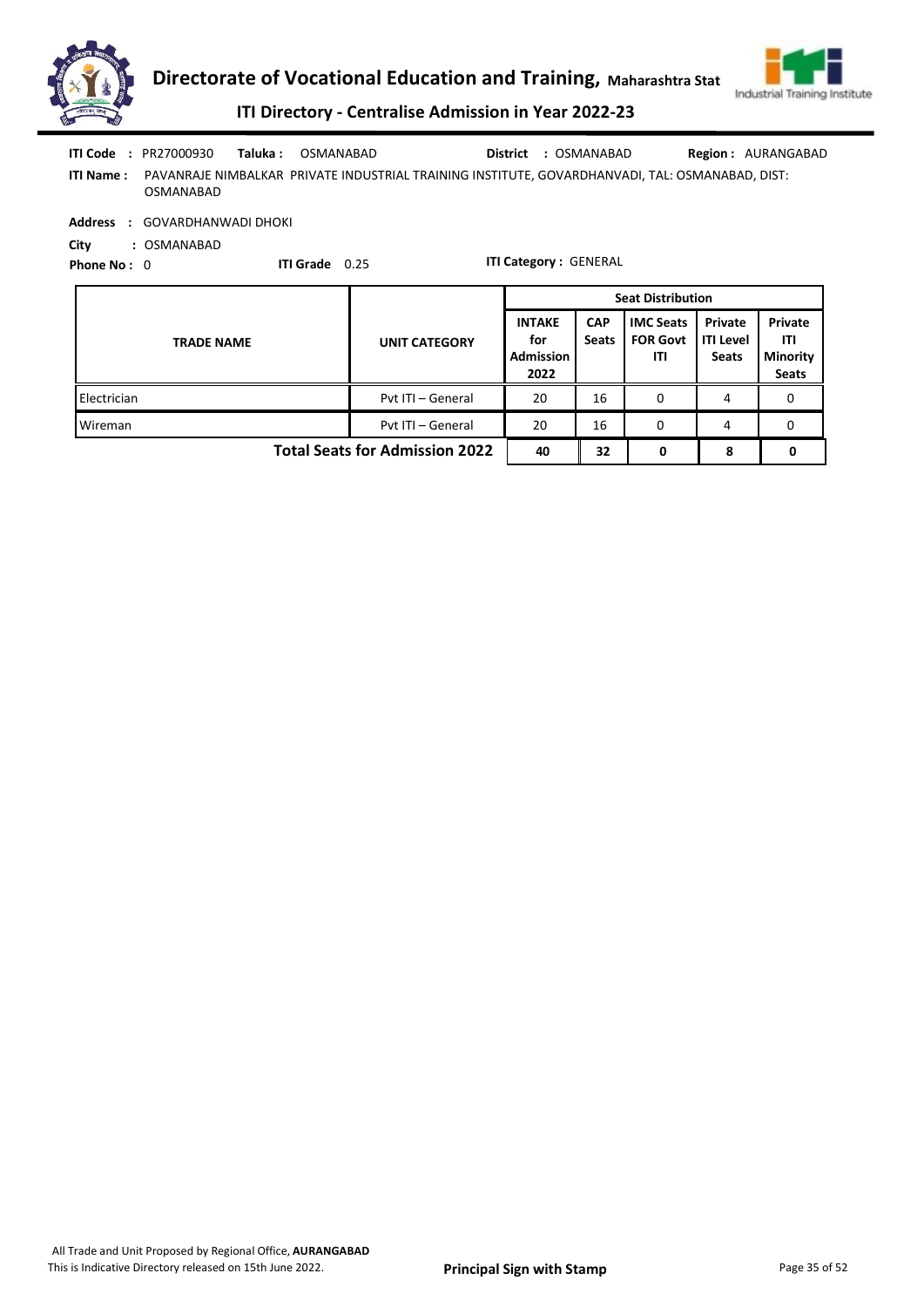



**Seats** 

ITI Directory - Centralise Admission in Year 2022-23

|                |                              | <b>TRADE NAME</b>                     |          |                  | <b>UNIT CATEGORY</b>                                      |                 | <b>INTAKE</b><br>for<br><b>Admission</b> | <b>CAP</b><br><b>Seats</b>   | <b>IMC Seats</b><br><b>FOR Govt</b><br>ΙTΙ | Private<br><b>ITI Level</b><br><b>Seats</b> | Private<br>ITI<br><b>Minority</b> |  |
|----------------|------------------------------|---------------------------------------|----------|------------------|-----------------------------------------------------------|-----------------|------------------------------------------|------------------------------|--------------------------------------------|---------------------------------------------|-----------------------------------|--|
|                |                              |                                       |          |                  |                                                           |                 |                                          |                              | <b>Seat Distribution</b>                   |                                             |                                   |  |
| City           |                              | : KEJ<br><b>Phone No: 09503213099</b> |          | <b>ITI Grade</b> | 0                                                         |                 |                                          | <b>ITI Category: GENERAL</b> |                                            |                                             |                                   |  |
| <b>Address</b> |                              | : AP-BORISAWARGAON TQ.KEJ DIST.BEED   |          |                  |                                                           |                 |                                          |                              |                                            |                                             |                                   |  |
|                | <b>ITI Name:</b>             |                                       |          |                  | TECHNOVISION PRIVATE ITI BORISAWARGAON TAL:KEJ DIST: BEED |                 |                                          |                              |                                            |                                             |                                   |  |
|                | <b>ITI Code</b><br>$\cdot$ . | PR27000957                            | Taluka : | KEJ              |                                                           | <b>District</b> | : BEED                                   |                              |                                            | <b>Region:</b>                              | AURANGABAD                        |  |

Electrician **Pvt ITI – General 140 32 0 8 0** 0 Fitter **Pvt ITI – General 20 16 0 4 0** 0 4 0

2022

Total Seats for Admission 2022 60 48 0 12 0

All Trade and Unit Proposed by Regional Office, AURANGABAD This is Indicative Directory released on 15th June 2022. **Principal Sign with Stamp** Page 36 of 52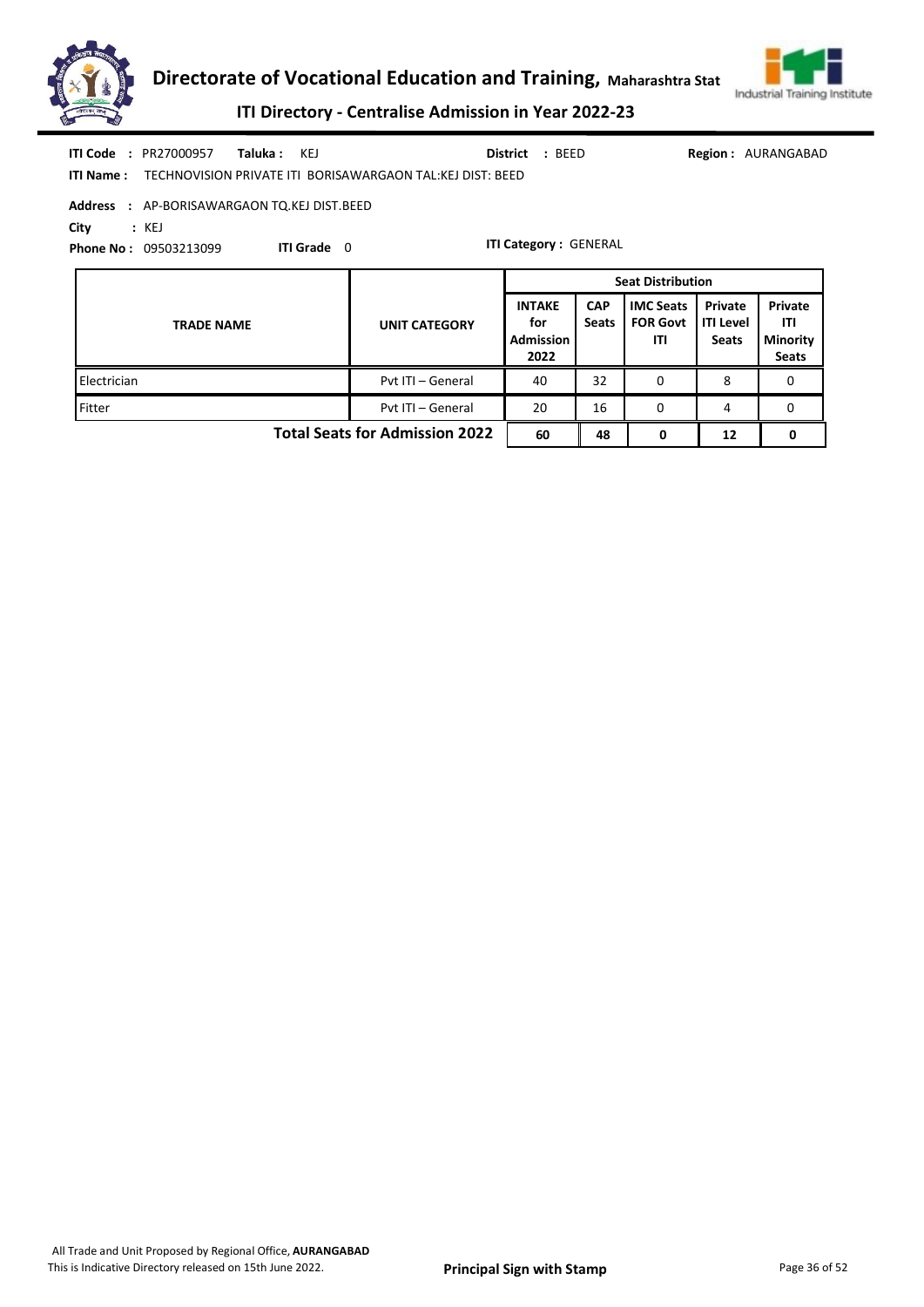



ITI Directory - Centralise Admission in Year 2022-23

| ITI Code         | : PR27000973 | Taluka: PARANDA                                                                               | <b>District : OSMANABAD</b> | <b>Region: AURANGABAD</b> |
|------------------|--------------|-----------------------------------------------------------------------------------------------|-----------------------------|---------------------------|
| <b>ITI Name:</b> |              | SAVITRIBAI FULE PRIVATE INDUSTRIAL TRAINING INSTITUTE, PARANDA, TAL: PARANDA, DIST: OSMANABAD |                             |                           |

|  | Address : AT/POST-PARANDA |
|--|---------------------------|
|--|---------------------------|

City : PARANDA

Phone No : 02477232040

ITI Grade 0

ITI Category : General

|                                       |                      | <b>Seat Distribution</b>                         |                            |                                            |                                             |                                                   |
|---------------------------------------|----------------------|--------------------------------------------------|----------------------------|--------------------------------------------|---------------------------------------------|---------------------------------------------------|
| <b>TRADE NAME</b>                     | <b>UNIT CATEGORY</b> | <b>INTAKE</b><br>for<br><b>Admission</b><br>2022 | <b>CAP</b><br><b>Seats</b> | <b>IMC Seats</b><br><b>FOR Govt</b><br>ITI | Private<br><b>ITI Level</b><br><b>Seats</b> | Private<br>ITI<br><b>Minority</b><br><b>Seats</b> |
| Electrician                           | Pvt ITI - General    | 20                                               | 16                         | 0                                          | 4                                           | 0                                                 |
| Wireman                               | Pyt ITI - General    | 20                                               | 16                         | 0                                          | 4                                           | 0                                                 |
| <b>Total Seats for Admission 2022</b> | 40                   | 32                                               | 0                          | 8                                          |                                             |                                                   |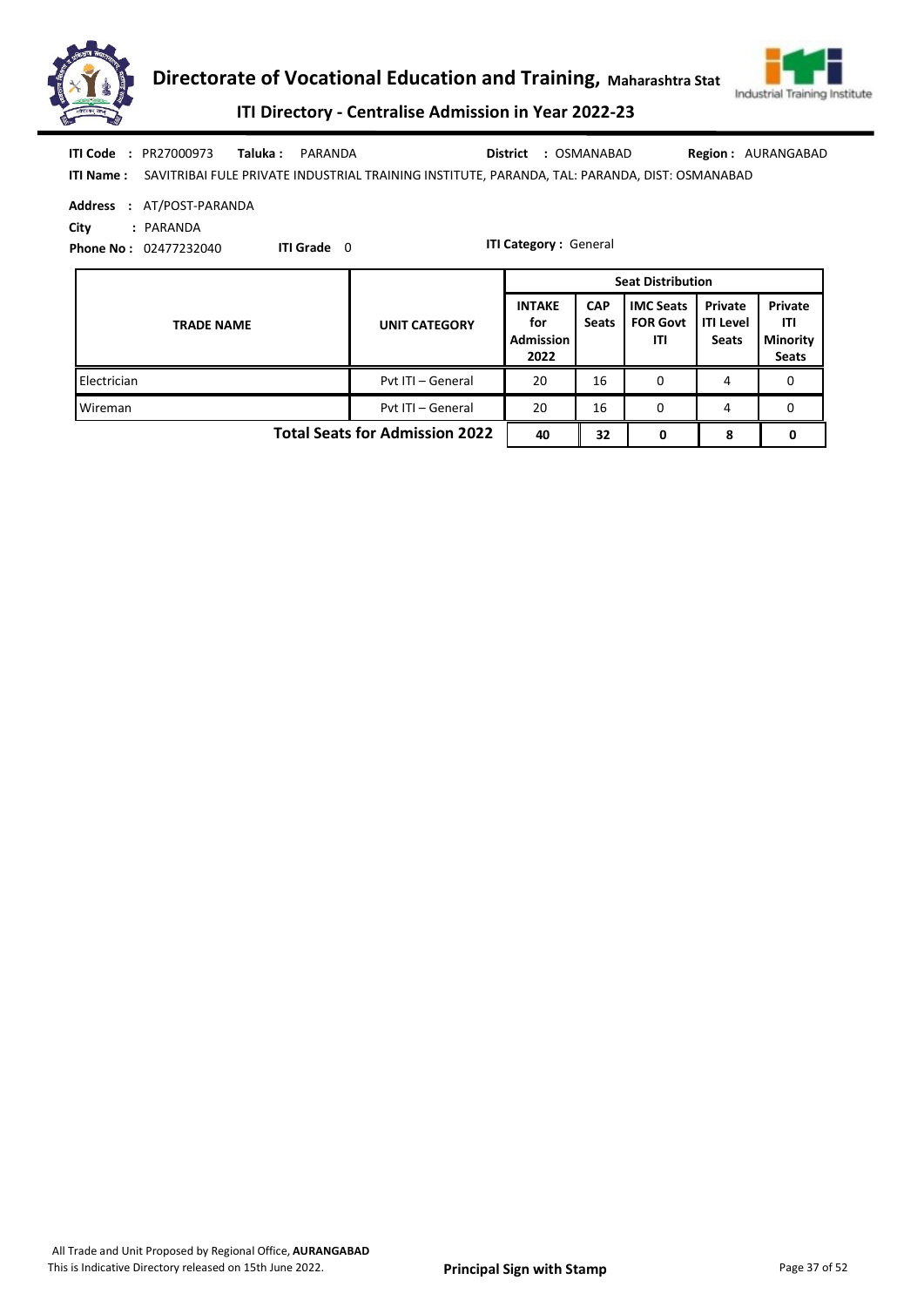



ITI Directory - Centralise Admission in Year 2022-23

|                  | <b>ITI Code : PR27000992</b> | <b>Taluka:</b> CHAKUR |                                                                                      | <b>District : LATUR</b> | <b>Region: AURANGABAD</b> |
|------------------|------------------------------|-----------------------|--------------------------------------------------------------------------------------|-------------------------|---------------------------|
| <b>ITI Name:</b> |                              |                       | :     GRAMIN PRIVATE INDUSTRIAL TRAINING INSTITUTE, GHARNI, TAL: CHAKUR, DIST: LATUR |                         |                           |

Address : CHAKUR-LATUR MAIN ROAD , GHARANI

City : CHAKUR

Phone No :

ITI Grade 0

|                                       |                      | <b>Seat Distribution</b>                         |                            |                                            |                                             |                                                   |  |  |
|---------------------------------------|----------------------|--------------------------------------------------|----------------------------|--------------------------------------------|---------------------------------------------|---------------------------------------------------|--|--|
| <b>TRADE NAME</b>                     | <b>UNIT CATEGORY</b> | <b>INTAKE</b><br>for<br><b>Admission</b><br>2022 | <b>CAP</b><br><b>Seats</b> | <b>IMC Seats</b><br><b>FOR Govt</b><br>ITI | Private<br><b>ITI Level</b><br><b>Seats</b> | Private<br>ITI<br><b>Minority</b><br><b>Seats</b> |  |  |
| Electrician                           | Pyt ITI - General    | 80                                               | 64                         | 0                                          | 16                                          | 0                                                 |  |  |
| Fitter                                | Pyt ITI - General    | 20                                               | 16                         | 0                                          | 4                                           | 0                                                 |  |  |
| Mechanic Diesel                       | Pvt ITI - General    | 48                                               | 38                         | 0                                          | 10                                          | $\Omega$                                          |  |  |
| Welder                                | Pyt ITI - General    | 40                                               | 32                         | $\Omega$                                   | 8                                           | 0                                                 |  |  |
| Wireman                               | Pvt ITI - General    | 40                                               | 32                         | $\Omega$                                   | 8                                           | 0                                                 |  |  |
| <b>Total Seats for Admission 2022</b> | 228                  | 182                                              | 0                          | 46                                         | 0                                           |                                                   |  |  |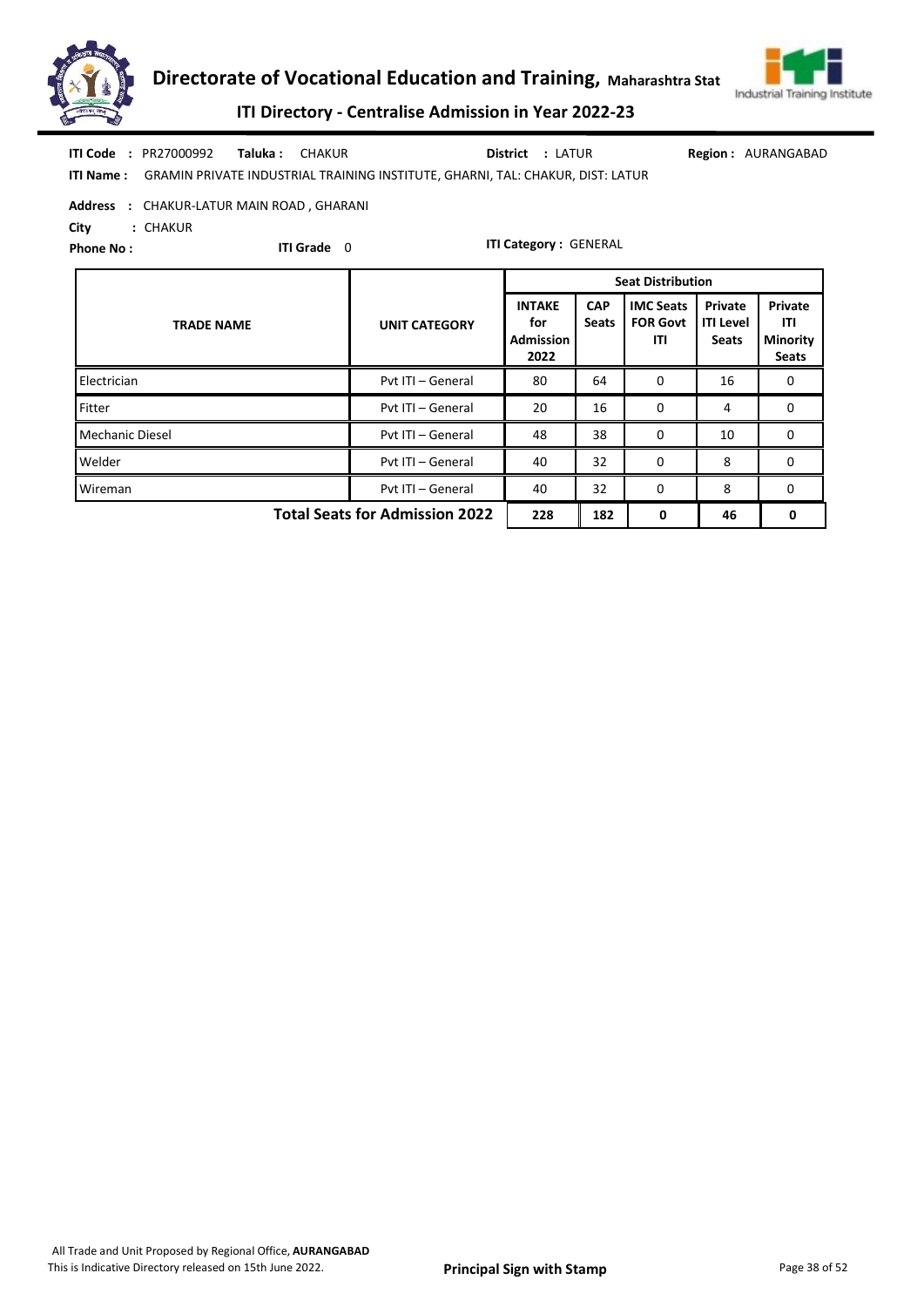



ITI Directory - Centralise Admission in Year 2022-23

|  | <b>ITI Code : PR27000999</b>                               | <b>Taluka :</b> Parali Vaijinath                                                              | District : BEED |  |
|--|------------------------------------------------------------|-----------------------------------------------------------------------------------------------|-----------------|--|
|  |                                                            | <b>ITI Name:</b> GRAMIN PRIVATE INDUSTRIAL TRAINING INSTITUTE, SANGAM, TAL: PARLI, DIST: BEED |                 |  |
|  | <b>Address</b> : Sangam, Tq- Parli, Disr Beed, Maharashtra |                                                                                               |                 |  |

Region : AURANGABAD

City : PARALI

Phone No :

ITI Grade 0

ITI Category : General

|                                       |                      | <b>Seat Distribution</b>                         |                            |                                            |                                      |                                                   |  |  |  |
|---------------------------------------|----------------------|--------------------------------------------------|----------------------------|--------------------------------------------|--------------------------------------|---------------------------------------------------|--|--|--|
| <b>TRADE NAME</b>                     | <b>UNIT CATEGORY</b> | <b>INTAKE</b><br>for<br><b>Admission</b><br>2022 | <b>CAP</b><br><b>Seats</b> | <b>IMC Seats</b><br><b>FOR Govt</b><br>ITI | Private<br>ITI Level<br><b>Seats</b> | Private<br>ITI<br><b>Minority</b><br><b>Seats</b> |  |  |  |
| Electrician                           | Pyt ITI - General    | 80                                               | 64                         | 0                                          | 16                                   | 0                                                 |  |  |  |
| Wireman                               | Pyt ITI - General    | 20                                               | 16                         | 0                                          | 4                                    | 0                                                 |  |  |  |
| <b>Total Seats for Admission 2022</b> | 100                  | 80                                               | 0                          | 20                                         |                                      |                                                   |  |  |  |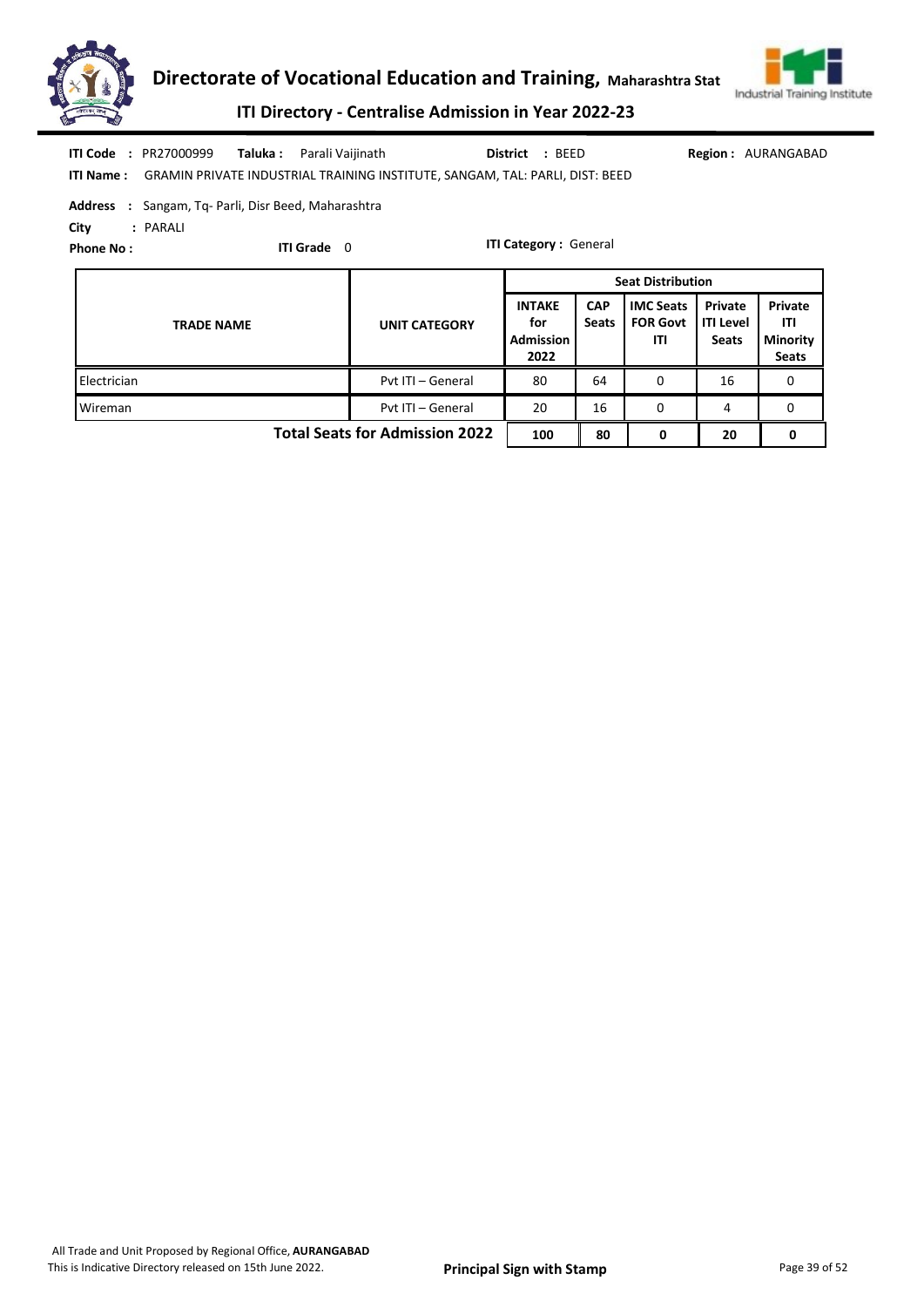



ITI Directory - Centralise Admission in Year 2022-23

| <b>ITI Code</b><br>: PR27001005<br>Taluka :<br><b>District : LATUR</b><br>AHEMADPUR<br><b>Region: AURANGABAD</b><br>BALAGHAT ITI RUDDHA AHEMADPUR<br><b>ITI Name:</b><br><b>Address</b><br>: AT.RUDDHA AHEMADPUR POST.SANGVI<br>City<br>: AHEMADPUR |                      |                                                  |                            |                                            |                                             |                                                   |  |  |  |
|-----------------------------------------------------------------------------------------------------------------------------------------------------------------------------------------------------------------------------------------------------|----------------------|--------------------------------------------------|----------------------------|--------------------------------------------|---------------------------------------------|---------------------------------------------------|--|--|--|
| <b>ITI Category: GENERAL</b><br>ITI Grade 0<br><b>Phone No: 9673050800</b>                                                                                                                                                                          |                      |                                                  |                            |                                            |                                             |                                                   |  |  |  |
|                                                                                                                                                                                                                                                     |                      | <b>Seat Distribution</b>                         |                            |                                            |                                             |                                                   |  |  |  |
| <b>TRADE NAME</b>                                                                                                                                                                                                                                   | <b>UNIT CATEGORY</b> | <b>INTAKE</b><br>for<br><b>Admission</b><br>2022 | <b>CAP</b><br><b>Seats</b> | <b>IMC Seats</b><br><b>FOR Govt</b><br>ITI | Private<br><b>ITI Level</b><br><b>Seats</b> | Private<br>ITI<br><b>Minority</b><br><b>Seats</b> |  |  |  |
| <b>Computer Operator and Programming</b><br>Assistant                                                                                                                                                                                               | Pvt ITI - General    | 48                                               | 38                         | 0                                          | 10                                          | $\Omega$                                          |  |  |  |
| Electrician                                                                                                                                                                                                                                         | Pvt ITI - General    | 40                                               | 32                         | 0                                          | 8                                           | $\mathbf{0}$                                      |  |  |  |
| Welder                                                                                                                                                                                                                                              | Pvt ITI - General    | 40                                               | 32                         | 0                                          | 8                                           | $\mathbf{0}$                                      |  |  |  |
| Wireman                                                                                                                                                                                                                                             | Pvt ITI - General    | 20                                               | 16                         | 0                                          | 4                                           | $\mathbf{0}$                                      |  |  |  |
| <b>Total Seats for Admission 2022</b><br>148<br>118<br>0<br>30<br>0                                                                                                                                                                                 |                      |                                                  |                            |                                            |                                             |                                                   |  |  |  |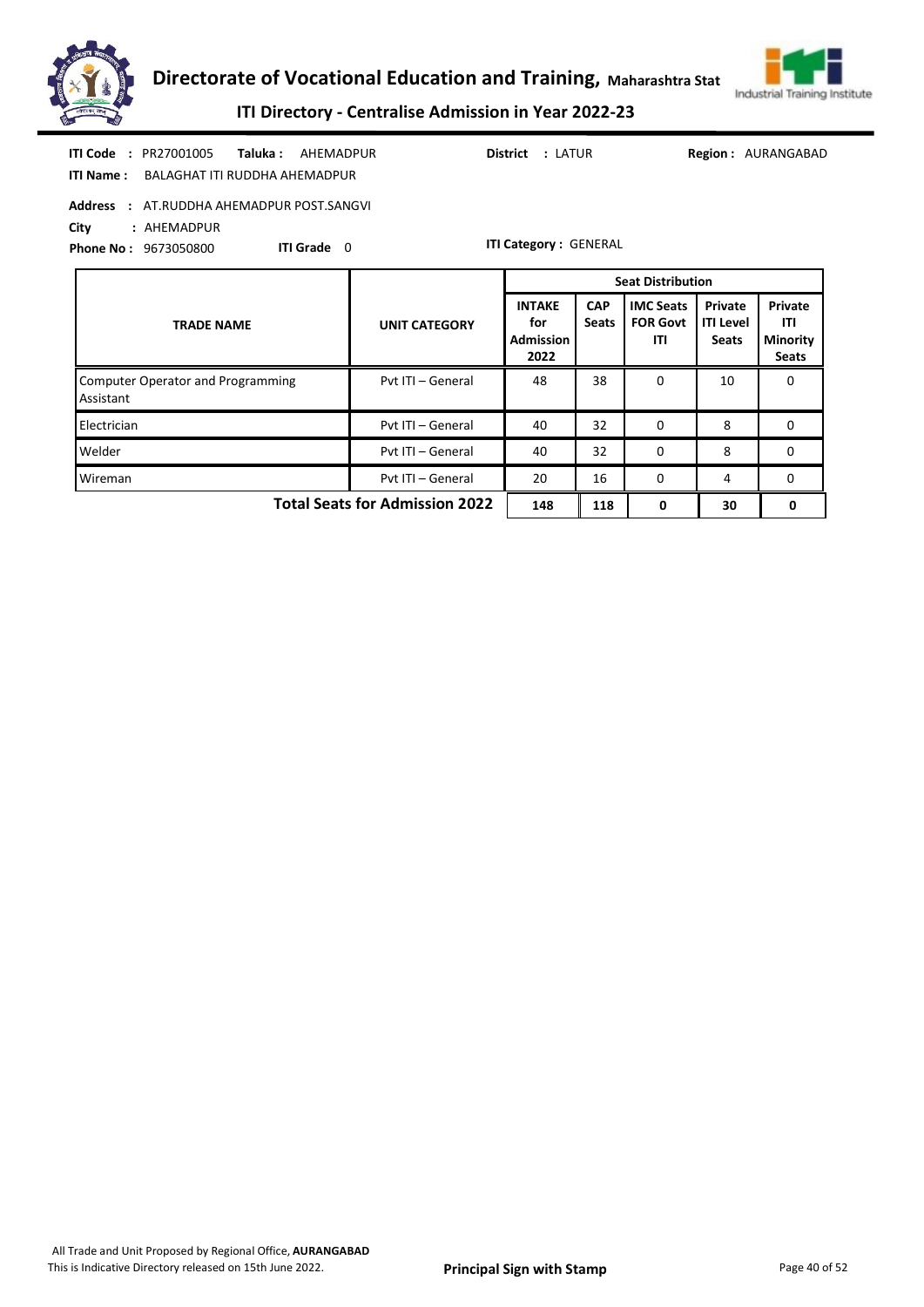



ITI Directory - Centralise Admission in Year 2022-23

| <b>ITI Code</b><br>: PU27000997<br>Taluka :<br>LATUR<br>SHRI GURUJI INDUSTRIAL TRAINING INSTITUTE<br><b>ITI Name:</b>                                            |                                                     | <b>District : LATUR</b>                          |                            |                                            |                                             | <b>Region: AURANGABAD</b>                         |  |  |  |  |
|------------------------------------------------------------------------------------------------------------------------------------------------------------------|-----------------------------------------------------|--------------------------------------------------|----------------------------|--------------------------------------------|---------------------------------------------|---------------------------------------------------|--|--|--|--|
| Address : NEAR SHRI SHRI RAVISHANKAR SCHOOL, GUT NO 7, WASNGAON ROAD<br>City<br>: LATUR<br><b>ITI Category: GENERAL</b><br>ITI Grade 0<br>Phone No: 02382-249977 |                                                     |                                                  |                            |                                            |                                             |                                                   |  |  |  |  |
|                                                                                                                                                                  | <b>Seat Distribution</b>                            |                                                  |                            |                                            |                                             |                                                   |  |  |  |  |
| <b>TRADE NAME</b>                                                                                                                                                | <b>UNIT CATEGORY</b>                                | <b>INTAKE</b><br>for<br><b>Admission</b><br>2022 | <b>CAP</b><br><b>Seats</b> | <b>IMC Seats</b><br><b>FOR Govt</b><br>ITI | Private<br><b>ITI Level</b><br><b>Seats</b> | Private<br>ITI<br><b>Minority</b><br><b>Seats</b> |  |  |  |  |
| Electrician                                                                                                                                                      | Pvt ITI - General                                   | 60                                               | 48                         | $\Omega$                                   | 12                                          | 0                                                 |  |  |  |  |
| Fitter                                                                                                                                                           | Pyt ITI - General                                   | 20                                               | 16                         | $\mathbf{0}$                               | 4                                           | $\mathbf{0}$                                      |  |  |  |  |
| Physiotherapy Technician                                                                                                                                         | Pyt ITI - General                                   | 48                                               | 38                         | $\Omega$                                   | 10                                          | 0                                                 |  |  |  |  |
| Secretarial Practice (English)                                                                                                                                   | Pvt ITI - General<br>38<br>48<br>$\mathbf{0}$<br>10 |                                                  |                            |                                            |                                             | 0                                                 |  |  |  |  |
| Welder                                                                                                                                                           | Pvt ITI - General                                   | 40                                               | 32                         | $\Omega$                                   | 8                                           | 0                                                 |  |  |  |  |
| Wireman                                                                                                                                                          | Pvt ITI - General                                   | 20                                               | 16                         | 0                                          | 4                                           | 0                                                 |  |  |  |  |
|                                                                                                                                                                  | <b>Total Seats for Admission 2022</b>               | 236                                              | 188                        | 0                                          | 48                                          | 0                                                 |  |  |  |  |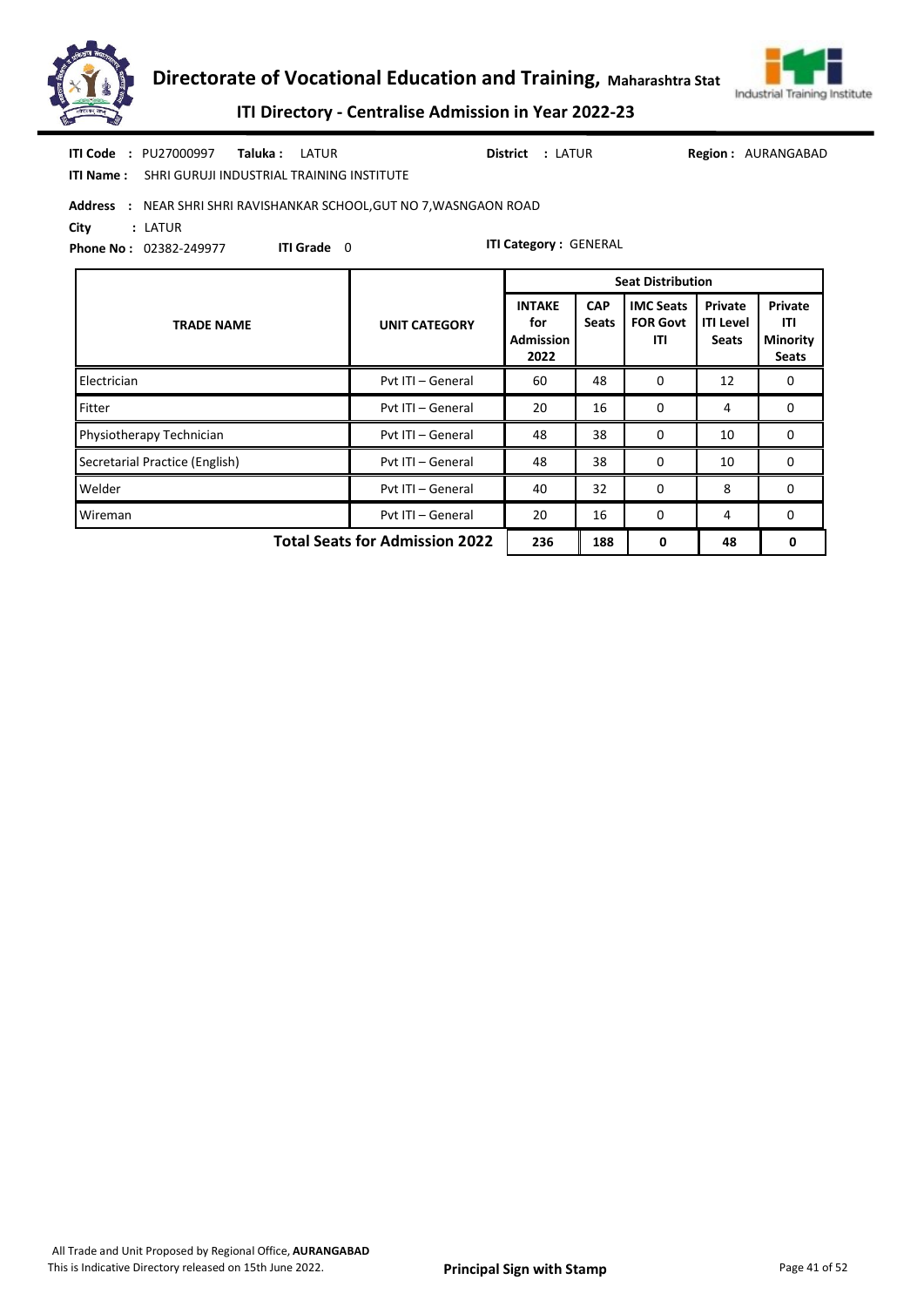



ITI Directory - Centralise Admission in Year 2022-23

| <b>ITI Code : PR27000994</b> | <b>Taluka :</b> AUSA |                                                                                                        | <b>District : LATUR</b> | <b>Region: AURANGABAD</b> |
|------------------------------|----------------------|--------------------------------------------------------------------------------------------------------|-------------------------|---------------------------|
|                              |                      | <b>ITI Name:</b> VISHWESHWARAYYA PRIVATE INDUSTRIAL TRAINING INSTITUTE, ALMALA, TAL: AUSA, DIST: LATUR |                         |                           |

Address : At- Post- Almala (S. Wadi), Tq, Ausa, Dist Latur-4

ITI Grade 0

City : Almala (S. Wadi)

Phone No : 02383225600

|                                       |                      | <b>Seat Distribution</b>                         |                            |                                            |                                      |                                                   |  |  |
|---------------------------------------|----------------------|--------------------------------------------------|----------------------------|--------------------------------------------|--------------------------------------|---------------------------------------------------|--|--|
| <b>TRADE NAME</b>                     | <b>UNIT CATEGORY</b> | <b>INTAKE</b><br>for<br><b>Admission</b><br>2022 | <b>CAP</b><br><b>Seats</b> | <b>IMC Seats</b><br><b>FOR Govt</b><br>ITI | Private<br><b>ITI Level</b><br>Seats | Private<br>ITI<br><b>Minority</b><br><b>Seats</b> |  |  |
| Electrician                           | Pvt ITI - General    | 20                                               | 16                         | 0                                          | 4                                    | 0                                                 |  |  |
| Fitter                                | Pvt ITI - General    | 20                                               | 16                         | 0                                          | 4                                    | 0                                                 |  |  |
| <b>Mechanic Diesel</b>                | Pvt ITI - General    | 48                                               | 38                         | $\Omega$                                   | 10                                   | 0                                                 |  |  |
| Wireman                               | Pvt ITI - General    | 20                                               | 16                         | 0                                          | 4                                    | 0                                                 |  |  |
| <b>Total Seats for Admission 2022</b> | 108                  | 86                                               | 0                          | 22                                         | 0                                    |                                                   |  |  |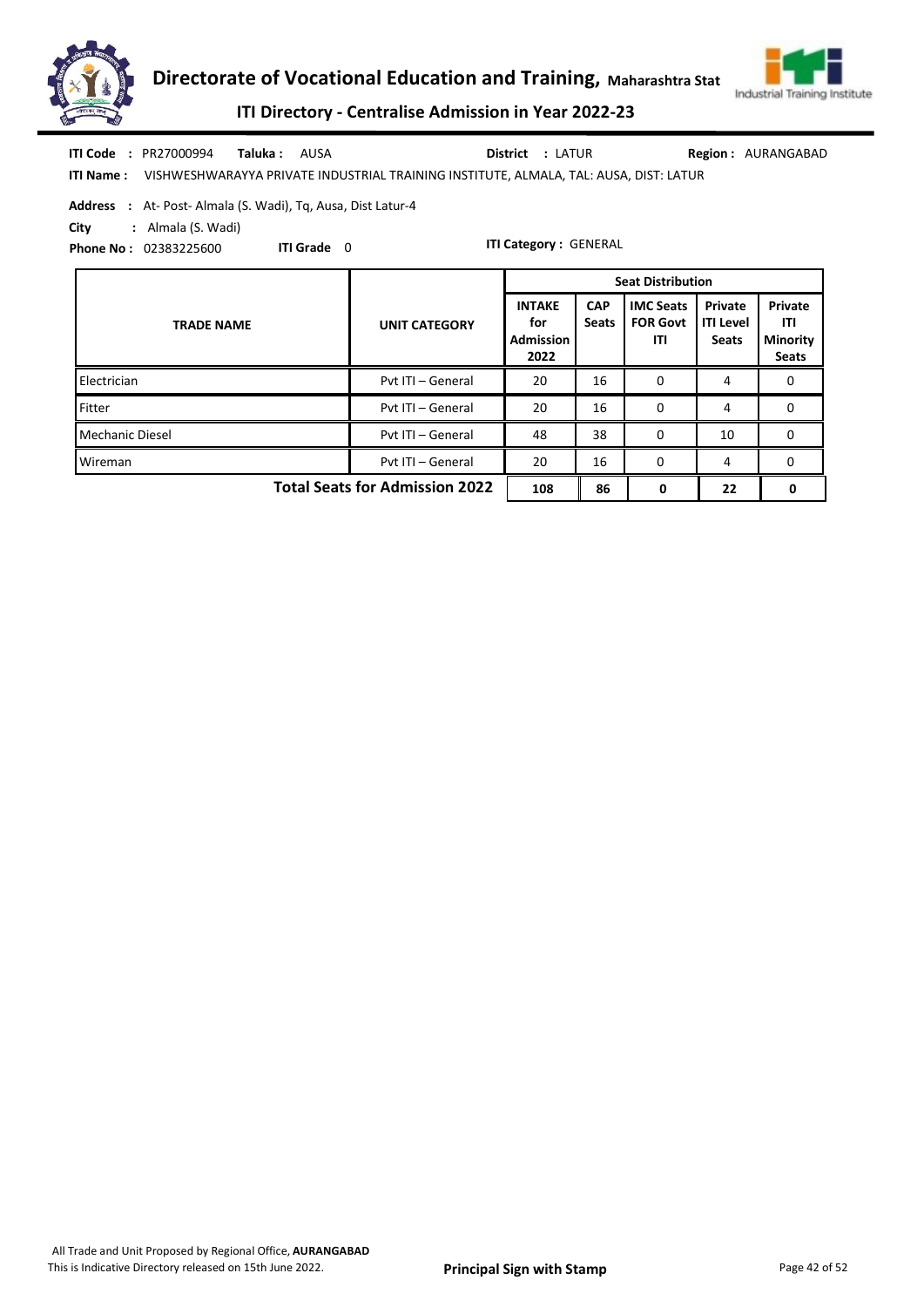



ITI Directory - Centralise Admission in Year 2022-23

| <b>ITI Code : PR27000991</b> | <b>Taluka :</b> PATHRI |                                                                                                 | District : PARBHANI | <b>Region: AURANGABAD</b> |
|------------------------------|------------------------|-------------------------------------------------------------------------------------------------|---------------------|---------------------------|
|                              |                        | ITI Name: DHARTI PRIVATE INDUSTRIAL TRAINING INSTITUTE, POHETAKLI, TAL: PATHARI, DIST: PARBHANI |                     |                           |

Address : AT.POST.POHETAKLI

City : POHETALKI

Phone No : 9096190884

ITI Grade 0

ITI Category : General

|                                       |                      | <b>Seat Distribution</b>                         |                            |                                            |                                             |                                                   |  |  |
|---------------------------------------|----------------------|--------------------------------------------------|----------------------------|--------------------------------------------|---------------------------------------------|---------------------------------------------------|--|--|
| <b>TRADE NAME</b>                     | <b>UNIT CATEGORY</b> | <b>INTAKE</b><br>for<br><b>Admission</b><br>2022 | <b>CAP</b><br><b>Seats</b> | <b>IMC Seats</b><br><b>FOR Govt</b><br>ITI | Private<br><b>ITI Level</b><br><b>Seats</b> | Private<br>ITI<br><b>Minority</b><br><b>Seats</b> |  |  |
| Electrician                           | Pyt ITI - General    | 40                                               | 32                         | 0                                          | 8                                           | 0                                                 |  |  |
| Welder                                | Pyt ITI - General    | 40                                               | 32                         | 0                                          | 8                                           | 0                                                 |  |  |
| Wireman                               | Pyt ITI - General    | 20                                               | 16                         | 0                                          | 4                                           | 0                                                 |  |  |
| <b>Total Seats for Admission 2022</b> | 100                  | 80                                               | 0                          | 20                                         | 0                                           |                                                   |  |  |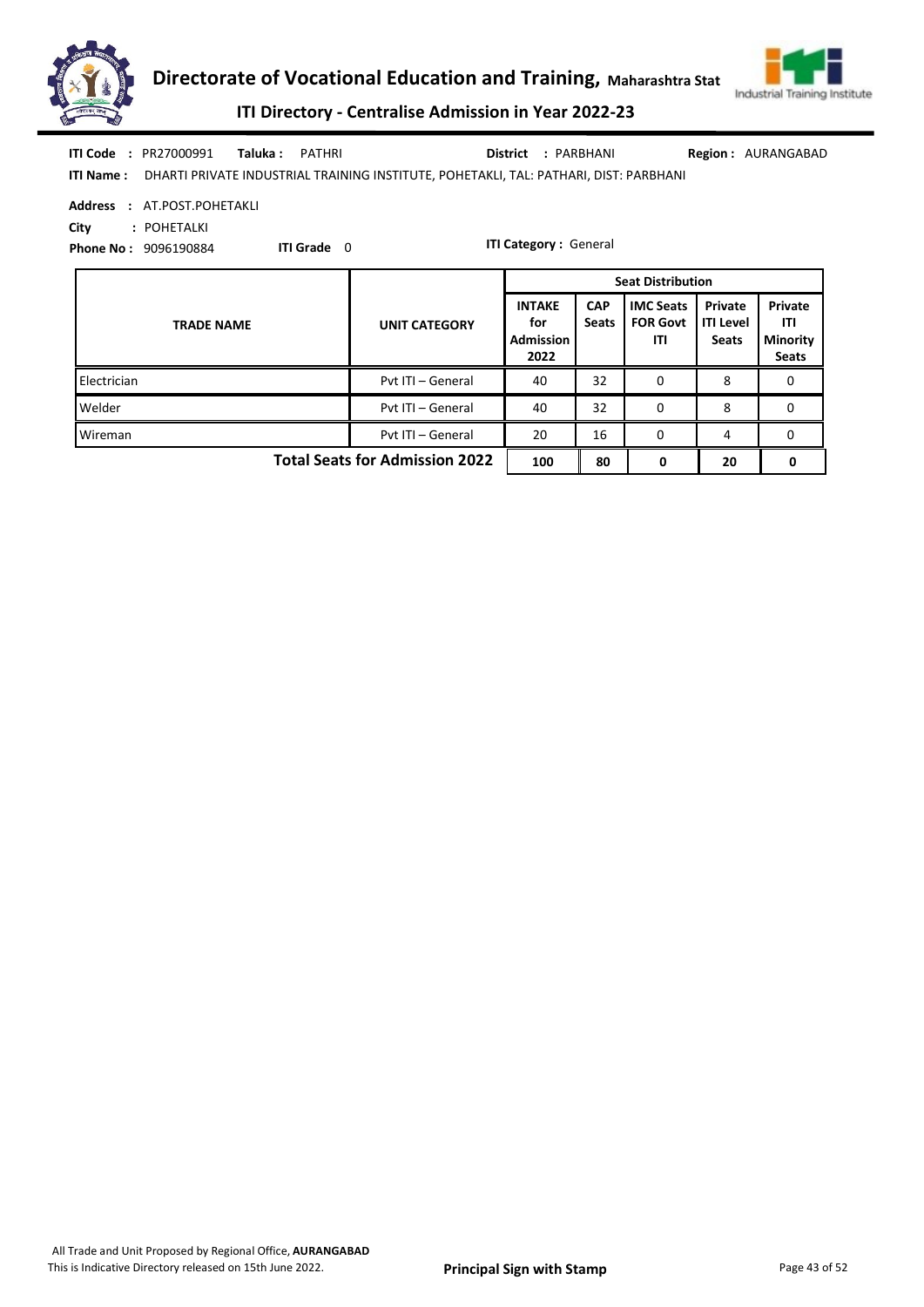



ITI Directory - Centralise Admission in Year 2022-23

| <b>ITI Code : PR27000993</b> | <b>Taluka : KANDHAR</b>                                                                            | District : NANDED | <b>Region: AURANGABAD</b> |
|------------------------------|----------------------------------------------------------------------------------------------------|-------------------|---------------------------|
|                              | <b>ITI Name:</b> GRAMIN PRIVATE INDUSTRIAL TRAINING INSTITUTE, KANDHAR, TAL: KANDHAR, DIST: NANDED |                   |                           |

Address : GHODAJ ROAD KANDHAR

City : KANDHAR

Phone No : 02466-202020 ITI Grade 0

|                                                |                      | <b>Seat Distribution</b>                         |                            |                                            |                                             |                                                   |
|------------------------------------------------|----------------------|--------------------------------------------------|----------------------------|--------------------------------------------|---------------------------------------------|---------------------------------------------------|
| <b>TRADE NAME</b>                              | <b>UNIT CATEGORY</b> | <b>INTAKE</b><br>for<br><b>Admission</b><br>2022 | <b>CAP</b><br><b>Seats</b> | <b>IMC Seats</b><br><b>FOR Govt</b><br>ITI | Private<br><b>ITI Level</b><br><b>Seats</b> | Private<br>ITI<br><b>Minority</b><br><b>Seats</b> |
| Computer Operator and Programming<br>Assistant | Pyt ITI - General    | 48                                               | 38                         | 0                                          | 10                                          | 0                                                 |
| Electrician                                    | Pyt ITI - General    | 40                                               | 32                         | 0                                          | 8                                           | 0                                                 |
| Wireman                                        | Pyt ITI - General    | 20                                               | 16                         | 0                                          | 4                                           | 0                                                 |
| <b>Total Seats for Admission 2022</b>          | 108                  | 86                                               | 0                          | 22                                         | 0                                           |                                                   |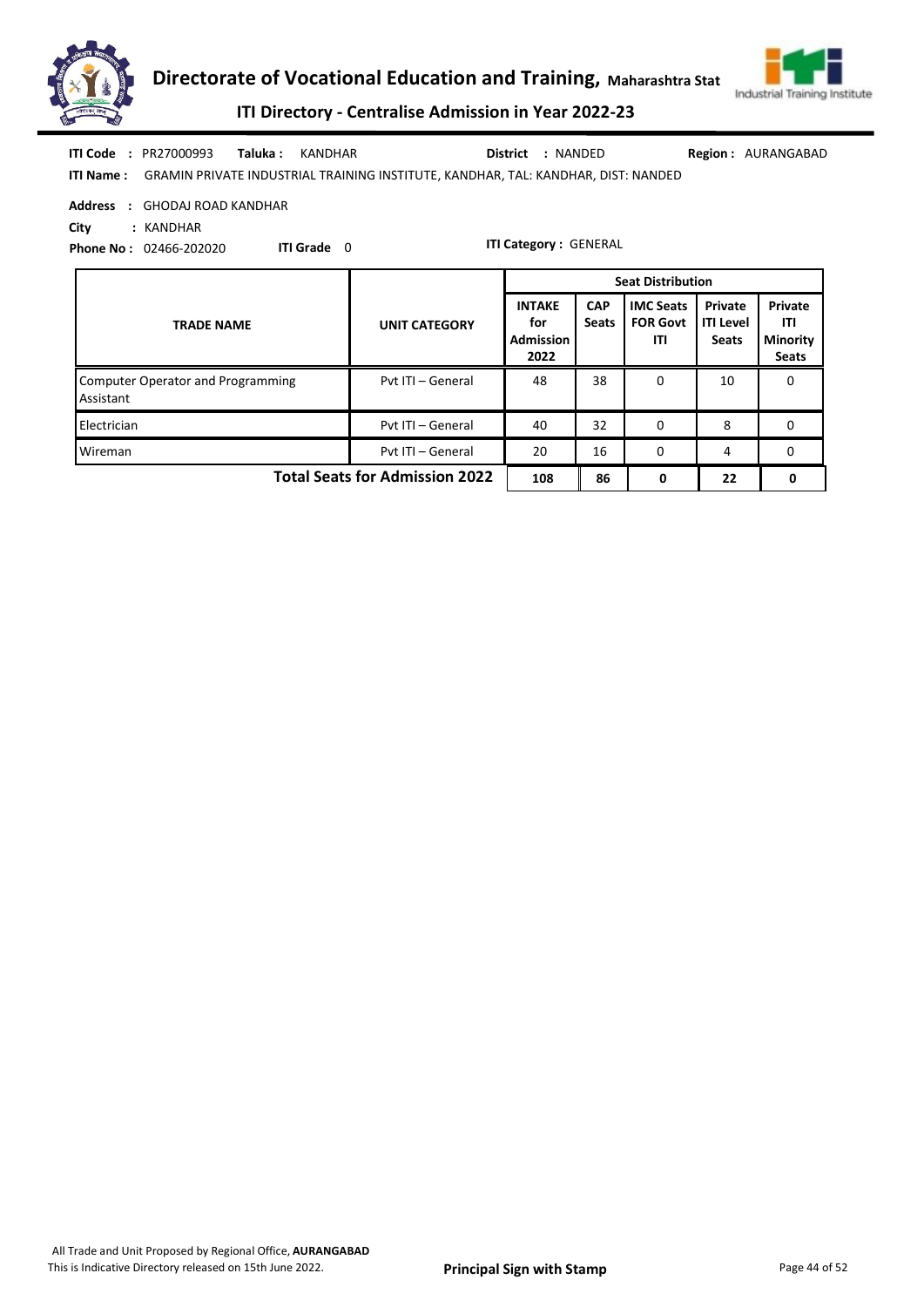



ITI Directory - Centralise Admission in Year 2022-23

|  | <b>ITI Code : PR27000998</b> | Taluka: PALAM |                                                                                                       | District : PARBHANI | <b>Region: AURANGABAD</b> |
|--|------------------------------|---------------|-------------------------------------------------------------------------------------------------------|---------------------|---------------------------|
|  |                              |               | <b>ITI Name:</b> GRAMIN PRIVATE INDUSTRIAL TRAINING INSTITUTE, SARFRAJPUR, TAL: PALAM, DIST: PARBHANI |                     |                           |

Address : AT/PSOT. SARFARAJPUR

City : PALAM

Phone No :

ITI Grade 0

|                                       |                      | <b>Seat Distribution</b>                  |                            |                                            |                                             |                                                   |  |
|---------------------------------------|----------------------|-------------------------------------------|----------------------------|--------------------------------------------|---------------------------------------------|---------------------------------------------------|--|
| <b>TRADE NAME</b>                     | <b>UNIT CATEGORY</b> | <b>INTAKE</b><br>for<br>Admission<br>2022 | <b>CAP</b><br><b>Seats</b> | <b>IMC Seats</b><br><b>FOR Govt</b><br>ITI | Private<br><b>ITI Level</b><br><b>Seats</b> | Private<br>ITI<br><b>Minority</b><br><b>Seats</b> |  |
| Electrician                           | Pyt ITI - General    | 160                                       | 128                        | 0                                          | 32                                          | 0                                                 |  |
| Fitter                                | Pvt ITI - General    | 20                                        | 16                         | 0                                          | 4                                           | 0                                                 |  |
| Mechanic Diesel                       | Pvt ITI - General    | 48                                        | 38                         | 0                                          | 10                                          | 0                                                 |  |
| Surveyor                              | Pyt ITI - General    | 24                                        | 19                         | 0                                          | 5                                           | 0                                                 |  |
| Welder                                | Pvt ITI - General    | 40                                        | 32                         | 0                                          | 8                                           | 0                                                 |  |
| Wireman                               | Pvt ITI - General    | 80                                        | 64                         | 0                                          | 16                                          | 0                                                 |  |
| <b>Total Seats for Admission 2022</b> | 372                  | 297                                       | 0                          | 75                                         | 0                                           |                                                   |  |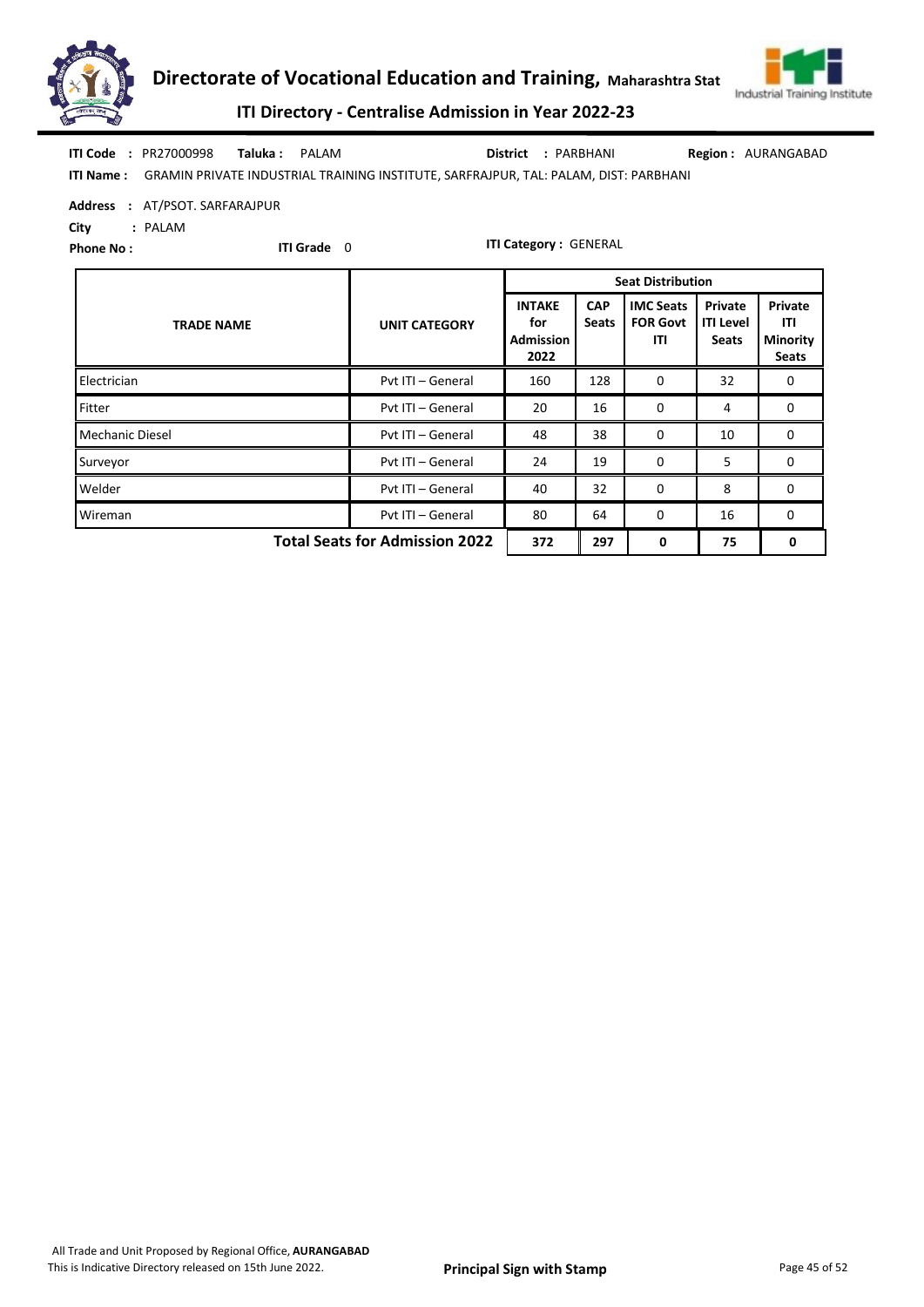



ITI Directory - Centralise Admission in Year 2022-23

| <b>ITI Code: PR27000979 Taluka: NAIGAON</b> |  |                                                                                                         | District : NANDED | <b>Region: AURANGABAD</b> |
|---------------------------------------------|--|---------------------------------------------------------------------------------------------------------|-------------------|---------------------------|
|                                             |  | ITI Name: KALAWATIBAI CHAVAN PRIVATE INSDUTRIAL TRAINING INSTITUTE, LALWADI, TAL: NAIGAON, DIST: NANDED |                   |                           |

Address : AT/POST.NAIGAON , LALWANDI ROAD

City : NAIGAON

Phone No : 02465-263399 ITI Grade 0

|                                       |                      | <b>Seat Distribution</b>                         |                            |                                            |                                             |                                                   |  |  |
|---------------------------------------|----------------------|--------------------------------------------------|----------------------------|--------------------------------------------|---------------------------------------------|---------------------------------------------------|--|--|
| <b>TRADE NAME</b>                     | <b>UNIT CATEGORY</b> | <b>INTAKE</b><br>for<br><b>Admission</b><br>2022 | <b>CAP</b><br><b>Seats</b> | <b>IMC Seats</b><br><b>FOR Govt</b><br>ITI | Private<br><b>ITI Level</b><br><b>Seats</b> | Private<br>ITI<br><b>Minority</b><br><b>Seats</b> |  |  |
| Desktop Publishing Operator           | Pyt ITI - General    | 48                                               | 38                         | 0                                          | 10                                          | 0                                                 |  |  |
| Electrician                           | Pvt ITI - General    | 20                                               | 16                         | 0                                          | 4                                           | 0                                                 |  |  |
| Fitter                                | Pyt ITI - General    | 20                                               | 16                         | 0                                          | 4                                           | 0                                                 |  |  |
| <b>Total Seats for Admission 2022</b> | 88                   | 70                                               | 0                          | 18                                         |                                             |                                                   |  |  |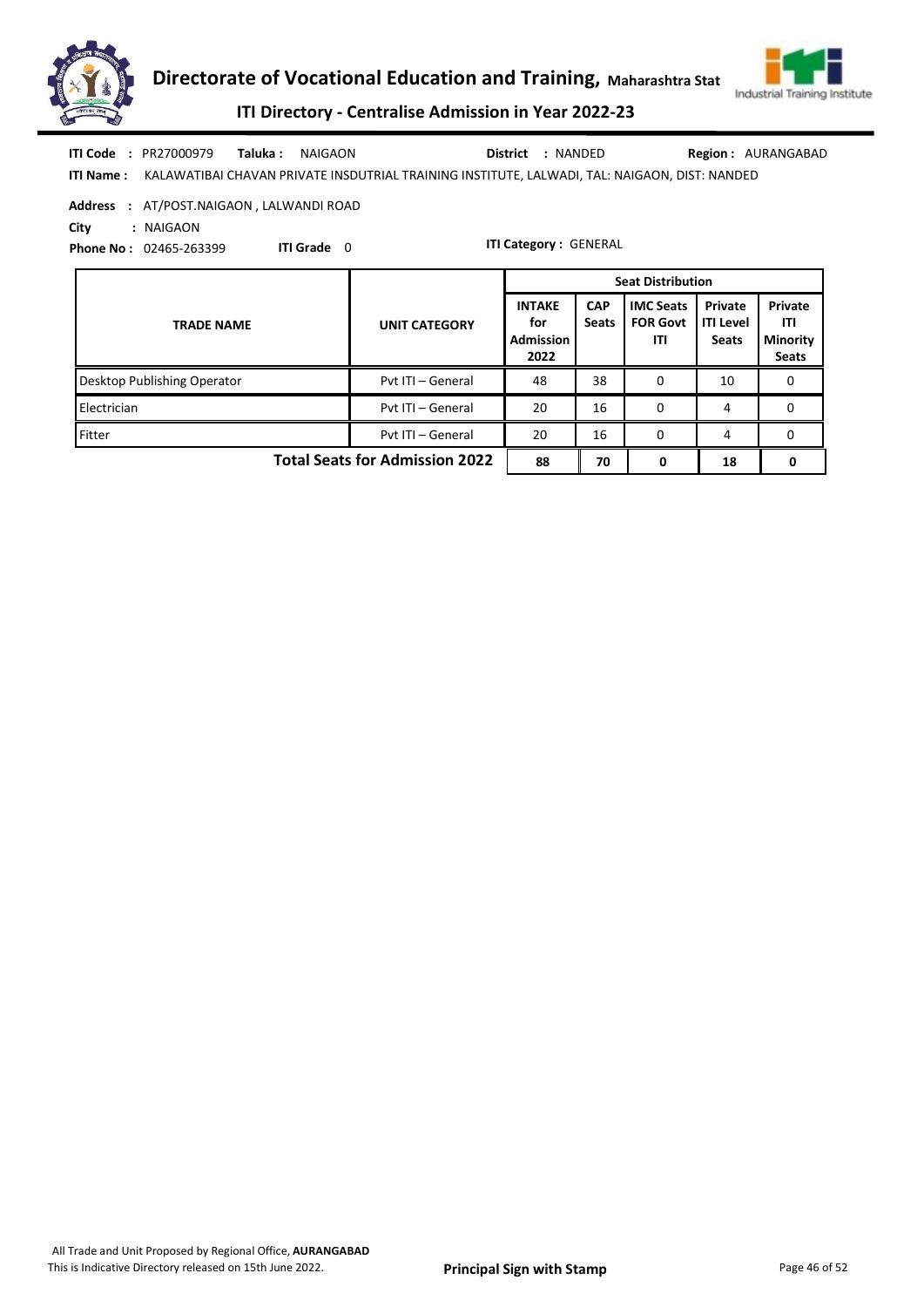



ITI Directory - Centralise Admission in Year 2022-23

|  | <b>ITI Code: PR27000976 Taluka: Parali Vaijinath</b> | District : BEED | <b>Region: AURANGABAD</b>                                                                                            |
|--|------------------------------------------------------|-----------------|----------------------------------------------------------------------------------------------------------------------|
|  |                                                      |                 | ITI Name: NAGNATHAPPA HALGE PRIVATE INSDUTRIAL TRAINING INSTITUTE, PARLI VAIJANATH, TAL: PARLI VAIJANATH, DIST: BEED |

Address : Parali, Parali V.,Dist Beed, Maharastra.

City : Parali V.

Phone No :

ITI Grade 0

|                                       |                      | <b>Seat Distribution</b>                         |                            |                                            |                                             |                                                   |  |  |
|---------------------------------------|----------------------|--------------------------------------------------|----------------------------|--------------------------------------------|---------------------------------------------|---------------------------------------------------|--|--|
| <b>TRADE NAME</b>                     | <b>UNIT CATEGORY</b> | <b>INTAKE</b><br>for<br><b>Admission</b><br>2022 | <b>CAP</b><br><b>Seats</b> | <b>IMC Seats</b><br><b>FOR Govt</b><br>ITI | Private<br><b>ITI Level</b><br><b>Seats</b> | Private<br>ITI<br><b>Minority</b><br><b>Seats</b> |  |  |
| Desktop Publishing Operator           | Pyt ITI - General    | 48                                               | 38                         | 0                                          | 10                                          | 0                                                 |  |  |
| Electrician                           | Pvt ITI - General    | 20                                               | 16                         | 0                                          | 4                                           | 0                                                 |  |  |
| Welder                                | Pyt ITI - General    | 40                                               | 32                         | 0                                          | 8                                           | 0                                                 |  |  |
| <b>Total Seats for Admission 2022</b> | 108                  | 86                                               | 0                          | 22                                         |                                             |                                                   |  |  |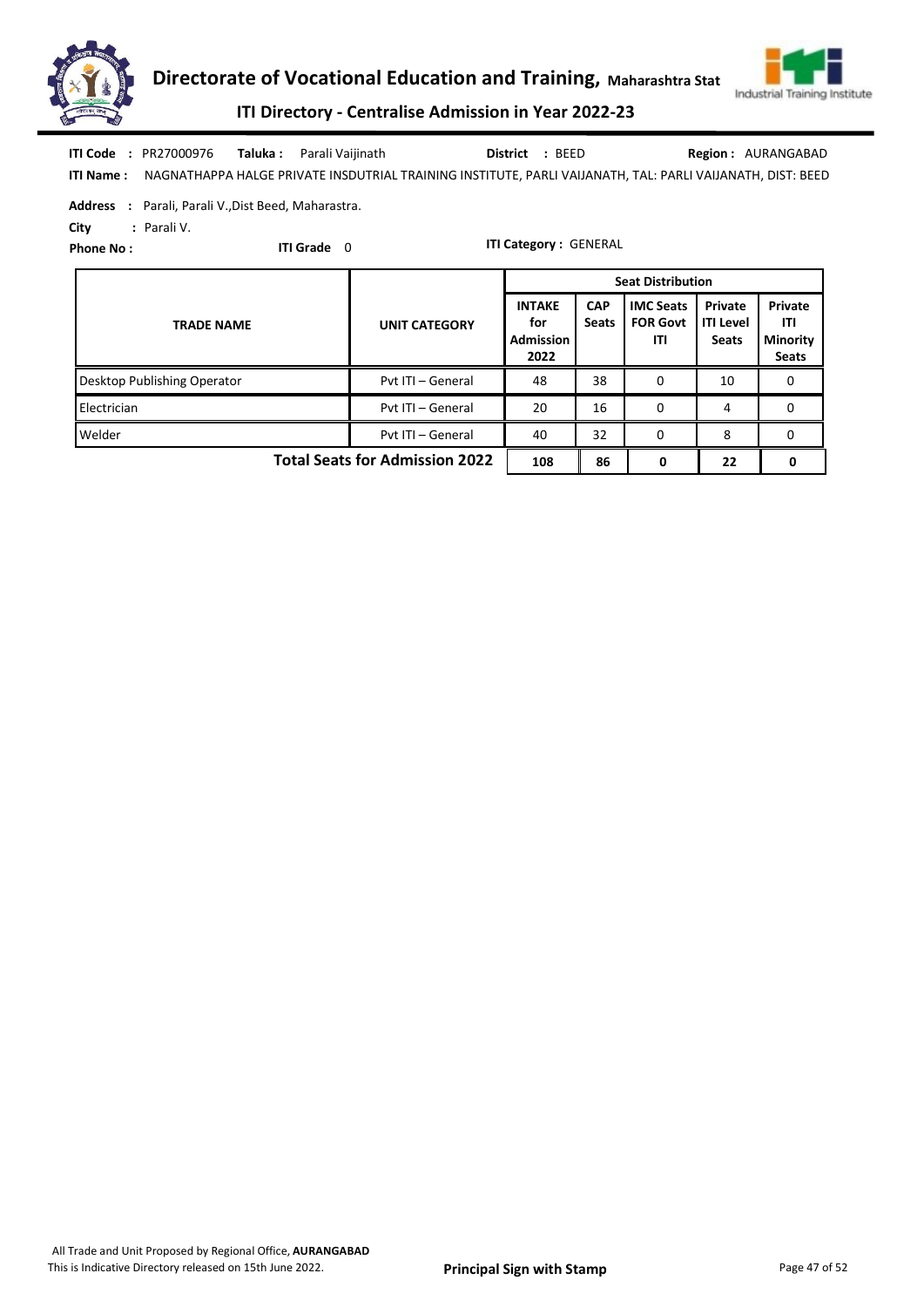



ITI Directory - Centralise Admission in Year 2022-23

| ITI Code<br>: PR27000986<br>Taluka :<br>WASHI<br><b>ITI Name:</b><br>HA BHA PA SOPANKKA KELE PRIVATE INSDUTRIAL TRAINING INSTITUTE, KELEWADI, TAL: WASHI, DIST: OSMANABAD |                      | District                                         | : OSMANABAD                |                                            |                                             | <b>Region: AURANGABAD</b>                         |  |  |  |
|---------------------------------------------------------------------------------------------------------------------------------------------------------------------------|----------------------|--------------------------------------------------|----------------------------|--------------------------------------------|---------------------------------------------|---------------------------------------------------|--|--|--|
| <b>Address</b> : Kelewadi, Tg. Washi Dist Osmanabad, Maharashtr<br>: Kalewadi<br>City<br><b>ITI Category: GENERAL</b><br>ITI Grade 0<br><b>Phone No: 9664066000</b>       |                      |                                                  |                            |                                            |                                             |                                                   |  |  |  |
|                                                                                                                                                                           |                      |                                                  |                            | <b>Seat Distribution</b>                   |                                             |                                                   |  |  |  |
| <b>TRADE NAME</b>                                                                                                                                                         | <b>UNIT CATEGORY</b> | <b>INTAKE</b><br>for<br><b>Admission</b><br>2022 | <b>CAP</b><br><b>Seats</b> | <b>IMC Seats</b><br><b>FOR Govt</b><br>ITI | Private<br><b>ITI Level</b><br><b>Seats</b> | Private<br>ITI<br><b>Minority</b><br><b>Seats</b> |  |  |  |
| Electrician                                                                                                                                                               | Pyt ITI - General    | 20                                               | 16                         | 0                                          | 4                                           | 0                                                 |  |  |  |

Wireman **Pvt ITI – General 20 16 0 4 0** 0 4 0

Total Seats for Admission 2022  $\begin{array}{|c|c|c|c|c|c|c|c|} \hline 40 & 32 & 0 & 8 & 0 \ \hline \end{array}$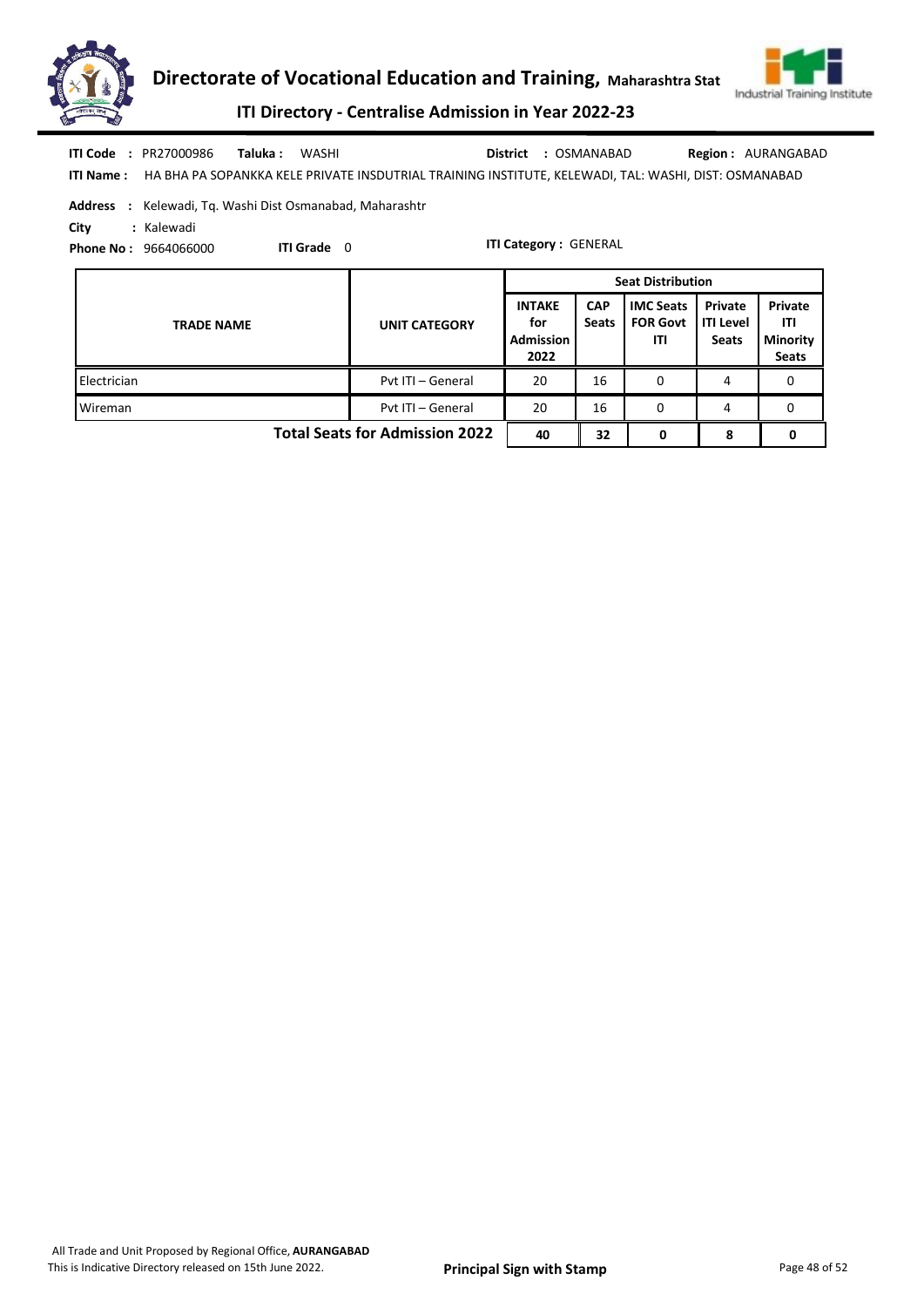



ITI Directory - Centralise Admission in Year 2022-23

| ITI Code         | : PR27001021 | <b>Taluka:</b> AUSA |                                                                                         | <b>District : LATUR</b> |  | <b>Region: AURANGABAD</b> |
|------------------|--------------|---------------------|-----------------------------------------------------------------------------------------|-------------------------|--|---------------------------|
| <b>ITI Name:</b> |              |                     | LATUR COLLEGE OF PRIVATE INDUSTRIAL TRAINING INSTITUTE, HASEGAON TAL: AUSA, DIST: LATUR |                         |  |                           |

| Address : GURUNATHPPA BAVGE KNOWELEDGE CITY |  |
|---------------------------------------------|--|
|---------------------------------------------|--|

ITI Grade 0

City : HASEGAON

Phone No : 9890436830

ITI Category : General

|                                       |                      |                                                  |                            | <b>Seat Distribution</b>                   |                                             |                                                   |
|---------------------------------------|----------------------|--------------------------------------------------|----------------------------|--------------------------------------------|---------------------------------------------|---------------------------------------------------|
| <b>TRADE NAME</b>                     | <b>UNIT CATEGORY</b> | <b>INTAKE</b><br>for<br><b>Admission</b><br>2022 | <b>CAP</b><br><b>Seats</b> | <b>IMC Seats</b><br><b>FOR Govt</b><br>ITI | Private<br><b>ITI Level</b><br><b>Seats</b> | Private<br>ITI<br><b>Minority</b><br><b>Seats</b> |
| Electrician                           | Pyt ITI - General    | 20                                               | 16                         | 0                                          | 4                                           | 0                                                 |
| <b>Mechanic Diesel</b>                | Pvt ITI - General    | 48                                               | 38                         | $\Omega$                                   | 10                                          | 0                                                 |
| Surveyor                              | Pvt ITI - General    | 24                                               | 19                         | $\Omega$                                   | 5                                           | 0                                                 |
| Wireman                               | Pyt ITI - General    | 20                                               | 16                         | $\Omega$                                   | 4                                           | 0                                                 |
| <b>Total Seats for Admission 2022</b> | 112                  | 89                                               | 0                          | 23                                         | 0                                           |                                                   |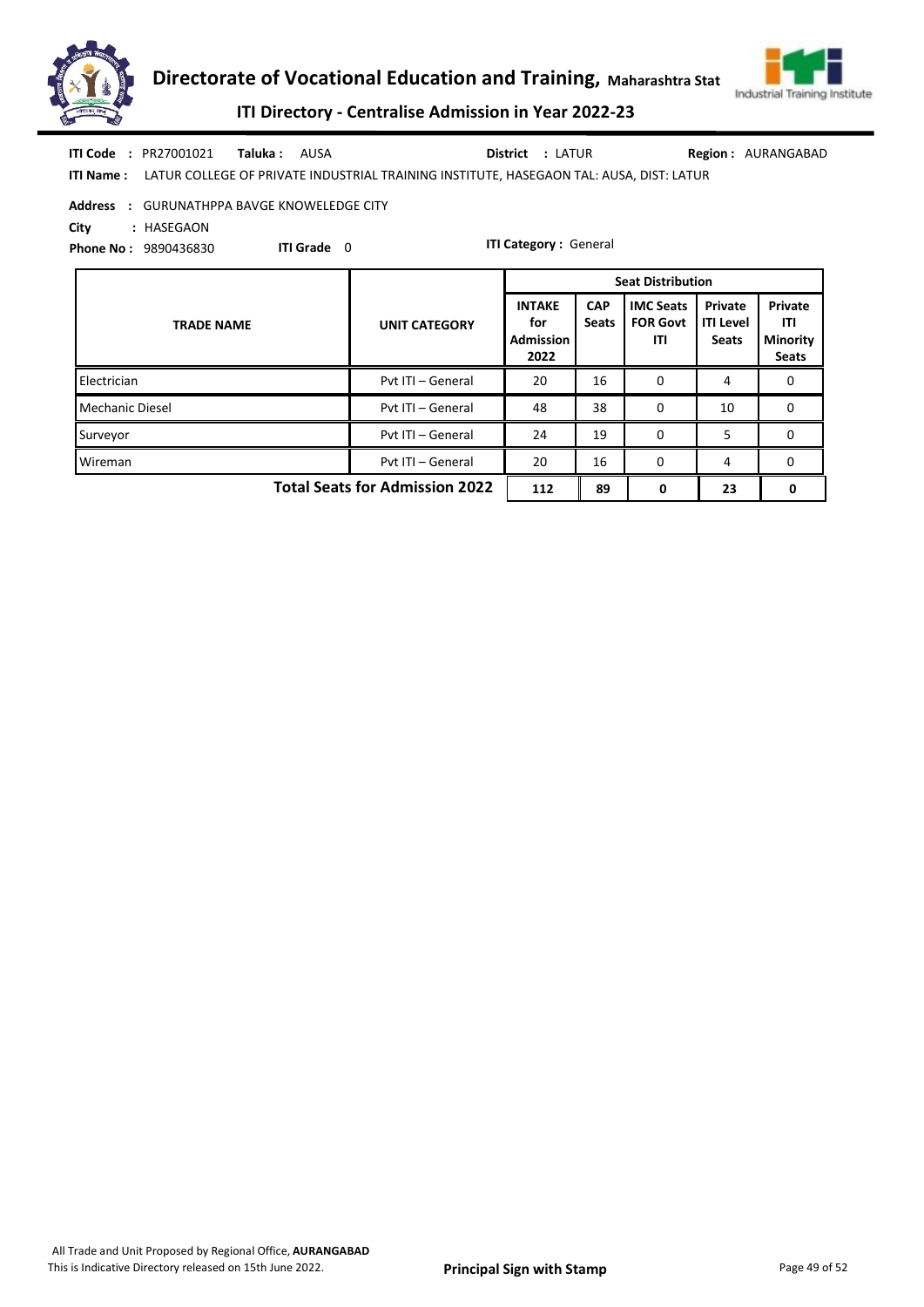



ITI Directory - Centralise Admission in Year 2022-23

|  | <b>ITI Code : PR27001020</b> | <b>Taluka:</b> PARLI |                                                                                           | District : BEED | Regio |
|--|------------------------------|----------------------|-------------------------------------------------------------------------------------------|-----------------|-------|
|  |                              |                      | ITI Name: GRAMIN PRIVATE INDUSTRIAL TRAINING INSTITUTE, DAGADWADI, TAL: PARLI, DIST: BEED |                 |       |

ion: AURANGABAD

ITI Grade 0

Address : AT POST DAGADWADI (URJA)

City : DAGADWADI

Phone No : 8412064437

| <b>TRADE NAME</b>                     | <b>UNIT CATEGORY</b> | <b>INTAKE</b><br>for<br><b>Admission</b><br>2022 | <b>CAP</b><br><b>Seats</b> | <b>IMC Seats</b><br><b>FOR Govt</b><br>ITI | Private<br><b>ITI Level</b><br><b>Seats</b> | Private<br>ITI<br><b>Minority</b><br><b>Seats</b> |
|---------------------------------------|----------------------|--------------------------------------------------|----------------------------|--------------------------------------------|---------------------------------------------|---------------------------------------------------|
| Electrician                           | Pvt ITI - General    | 80                                               | 64                         | 0                                          | 16                                          | 0                                                 |
| Mechanic Diesel                       | Pvt ITI - General    | 48                                               | 38                         | 0                                          | 10                                          | 0                                                 |
| Welder                                | Pvt ITI - General    | 40                                               | 32                         | $\Omega$                                   | 8                                           | 0                                                 |
| Wireman                               | Pvt ITI - General    | 40                                               | 32                         | 0                                          | 8                                           | 0                                                 |
| <b>Total Seats for Admission 2022</b> | 208                  | 166                                              | 0                          | 42                                         | 0                                           |                                                   |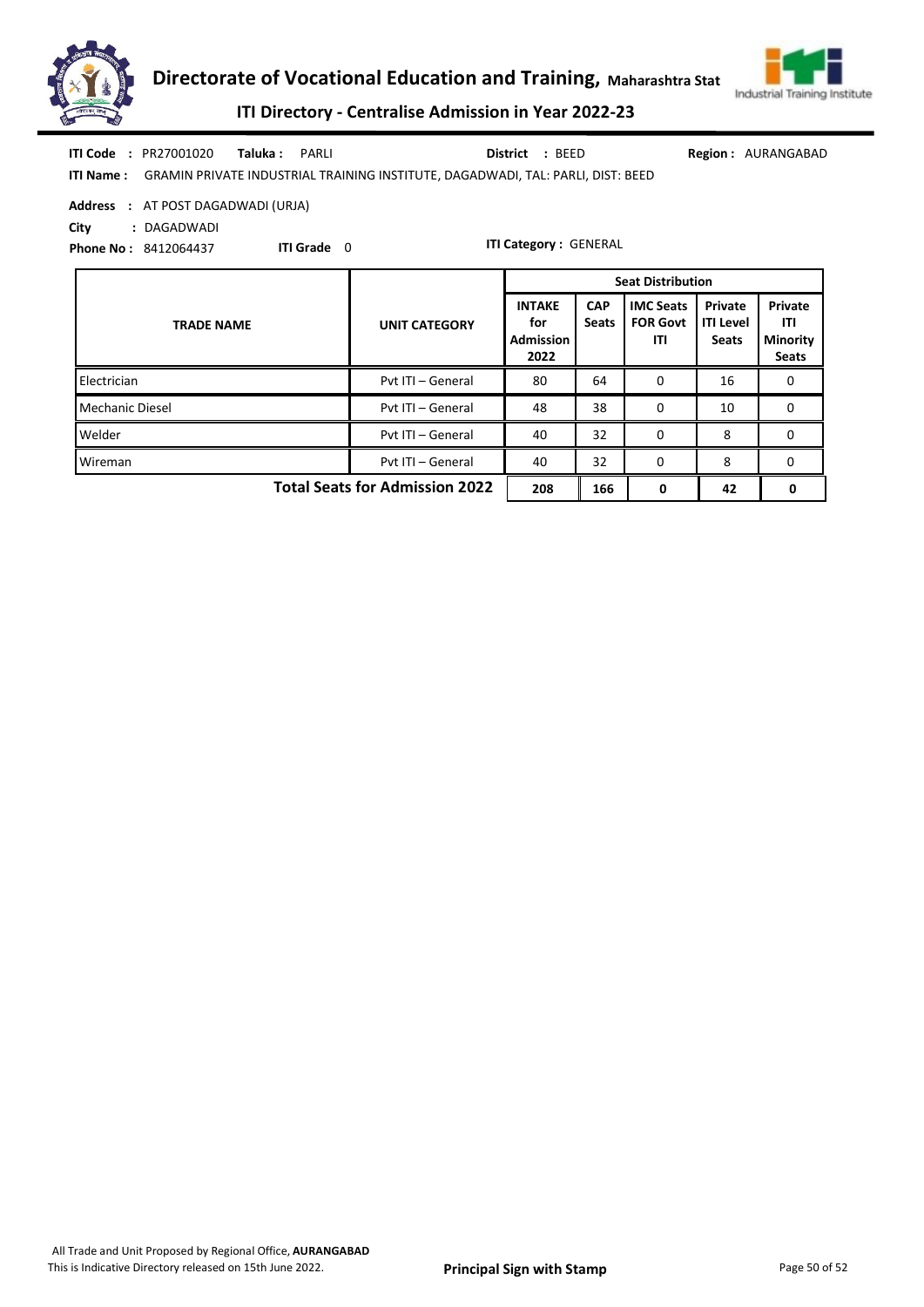



ITI Directory - Centralise Admission in Year 2022-23

|      | <b>ITI Code : PU27001013</b>       | <b>Taluka:</b> LATUR |                    | <b>District : LATUR</b>                                                      |  | <b>Region: AURANGABAD</b> |
|------|------------------------------------|----------------------|--------------------|------------------------------------------------------------------------------|--|---------------------------|
|      |                                    |                      |                    | <b>ITI Name:</b> SWAMI VIVEKANAND INDUSTRIAL TRAINING INSTITUTE, DIST: LATUR |  |                           |
|      | Address : P-74, MIDC, KALAMB RAOD, |                      |                    |                                                                              |  |                           |
| City | : LATUR                            |                      |                    |                                                                              |  |                           |
|      | <b>Phone No: 9373420199</b>        |                      | <b>ITI Grade</b> 0 | <b>ITI Category: General</b>                                                 |  |                           |

| <b>TRADE NAME</b>           | <b>UNIT CATEGORY</b>                  | <b>INTAKE</b><br>for<br>Admission<br>2022 | <b>CAP</b><br><b>Seats</b> | <b>IMC Seats</b><br><b>FOR Govt</b><br>ITI | Private<br><b>ITI Level</b><br><b>Seats</b> | Private<br>ITI<br><b>Minority</b><br><b>Seats</b> |
|-----------------------------|---------------------------------------|-------------------------------------------|----------------------------|--------------------------------------------|---------------------------------------------|---------------------------------------------------|
| Desktop Publishing Operator | Pyt ITI - General                     | 48                                        | 38                         | 0                                          | 10                                          | 0                                                 |
| Electrician                 | Pyt ITI - General                     | 20                                        | 16                         | 0                                          | 4                                           | 0                                                 |
| Fitter                      | Pyt ITI - General                     | 20                                        | 16                         | 0                                          | 4                                           | 0                                                 |
| Wireman                     | Pvt ITI - General                     | 20                                        | 16                         | $\Omega$                                   | 4                                           | 0                                                 |
|                             | <b>Total Seats for Admission 2022</b> | 108                                       | 86                         | 0                                          | 22                                          |                                                   |